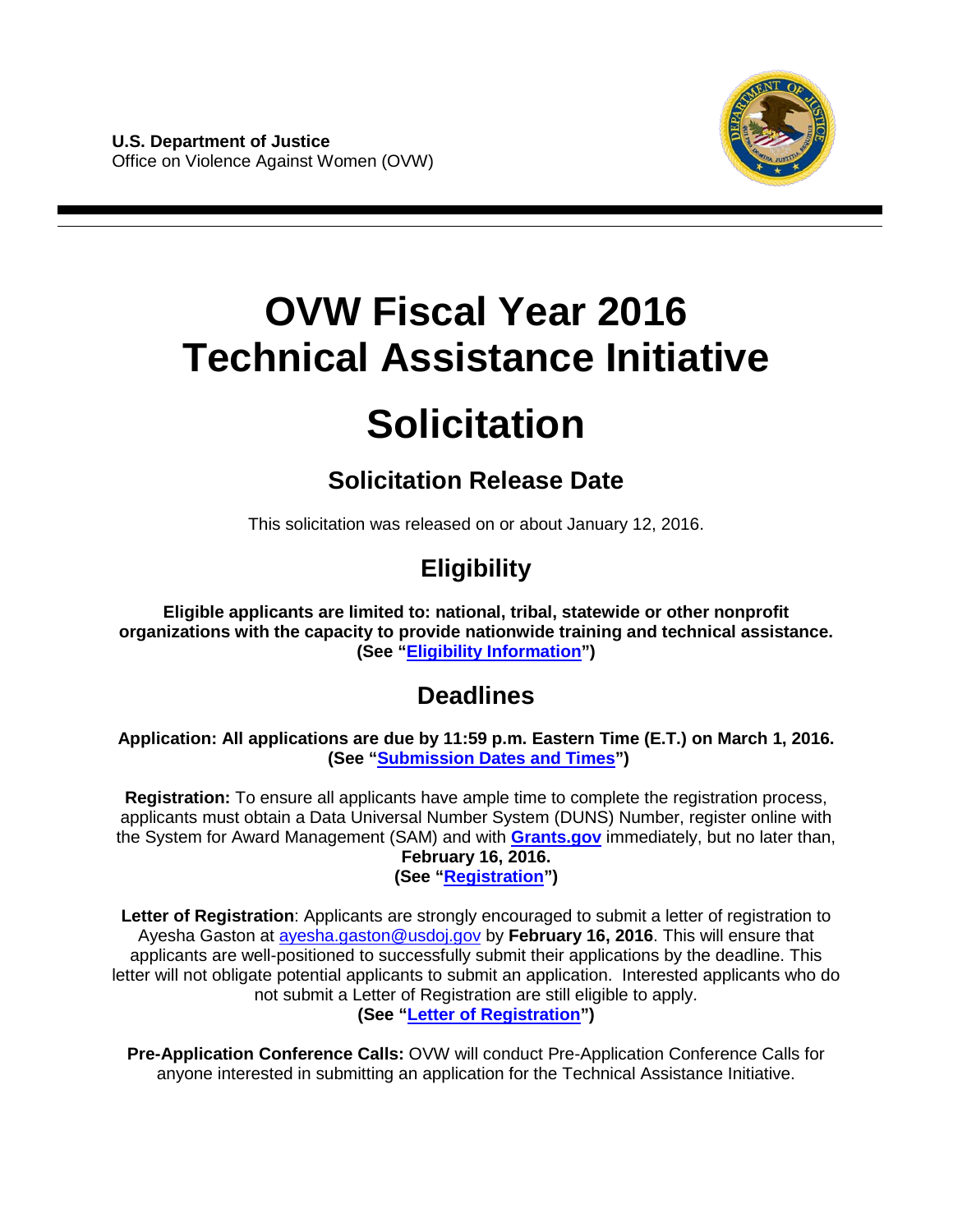Participation in these calls is optional. Interested applicants who do not participate are still eligible to apply. **(See ["Content and Form of Application Submission"](#page-21-1))**

# **Contact Information**

**For assistance with the requirements of this solicitation, call OVW at (202) 307-6026.** 

**In Fiscal Year 2016, OVW applications for the Technical Assistance Initiative will be submitted through [Grants.gov.](http://www.grants.gov/) For technical assistance with [Grants.gov,](http://www.grants.gov/) please contact the [Grants.gov C](http://www.grants.gov/)ustomer Support Hotline at 1-800-518-4726.**

**The [Grants.gov](http://www.grants.gov/) number assigned to this announcement is OVW-2016-9146**

**It is anticipated that all applicants will be notified of the outcome of their applications by September 30, 2016.** 

Under the Paperwork Reduction Act, a person is not required to respond to a collection of information unless it displays a currently valid OMB control number. OVW tries to create forms and instructions that are accurate, can be easily understood, and which impose the least possible burden on applicants. The estimated average time to complete and file this form is 30 hours. Comments regarding the accuracy of this estimate or suggestions for simplifying this form, it can be submitted to the Office on Violence Against Women, U.S. Department of Justice, 145 N Street, NE, Washington, DC 20530.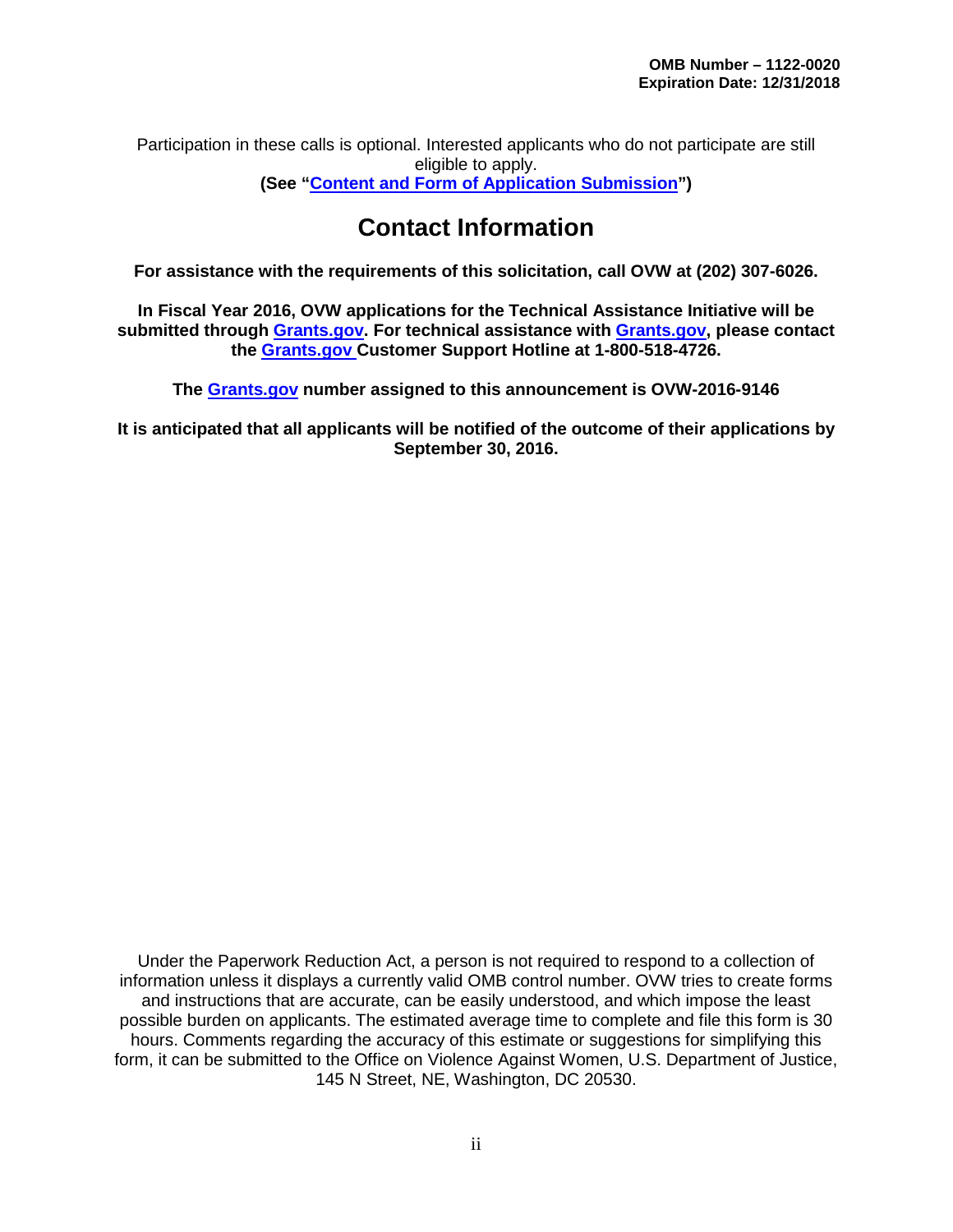# **Contents**

| FY 2016 Non-competitive Comprehensive Technical Assistance Purpose Areas12 |  |
|----------------------------------------------------------------------------|--|
| FY 2016 Product Development Technical Assistance Purpose Areas 13          |  |
|                                                                            |  |
|                                                                            |  |
|                                                                            |  |
|                                                                            |  |
|                                                                            |  |
|                                                                            |  |
|                                                                            |  |
|                                                                            |  |
|                                                                            |  |
|                                                                            |  |
|                                                                            |  |
|                                                                            |  |
|                                                                            |  |
|                                                                            |  |
|                                                                            |  |
|                                                                            |  |
|                                                                            |  |
|                                                                            |  |
|                                                                            |  |
|                                                                            |  |
|                                                                            |  |
|                                                                            |  |
|                                                                            |  |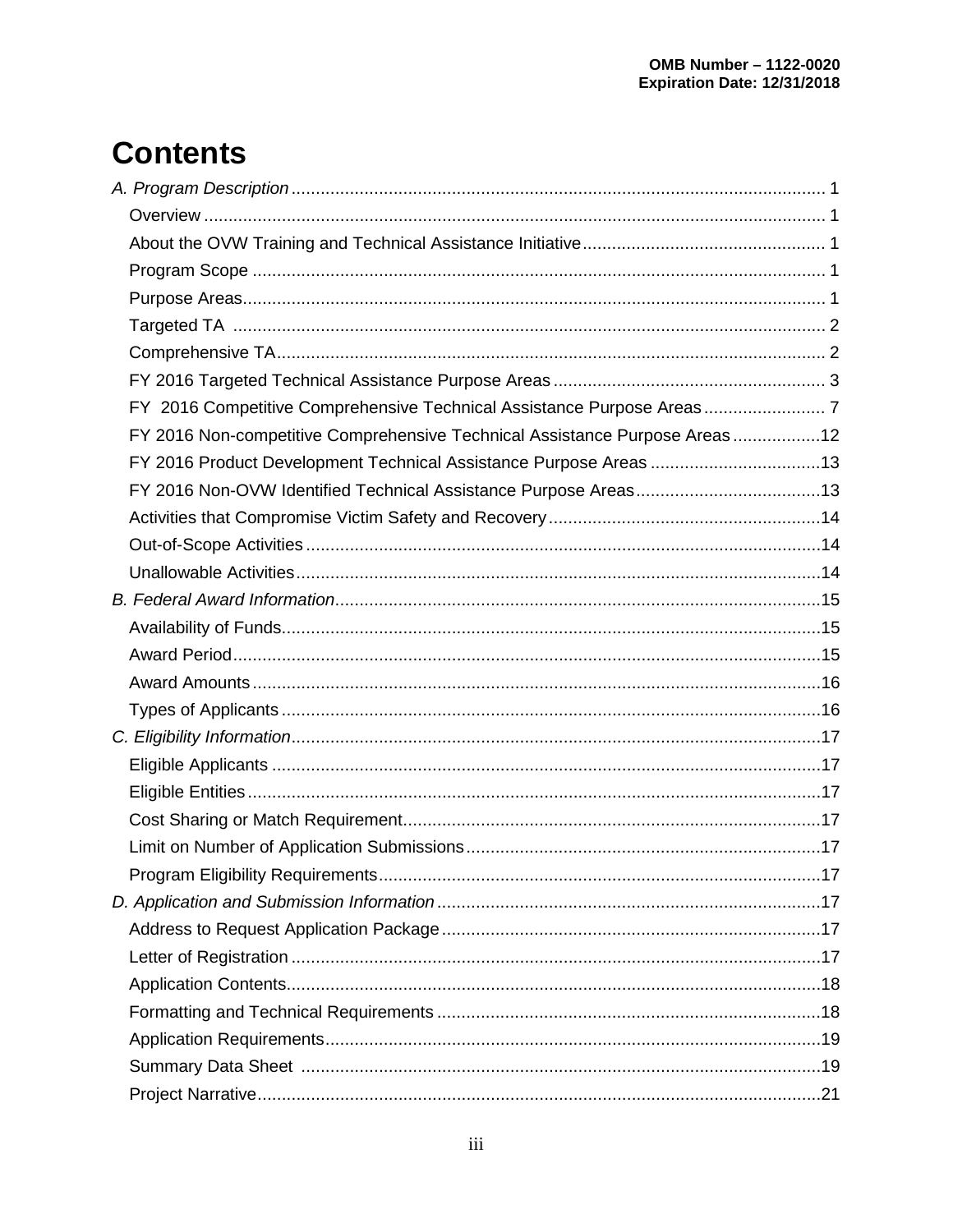| Dun and Bradstreet Universal Numbering System (DUNS) Number and System for Award |  |
|----------------------------------------------------------------------------------|--|
|                                                                                  |  |
|                                                                                  |  |
|                                                                                  |  |
|                                                                                  |  |
|                                                                                  |  |
|                                                                                  |  |
|                                                                                  |  |
|                                                                                  |  |
|                                                                                  |  |
|                                                                                  |  |
|                                                                                  |  |
|                                                                                  |  |
|                                                                                  |  |
|                                                                                  |  |
|                                                                                  |  |
|                                                                                  |  |
|                                                                                  |  |
|                                                                                  |  |
|                                                                                  |  |
|                                                                                  |  |
|                                                                                  |  |
|                                                                                  |  |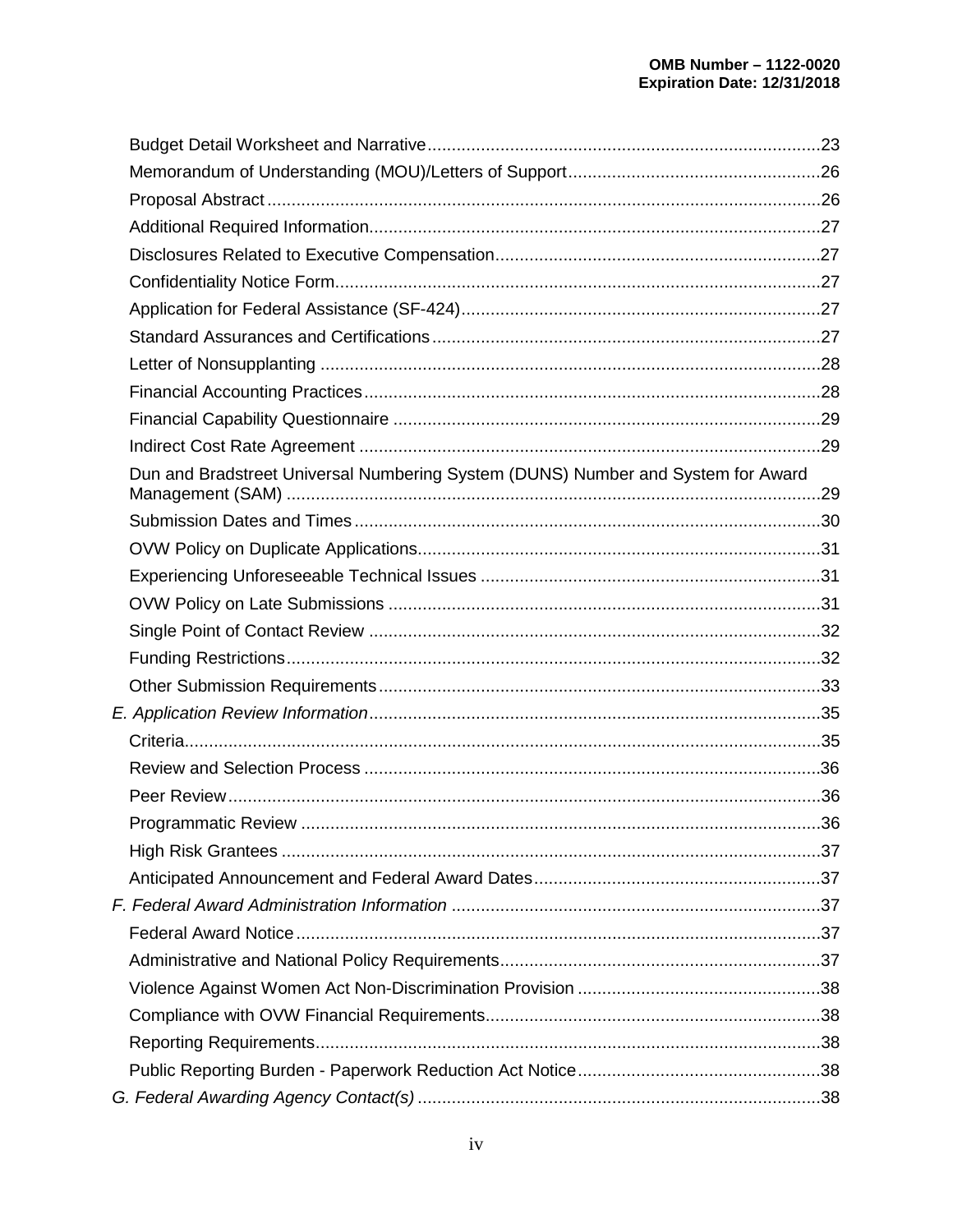| Summary of Current and Pending Non-OVW Grants to do the Same or Similar Work57 |  |
|--------------------------------------------------------------------------------|--|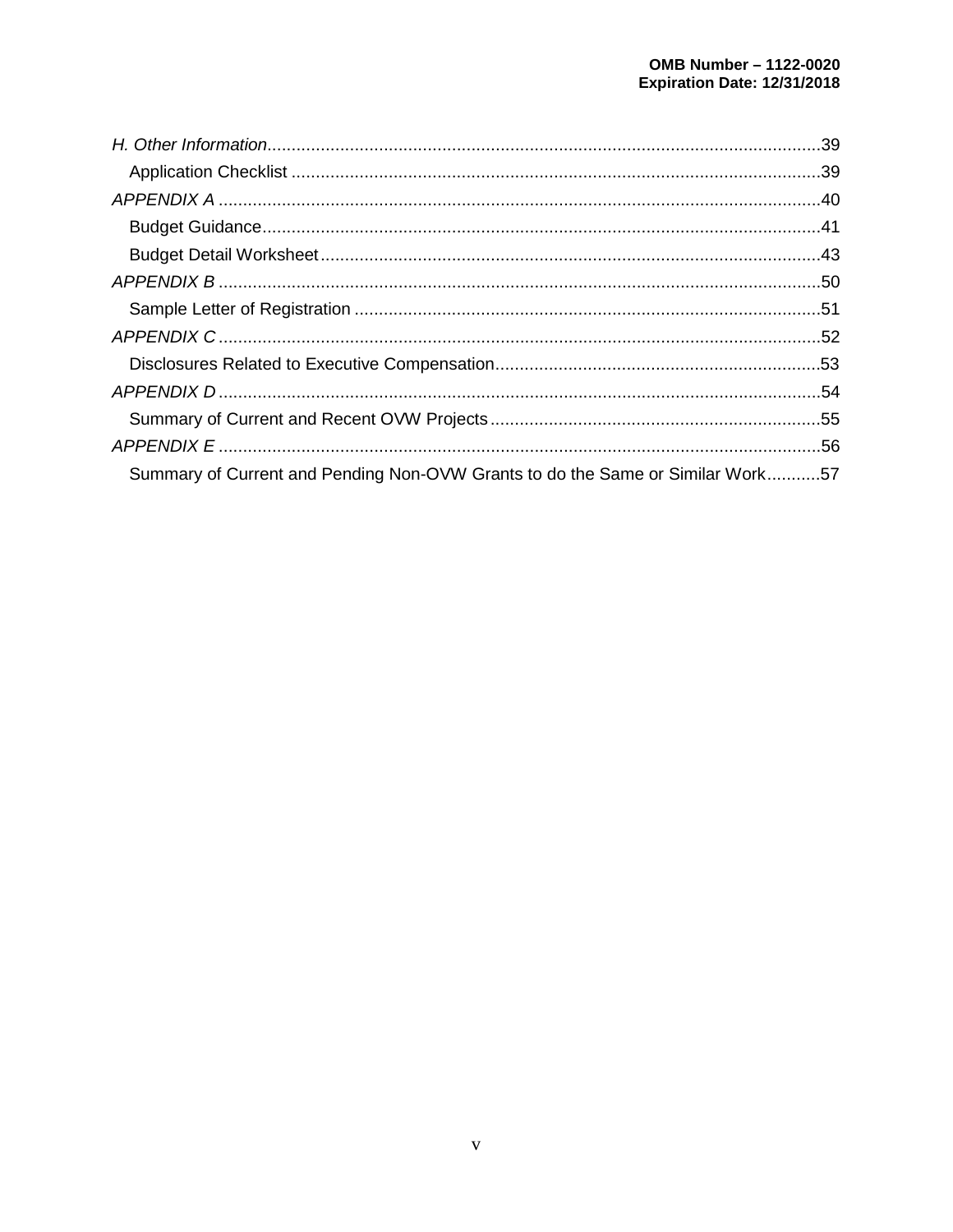# **OVW Technical Assistance Initiative (CFDA 16.526)**

# <span id="page-5-0"></span>*A. Program Description*

#### <span id="page-5-1"></span>**Overview**

The Office on Violence Against Women (OVW) is a component of the United States Department of Justice (DOJ). Created in 1995, OVW implements the Violence Against Women Act (VAWA) and subsequent legislation and provides national leadership on issues of sexual assault, domestic violence, dating violence, and stalking. Since its inception, OVW has supported a multifaceted approach to responding to these crimes through implementation of grant programs authorized by VAWA. By forging state, local and tribal partnerships among police, prosecutors, judges, victim advocates, health care providers, faith leaders, organizations that serve culturally specific and underserved communities, and others. OVW grants help provide victims across the life span with the protection and services they need to pursue safe and healthy lives, while improving communities' capacity to hold offenders accountable for their crimes.

#### <span id="page-5-2"></span>**About the OVW Training and Technical Assistance Initiative**

This program is authorized by 42 U.S.C.13925 (b)(11). The primary purpose of the OVW Training and Technical Assistance (TA) Initiative is to provide direct TA to existing and potential grantees and sub-grantees to enhance and support their efforts to successfully implement projects supported by OVW grant funds. OVW's TA is designed to build the national capacity of justice system professionals and victim services organizations to respond effectively to sexual assault, domestic violence, dating violence and stalking and fostering partnerships among organizations that have not traditionally worked together to address violence against women.

For additional information on the Technical Assistance Initiative, including what past Technical Assistance Initiative cooperative agreements have accomplished with their awards and to view the Technical Assistance Initiative performance measures, see:

[http://muskie.usm.maine.edu/vawamei/taprovidermain.htm,](http://muskie.usm.maine.edu/vawamei/taprovidermain.htm)

[http://muskie.usm.maine.edu/vawamei/attachments/graphicreports/taprovider/TA\\_GR\\_JJ14.pdf,](http://muskie.usm.maine.edu/vawamei/attachments/graphicreports/taprovider/TA_GR_JJ14.pdf) and

[http://muskie.usm.maine.edu/vawamei/attachments/graphicreports/taprovider/TA%20Providers\\_](http://muskie.usm.maine.edu/vawamei/attachments/graphicreports/taprovider/TA%20Providers_GR_JD13.pdf) [GR\\_JD13.pdf.](http://muskie.usm.maine.edu/vawamei/attachments/graphicreports/taprovider/TA%20Providers_GR_JD13.pdf)

#### <span id="page-5-3"></span>**Program Scope**

Activities supported by the Technical Assistance Initiative are determined by statute, federal regulations, and OVW policies. If an applicant receives an award, the funded project is bound by the provisions of this solicitation, the DOJ Financial Guide, any updates to the DOJ Financial Guide, and the conditions of the recipients' awards. All applicants must propose to predominantly serve the grant or sub-grant recipients or potential grant or sub-grant recipients of one or more OVW grant programs. OVW cannot support projects focusing on a group not eligible to receive funding through any of OVW's grant programs.

#### <span id="page-5-4"></span>**Purpose Areas**

In FY 2016, funds under the Technical Assistance Initiative may be used for the purposes identified in this solicitation. There are three purpose area categories in FY 2016: [Targeted;](#page-7-0) [Competitive Comprehensive;](#page-11-2) and [Non-competitive](#page-16-1) Comprehensive.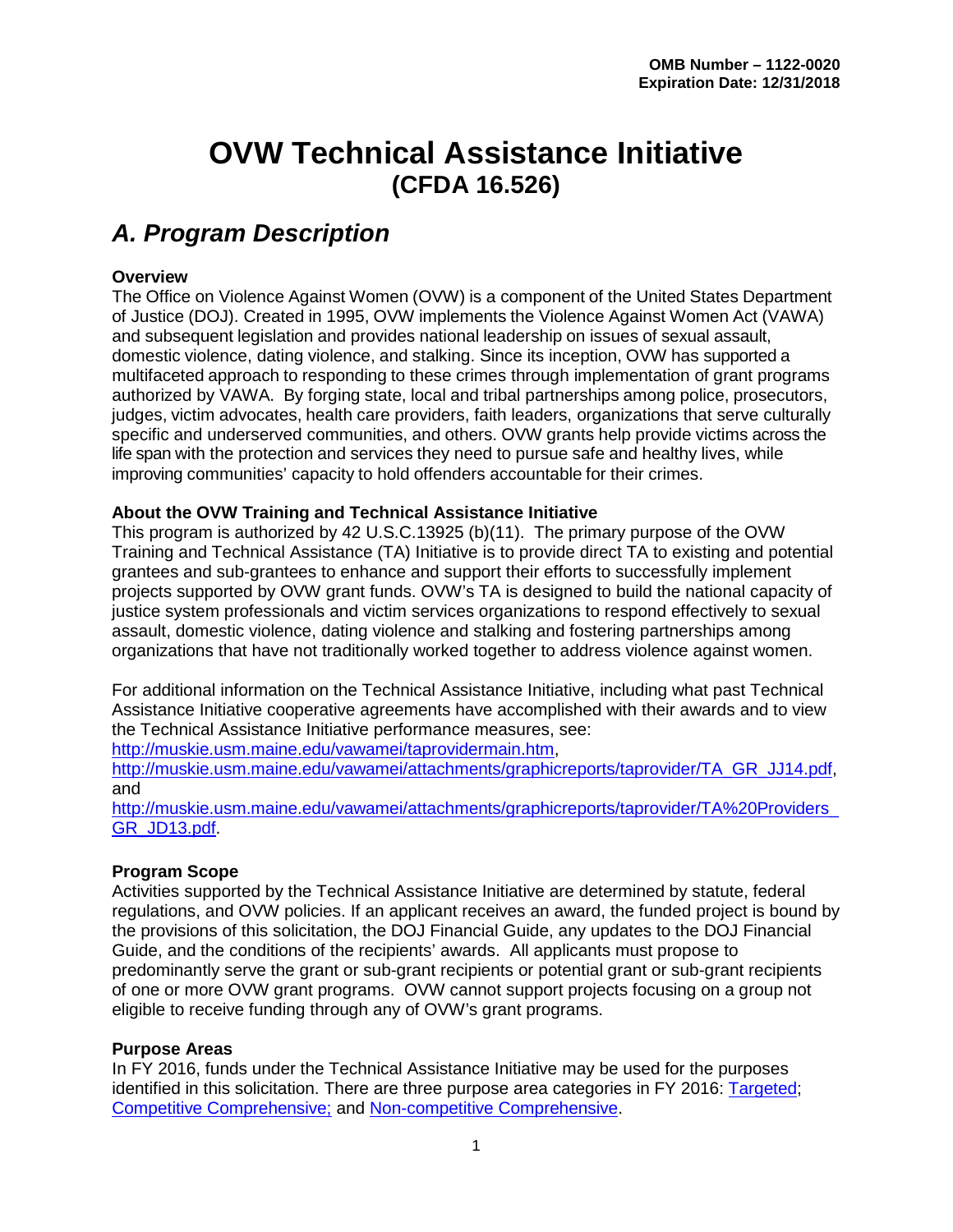Applicants should submit separate and distinct applications for each purpose area. For example, an applicant interested in applying to provide training and technical assistance on culturally relevant services for communities of color should apply separately if they also want to provide trial advocacy and/or litigation skills training for attorneys.

#### **Targeted TA**

The vast majority of OVW's training and technical assistance awards fall under the "targeted" category. These are typically discrete issue areas intended to provide OVW grantees with training and technical assistance related to a specific knowledge gap or promising practice.

In FY 2016 all Targeted TA awards are competitive and as such these applications will be subject to peer review and programmatic review. In addition, OVW may make awards to a number of organizations to deliver training and technical assistance around a single targeted purpose area. However, OVW will make only one award for each comprehensive purpose area. Targeted TA purpose areas are intended to provide in-depth TA on a narrow topic within one or more of the four crimes.

#### **Comprehensive TA**

To promote the consistent delivery of TA for certain grant programs, professions, and core/critical areas OVW has identified some projects as comprehensive. If OVW designates a project as comprehensive, it is eligible for an initial competitive award and non-competitive supplemental funding for up to 60 months, provided there is acceptable performance by the TA provider. Demonstration initiative comprehensive awards are for the life of the demonstration initiative, provided the TA provider has demonstrated acceptable performance.

OVW's Comprehensive Technical Assistance Providers must offer an exceptionally extensive scope of training, technical assistance, and resources. Applicants that have been selected to serve as OVW-designated comprehensive technical assistance providers are recognized for their unique areas of expertise and their capacity to deliver training and technical assistance on a very large scale. Non-competitive supplemental funding for comprehensive technical assistance projects over the limited duration of five years balances OVW's need to maintain a continuity of core technical assistance with the need for fair and open competition.

Each OVW Comprehensive TA award is competed every five years. If sufficient funding remains in an active comprehensive award to extend the project's award beyond 60 months without supplemental funding, OVW may elect to do so. However, the next anticipated funding cycle will be competitive. The projects listed on the [Non-Competitive Comprehensive Technical](#page-16-1)  [Assistance Awards chart](#page-16-1) are still within their five year non-competitive award period.

Those applicants that have been identified as eligible for FY 2016 non-competitive comprehensive continuation funding will receive an e-mail invitation to apply for supplemental funding through the FY 2016 Technical Assistance Solicitation. Applications must be submitted by the March 1, 2016 deadline. The scope of each non-competitive comprehensive award will be based on the need to continue and/or enhance the project's goals and objectives.

OVW has identified some projects as effectively functioning as "resource centers" for certain topic areas (e.g. stalking). These projects do not focus on a specific grant program or profession but instead provide training and technical assistance across all OVW grant programs, disciplines, and potential grantees and sub-grantees. OVW-supported TA Resource Centers are expected to maintain robust websites with up-to-date information on promising practices and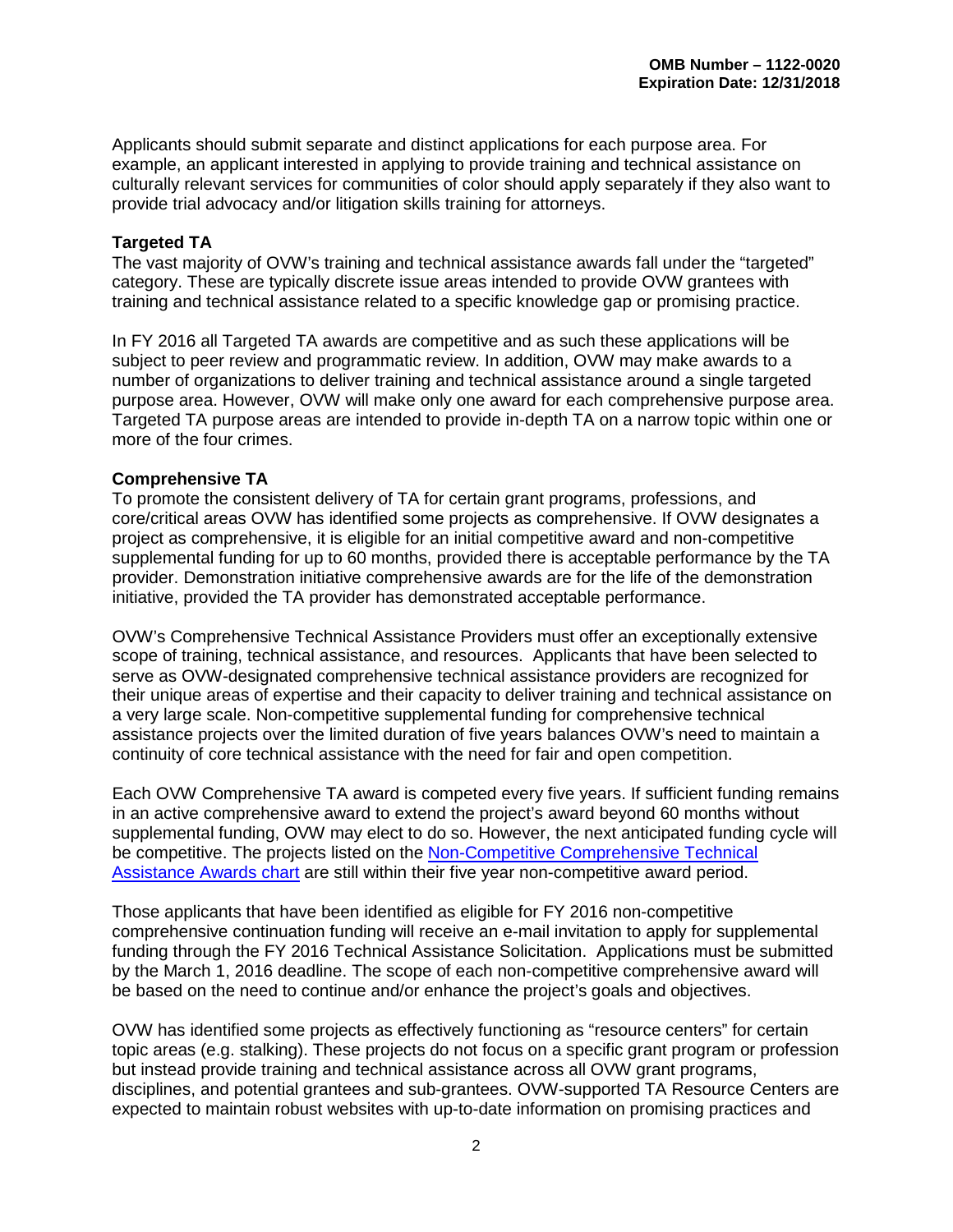implementation tools. Resource Center staff must be well-versed on the topic and able to deliver effective subject matter training and technical assistance at the local, tribal, state, and national levels. Resource Centers should at a minimum provide OVW with a biennial report on progress to improve the nation's handling of their subject area.

**OVW has made every attempt to include purpose areas addressing the range of training and technical assistance needs of OVW grantees. However, we are aware that given the specificity of some of the identified purpose areas, all innovative ideas may not fall neatly into OVW's purpose area descriptions. Therefore, in FY 2016, in addition to the targeted training and technical assistance purpose areas identified below, OVW will entertain other ideas. Applicants interested in addressing a topic not covered by the OVW targeted purpose areas should see purpose area [#52.](#page-17-2) Finally, given the limited funding available, applicants should carefully consider the need to utilize this option and are encouraged to review the TA2TA website [\(www.ta2ta.org\)](https://www.ta2ta.org/directory.html) to ascertain whether or not OVW currently supports an active award addressing their idea before expending time developing a proposal.** 

**Note: OVW will support only the comprehensive training and technical assistance projects identified later in this solicitation. Applicants requesting to develop comprehensive technical assistance projects for issues other than those listed below will be removed from consideration. OVW also requests that applicants applying to provide targeted TA refrain from using the word "comprehensive" in their project titles.** 

For each FY 2016 purpose area, OVW has identified the amount of funding available to support Technical Assistance efforts under that purpose area. Applicants should **not** exceed the stated budget cap. OVW reserves the right to make awards for greater or lesser amounts and to make multiple awards addressing a single purpose area.

**Note:** Applicants must be willing to work closely with OVW on the implementation of their projects, including the possibility of modifying project activities at OVW's request in order to address an emerging issue.

<span id="page-7-0"></span>

|                        | FY 2016 Targeted Technical Assistance Purpose Areas                                                                                                                                                                                                                                                                                                                                                                                             |                        |  |  |
|------------------------|-------------------------------------------------------------------------------------------------------------------------------------------------------------------------------------------------------------------------------------------------------------------------------------------------------------------------------------------------------------------------------------------------------------------------------------------------|------------------------|--|--|
| <b>Purpose</b><br>Area | <b>Purpose Area Content</b>                                                                                                                                                                                                                                                                                                                                                                                                                     | <b>Budget Cap</b>      |  |  |
|                        | Provide training and technical assistance for victim service providers and<br>other grantees on addressing confidentiality, including complying with<br>provisions of the Violence Against Women Act, as amended, information<br>sharing with partners, the use of waivers, and the intersection with relevant<br>state, federal and tribal laws including mandatory reporting, guardianship,<br>medical privacy and privileged communications. | \$500,000/24<br>months |  |  |

In FY2016, funds under the Technical Assistance Initiative may be used for the following purposes: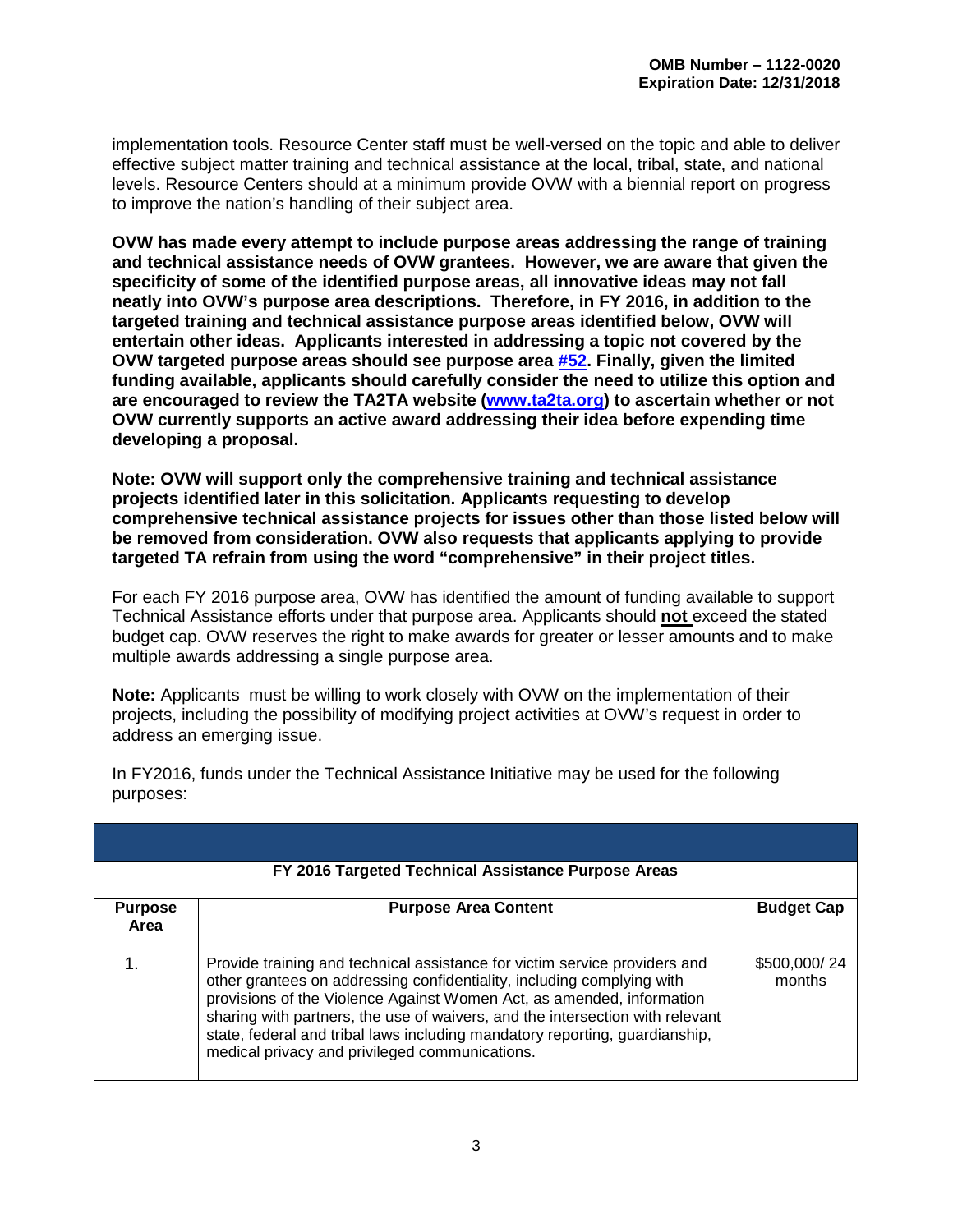| 2.  | Provide training and technical assistance on interstate custody issues<br>affecting domestic violence victims.                                                                                                                                                                                                                                                                                                                                                                                                                                                                                                                                                                                                   | \$600,000/36<br>months |
|-----|------------------------------------------------------------------------------------------------------------------------------------------------------------------------------------------------------------------------------------------------------------------------------------------------------------------------------------------------------------------------------------------------------------------------------------------------------------------------------------------------------------------------------------------------------------------------------------------------------------------------------------------------------------------------------------------------------------------|------------------------|
| 3.  | Provide specialized training and technical assistance to organizations<br>serving youth victims of sex trafficking, youth victims of international<br>domestic sex trafficking, and sexual exploitation through commercial means<br>or survival sex, including those involved in the juvenile criminal justice<br>system.                                                                                                                                                                                                                                                                                                                                                                                        | \$300,000/24<br>months |
| 4.  | Provide training and technical assistance to grantees, subgrantees, and<br>potential grantees on serving Lesbian, Gay, Bisexual, and Transgender<br>(LGBT) victims (domestic violence, dating violence, sexual assault, or<br>stalking).                                                                                                                                                                                                                                                                                                                                                                                                                                                                         | \$250,000/24<br>months |
| 5.  | Provide resources for courts and court personnel handling civil or criminal<br>cases involving domestic violence and/or sexual assault to enhance the<br>juridical process and improve the response to victim safety. TA must include<br>assisting courts and/or court based-programs with identifying effective case<br>management systems or other appropriate case tracking methods.                                                                                                                                                                                                                                                                                                                          | \$300,000/24<br>months |
| 6.  | Provide training and technical assistance to STOP Administrators on<br>effective and culturally appropriate consultation and coordination with tribes<br>during the STOP Implementation planning process. Applicants addressing<br>this purpose area must be a tribal organization or have a tribal organization<br>as a project partner.                                                                                                                                                                                                                                                                                                                                                                        | \$450,000/24<br>months |
| 7.  | Provide training and technical assistance to grantees under the Culturally<br>Specific Services Program (CSSP) and across OVW programs on the<br>implementation of culturally specific strategies and approaches addressing<br>the needs of the Black/African American community. OVW is seeking to<br>support a consortium of organizations that demonstrate expertise in working<br>with programs serving the Black/African American community. One of the<br>partners must serve as the lead applicant. The consortium must have<br>expertise in working with faith based organizations and working at the<br>intersections of race and other marginalizations (i.e. ethnicity, LGBT,<br>disabilities, etc.). | \$500,000/24<br>months |
| 8.  | Provide training and technical assistance on housing and civil rights laws as<br>well as the housing provisions of (VAWA) to improve the capacity of<br>grantees to provide housing assistance to survivors of domestic violence,<br>sexual assault, dating violence, and stalking. Training and technical<br>assistance should help attorneys, legal advocates, and domestic violence<br>advocates improve compliance with and implementation of the VAWA<br>housing provisions.                                                                                                                                                                                                                                | \$275,000/36<br>months |
| 9.  | Provide training and technical assistance on youth-driven prevention and<br>outreach strategies and on the provision of services for youth victims of<br>sexual assault, domestic violence, dating violence, stalking, and sex<br>trafficking.                                                                                                                                                                                                                                                                                                                                                                                                                                                                   | \$700,000/24<br>months |
| 10. | Provide multi-faceted training and technical assistance to institutions of<br>higher education on engaging college-age men as leaders and influencers<br>on campus in efforts to prevent and improve responses to sexual assault,                                                                                                                                                                                                                                                                                                                                                                                                                                                                                | \$500,000/36<br>months |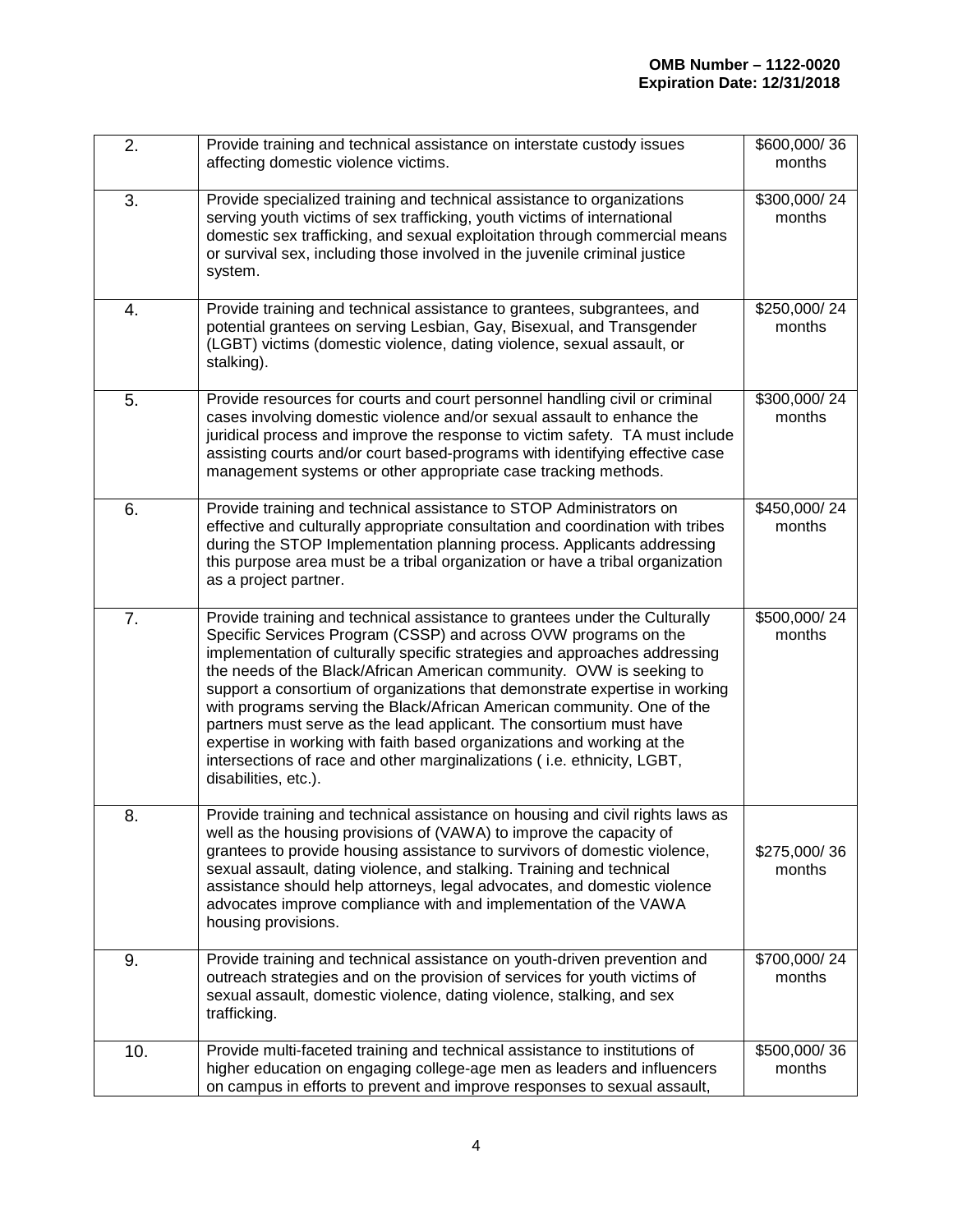|     | dating violence and stalking, including athletes and fraternity members.                                                                                                                                                                                                                                                                                                                                                                                                                                                                                                                                                                                                                                         |                        |
|-----|------------------------------------------------------------------------------------------------------------------------------------------------------------------------------------------------------------------------------------------------------------------------------------------------------------------------------------------------------------------------------------------------------------------------------------------------------------------------------------------------------------------------------------------------------------------------------------------------------------------------------------------------------------------------------------------------------------------|------------------------|
| 11. | Provide support to Campus Program technical assistance providers by<br>coordinating a webinar series, preparing relevant and timely correspondence<br>with grantees, convening focus groups and roundtable discussions on new<br>and emerging issues and coordinating regional and national meetings of<br>Campus Program grantees and, other meetings on campus sexual assault,<br>domestic violence, dating violence, and stalking.                                                                                                                                                                                                                                                                            | \$650,000/36<br>months |
| 12. | Provide training and technical assistance to institutions of higher education<br>on assessment and evaluation strategies and tools to assist Campus<br>Program technical assistance providers and grantees to strengthen their<br>evaluation and assessment methods.                                                                                                                                                                                                                                                                                                                                                                                                                                             | \$180,000/12<br>months |
| 13. | Provide training and technical assistance on developing culturally-specific<br>prevention and intervention strategies for colleges and universities,<br>Historically Black Colleges and Universities, Hispanic Serving Institutions,<br>and Tribal colleges, and supportive services for LGBTQ individuals,<br>international students, individuals with disabilities, and Deaf individuals who<br>are victims of sexual assault, domestic violence, dating violence, and<br>stalking on campus. OVW is seeking to support a consortium of<br>organizations that demonstrate expertise and experience in working with<br>institutions of higher education that are addressing the populations<br>described above. | \$500,000/36<br>months |
| 14. | Provide culturally relevant training and technical assistance across OVW<br>grant programs on how to improve and expand supportive services and meet<br>the unique needs of justice-involved (i.e. arrested, incarcerated, formerly<br>incarcerated, and Child Protective Service (CPS)-involved) Black/African<br>American women who have experienced sexual assault, domestic violence,<br>dating violence or stalking.                                                                                                                                                                                                                                                                                        | \$450,000/24<br>months |
| 15. | Provide training and technical assistance to communities interested in<br>implementing the Department of Justice: Guidance on Identifying Preventing<br><b>Gender Bias in Law Enforcement Response to Sexual Assault and Domestic</b><br>Violence.OVW is particularly interested in projects that focus on TA for law<br>enforcement and/or advocacy organizations. OVW may make multiple<br>awards under this purpose area.                                                                                                                                                                                                                                                                                     | \$600,000/36<br>months |
| 16. | Provide training and technical assistance to develop and/or enhance the<br>capacity of rural communities on providing direct services to child sexual<br>assault victims.                                                                                                                                                                                                                                                                                                                                                                                                                                                                                                                                        | \$200,000/24<br>months |
| 17. | Provide training and technical assistance to enhance the capacity of rural or<br>tribal communities on establishing dedicated domestic violence dockets<br>and/or domestic violence courts. The applicant or its project partners must<br>have expertise on working with tribal jurisdictions.                                                                                                                                                                                                                                                                                                                                                                                                                   | \$500,000/24<br>months |
| 18. | Provide evidence-based basic and/or advanced training and technical<br>assistance on teen dating violence prevention and/or intervention for rural<br>communities.                                                                                                                                                                                                                                                                                                                                                                                                                                                                                                                                               | \$350,000/24<br>months |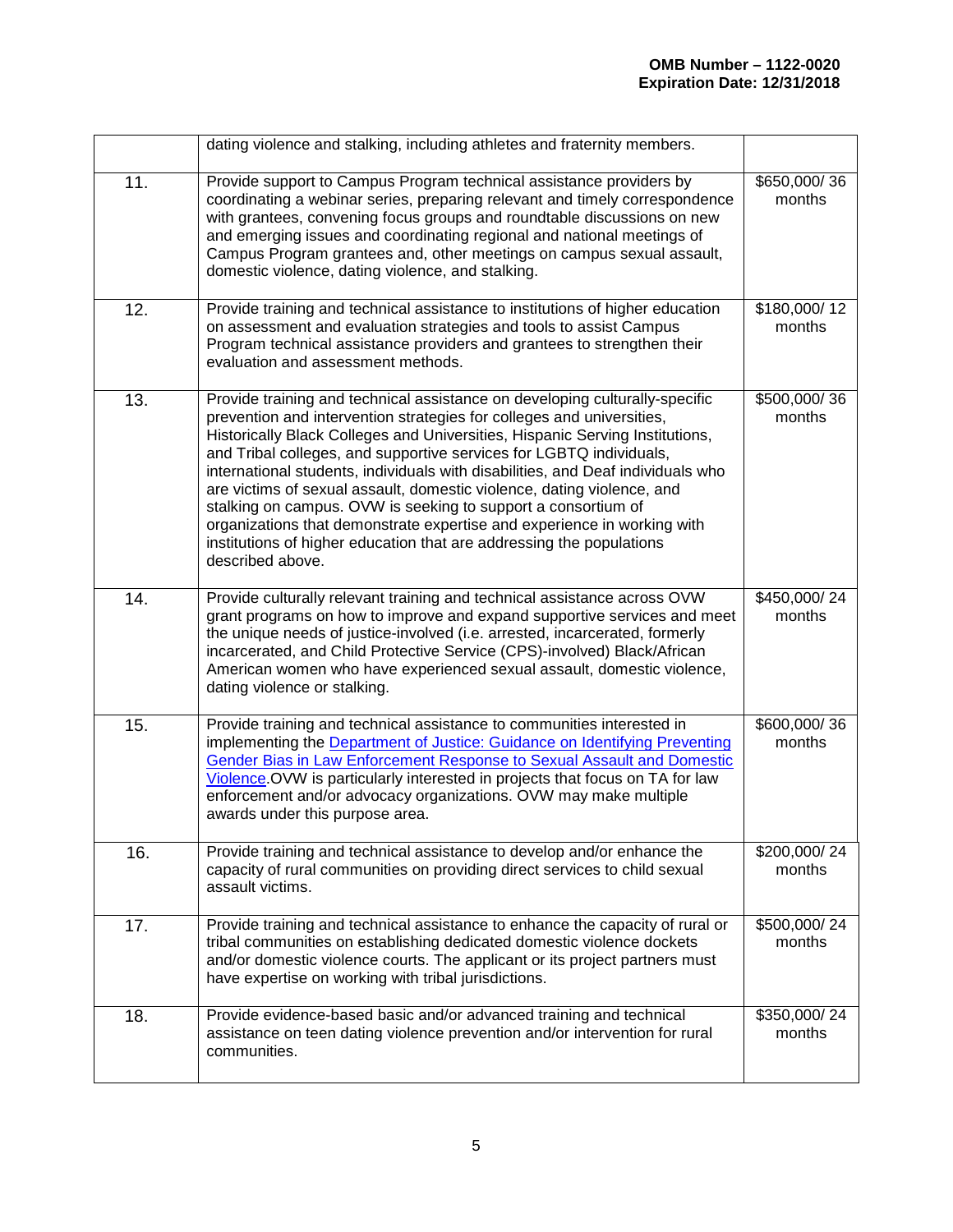| 19. | Provide culturally specific technical assistance to support Culturally Specific<br>Services Program (CSSP) grantees. OVW anticipates funding multiple<br>awards under this purpose area.                                                                                                                                                                                                                                                                                             | \$450,000/24<br>months |
|-----|--------------------------------------------------------------------------------------------------------------------------------------------------------------------------------------------------------------------------------------------------------------------------------------------------------------------------------------------------------------------------------------------------------------------------------------------------------------------------------------|------------------------|
| 20. | Provide training and technical assistance for Tribal Governments program<br>grantees for project start-up or for projects that have stalled. The training and<br>technical assistance should include topics such as comprehensive strategic<br>planning, staff training and development, and system advocacy, community<br>coordinated response training, fiscal management and leadership<br>development.                                                                           | \$450,000/24<br>months |
| 21. | Establish basic and/or advanced training for tribal communities, including<br>court personnel, advocates, prosecutors, judges, and law enforcement<br>officers who work in Indian country. Applicants will develop and implement<br>culturally specific training and technical assistance addressing the<br>challenges tribal criminal justice systems and communities face when<br>addressing domestic violence, sexual assault, dating violence, stalking, and<br>sex trafficking. | \$550,000/36<br>months |
| 22. | Develop and implement culturally-tailored training and technical assistance<br>for remote Native villages in Alaska. Training curricula developed and<br>implemented must be specific to the cultural, linguistic, and resource needs<br>of villages and address the unique challenges that Alaska Native villages<br>experience when responding to domestic violence, sexual assault, dating<br>violence, stalking and sex trafficking.                                             | \$450,000/24<br>months |
| 23. | Provide training and technical assistance to court staff, including court<br>clerks, court administrators, mediators, and guardians ad litem on domestic<br>violence and/or sexual assault.                                                                                                                                                                                                                                                                                          | \$450,000/24<br>months |
| 24. | Provide training and technical assistance for probation officers and agencies<br>on the prevention of sexual assault, domestic violence, dating violence, and<br>stalking.                                                                                                                                                                                                                                                                                                           | \$450,000/24<br>months |
| 25. | Provide training and technical assistance to OVW grantees on implementing<br>lethality/risk assessments to reduce domestic violence incidents, including<br>domestic violence related homicides.                                                                                                                                                                                                                                                                                     | \$650,000/36<br>months |
| 26. | Develop and provide training and technical assistance for prosecutors on<br>domestic violence, including effective trial skills and the use of trauma-<br>informed interviewing techniques in domestic violence related cases.                                                                                                                                                                                                                                                       | \$450,000/24<br>months |
| 27. | Provide training and technical assistance for criminal justice professionals on<br>the use/misuse of technology in sexual assault, domestic violence, dating<br>violence, and stalking (including cyber stalking) cases.                                                                                                                                                                                                                                                             | \$450,000/24<br>months |
| 28. | Provide training and technical assistance to communities addressing<br>domestic violence homicide prevention and reduction on engaging<br>underserved populations, including communities of color, individuals with<br>disabilities, Deaf individuals, and LGBTQ individuals. OVW may make<br>multiple awards.                                                                                                                                                                       | \$450,000/24<br>months |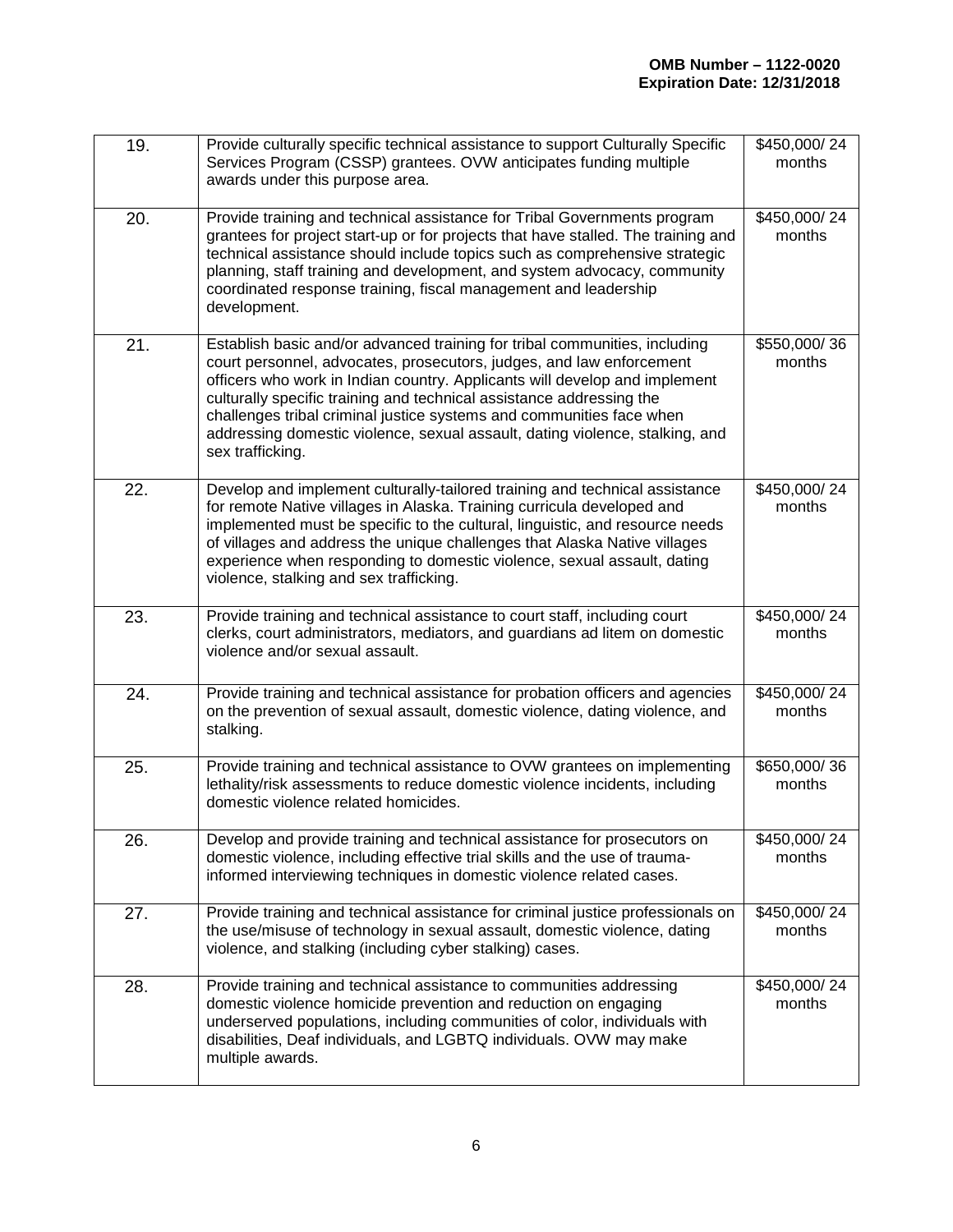| 29. | Provide training and technical assistance to federally recognized tribes not<br>receiving OVW grants on the dynamics of domestic violence, sexual assault,<br>dating violence, stalking, and sex trafficking, including community<br>coordinated response. Proposed budgets must include scholarships to<br>support participant travel.                                                                                                                                                                                                                                                                | \$300,000/24<br>months |
|-----|--------------------------------------------------------------------------------------------------------------------------------------------------------------------------------------------------------------------------------------------------------------------------------------------------------------------------------------------------------------------------------------------------------------------------------------------------------------------------------------------------------------------------------------------------------------------------------------------------------|------------------------|
| 30. | Provide training and technical assistance related to implementing the<br>recommendations included within the most current versions of the National<br>Protocol for Sexual Assault Medical Forensic Examinations: Adult/<br>Adolescent and the National Protocol for Sexual Abuse Medical Forensic<br>Examinations: Pediatric.                                                                                                                                                                                                                                                                          | \$900,000/36<br>months |
| 31. | Assist with updating the National Training Standards for Sexual Assault<br>Medical Forensic Examiners. Revisions should take into account changes in<br>practice since 2006, updates to the National Protocol for Sexual Assault<br>Medical Forensic Examinations: Adult/Adolescent, and the issuance of a<br>national protocol for pediatric patients. Assistance will include developing a<br>plan for obtaining national input from relevant experts, drafting updated<br>training standards, coordinating review of the draft training standards, and<br>editing the standards at OVW's direction. | \$150,000/12<br>months |
| 32. | Develop and implement specialized technical assistance and trainings to<br>assist grantees in the effective provision of services for male victims of<br>domestic violence, sexual assault, stalking, and dating violence. (Please visit<br>the OVW website for a summary of findings from an OVW assessment of<br>services for male survivors. The summary will be available on or about<br>January 15, 2016). OVW may fund multiple projects under this purpose area.<br>Any selected applicant(s) will be required to work closely with OVW on the<br>direction and development of the project.     | \$450,000/24<br>months |

#### <span id="page-11-0"></span>**FY 2016 Competitive Comprehensive Technical Assistance Purpose Areas**

<span id="page-11-1"></span>Due to limited funding availability, some OVW grant award programs can support only one-year [Competitive Comprehensive Technical Assistance](#page-11-2) awards while others can support multiple year awards.

OVW will support ONLY the applications addressing the purpose areas below and previously designated [comprehensive](#page-16-1) projects. Applicants requesting to provide technical assistance for issues other than those listed below will be removed from consideration.

<span id="page-11-2"></span>

|                | FY 2016 Competitive Comprehensive Technical Assistance Purpose Areas |                                                                                                                                                                                                                                                                                                                                                                                               |                         |  |
|----------------|----------------------------------------------------------------------|-----------------------------------------------------------------------------------------------------------------------------------------------------------------------------------------------------------------------------------------------------------------------------------------------------------------------------------------------------------------------------------------------|-------------------------|--|
| <b>Purpose</b> | <b>OVW</b>                                                           | <b>Description</b>                                                                                                                                                                                                                                                                                                                                                                            | <b>Award Period</b>     |  |
| <b>Areas</b>   | Comprehensive<br><b>Initiatives</b>                                  |                                                                                                                                                                                                                                                                                                                                                                                               |                         |  |
| 33.            | National Stalking<br><b>Resource Center</b>                          | Operate a national stalking resource center including<br>offering training and technical assistance to build the<br>capacity of service providers and civil and criminal<br>justice system practitioners to address stalking. The<br>project must also develop and disseminate resource<br>materials and/or publications to expand the capacity<br>of criminal justice systems and non-profit | \$450,000/<br>24 months |  |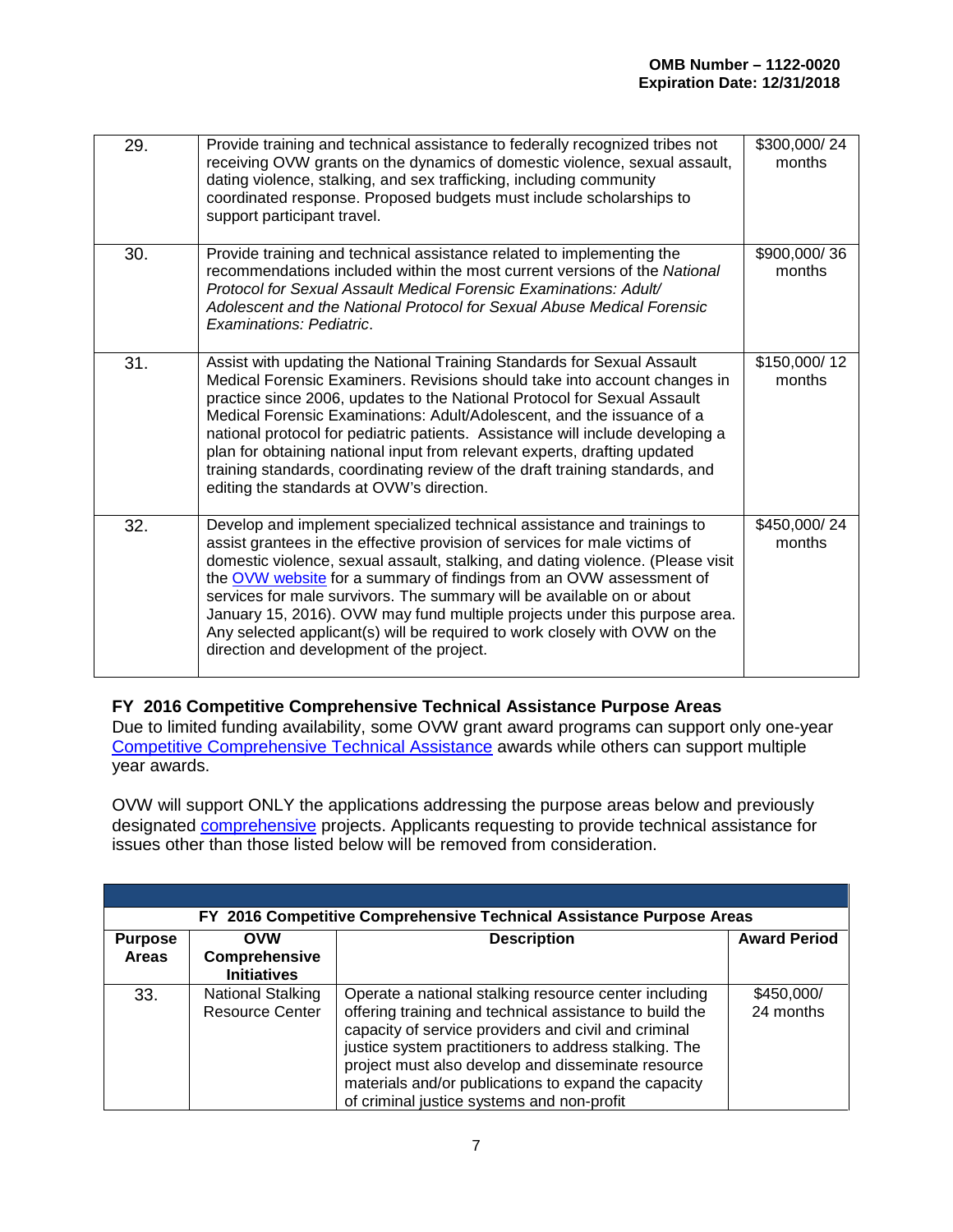|     |                                                           | organizations to identify and respond to stalking<br>cases. Additionally, the project should include the<br>creation and management of a robust on-line resource<br>related to stalking.                                                                                                                                                                                                                                                                                                                                                                                                                                                                                                                                                                                                                                                                                                                                                                                                                                                                       |                         |
|-----|-----------------------------------------------------------|----------------------------------------------------------------------------------------------------------------------------------------------------------------------------------------------------------------------------------------------------------------------------------------------------------------------------------------------------------------------------------------------------------------------------------------------------------------------------------------------------------------------------------------------------------------------------------------------------------------------------------------------------------------------------------------------------------------------------------------------------------------------------------------------------------------------------------------------------------------------------------------------------------------------------------------------------------------------------------------------------------------------------------------------------------------|-------------------------|
| 34. | Full Faith & Credit<br><b>National Resource</b><br>Center | Operate a national resource center on protection<br>orders and implementation of the VAWA full faith and<br>credit provision. The applicant's proposal must include<br>a plan for improving the issuance and enforcement of<br>protection orders, including protection orders issued<br>by Alaska Native villages. An applicant without the<br>demonstrated requisite expertise on full faith and<br>credit for tribal orders and/or tribal issues must have a<br>partner to address those issues.<br>The project must also develop and disseminate<br>resource materials and/or publications to support<br>nationwide enforcement of protection orders, and<br>create and/or maintain and update an online resource<br>focusing on the VAWA full faith and credit provision.                                                                                                                                                                                                                                                                                  | \$900,000/<br>24 months |
| 35. | Disability and Deaf<br><b>National Resource</b><br>Center | Provide training and technical assistance to OVW<br>grantees on violence against individuals with<br>disabilities and Deaf individuals and on access<br>considerations for such individuals.<br>The TA provider would be expected to provide training<br>and technical assistance to OVW grantees on the<br>following:<br>the prevalence and dynamics of violence<br>against individuals with disabilities and Deaf<br>individuals;<br>providing accessible services to individuals with<br>disabilities and Deaf individuals;<br>the prevalence and dynamics of violence<br>against male victims with disabilities and/or Deaf<br>victims; and<br>developing accessible products and delivering<br>accessible trainings and meetings, both in-person and<br>remote.<br>The project must also develop resource materials<br>and/or publications to support training and technical<br>assistance activities, and create and/or maintain and<br>update an online resource focusing on violence<br>against individuals with disabilities and Deaf<br>individuals. | \$700,000/<br>24 months |
| 36. | Abuse in Later Life<br><b>National Resource</b><br>Center | Provide training and technical assistance to OVW<br>grantees on issues pertaining to individuals<br>experiencing abuse in later life. The comprehensive<br>TA Provider will be expected to provide<br>comprehensive training and technical assistance to<br>OVW grantees on:                                                                                                                                                                                                                                                                                                                                                                                                                                                                                                                                                                                                                                                                                                                                                                                   | \$250,000/<br>24 months |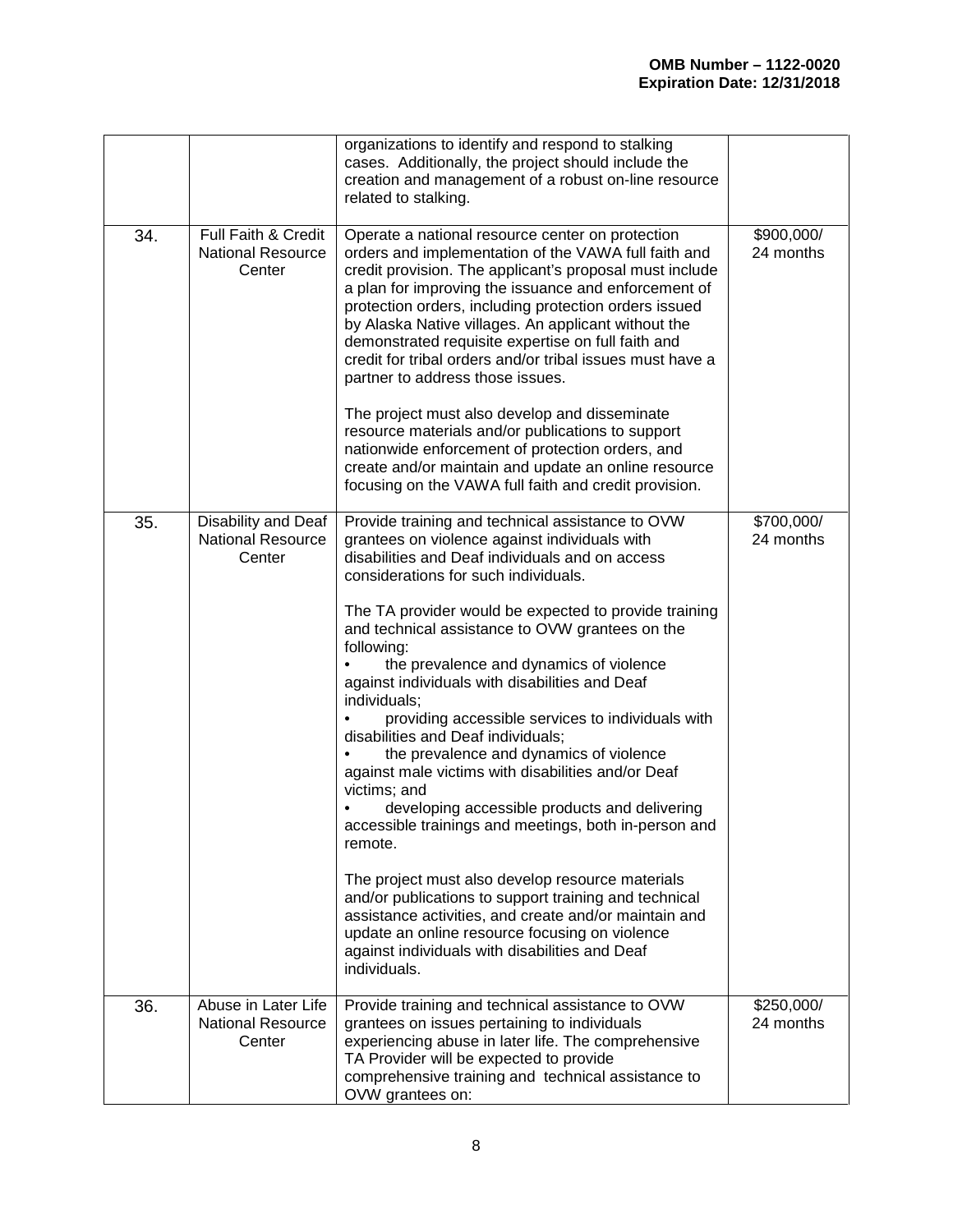|     |                                                                                    | • the prevalence and dynamics of violence against<br>older individuals;<br>• providing services to elder individuals;<br>• developing products and delivering trainings and<br>meetings, both in person and remote.<br>The project must also develop resource materials<br>and/or publications to support training and technical<br>assistance activities, and create and/or maintain and<br>update an online resource focusing on violence<br>against older individuals.                                                                                                                                                                                                                                                                                                                                                                |                           |
|-----|------------------------------------------------------------------------------------|------------------------------------------------------------------------------------------------------------------------------------------------------------------------------------------------------------------------------------------------------------------------------------------------------------------------------------------------------------------------------------------------------------------------------------------------------------------------------------------------------------------------------------------------------------------------------------------------------------------------------------------------------------------------------------------------------------------------------------------------------------------------------------------------------------------------------------------|---------------------------|
| 37. | Firearms<br><b>National Resource</b><br>Center                                     | Develop and operate a national resource center on<br>domestic violence and firearms to build the capacity of<br>civil and criminal justice system practitioners and non-<br>profit non-governmental victim service providers to<br>respond effectively to domestic violence cases<br>involving firearms. The project must include a plan for<br>responding to communities in the immediacy of a<br>domestic violence firearms tragedy.<br>OVW is interested in supporting a consortium of<br>organizations to ensure appropriate training and<br>technical assistance for the professional groups<br>necessary to implement an effective firearms<br>response at the local, state, and tribal levels.<br>Interested applicants must demonstrate expertise in<br>managing large scale projects, both financially and<br>programmatically. | \$1,200,000/<br>36 months |
| 38. | Training and<br>Technical<br>Assistance to<br>Technical<br>Assistance<br>Providers | Develop a national resource center on OVW's training<br>and technical assistance opportunities. The resource<br>center must include support for OVW's training and<br>technical assistance providers on the delivery and<br>implementation of their training and technical<br>assistance projects. The project must also support the<br>identification and delivery of issue-specific round<br>tables and resource materials; and the creation and/or<br>maintenance of an online resource of OVW's training<br>and technical assistance opportunities, including a<br>calendar of OVW sponsored TA events and a<br>compendium of OVW supported resources.                                                                                                                                                                               | \$900,000/<br>12 months   |
| 39. | <b>Culturally Specific</b><br>Services Program                                     | Provide training and technical assistance to culturally<br>specific, nonprofit and community-based programs in<br>the implementation of their Culturally Specific<br>Services Program (CSSP) awards. The applicant must<br>provide training and technical assistance on all CSSP<br>statutory purpose areas.                                                                                                                                                                                                                                                                                                                                                                                                                                                                                                                             | \$450,000/<br>24 months   |
| 40. | <b>Grants to State</b><br>and Territorial<br><b>Sexual Assault</b><br>Coalitions   | Enhance the capacity of state and territorial sexual<br>assault coalitions to create systemic change to<br>improve and expand the response to sexual violence<br>including, working and networking with local, state,                                                                                                                                                                                                                                                                                                                                                                                                                                                                                                                                                                                                                    | \$900,000/<br>24 months   |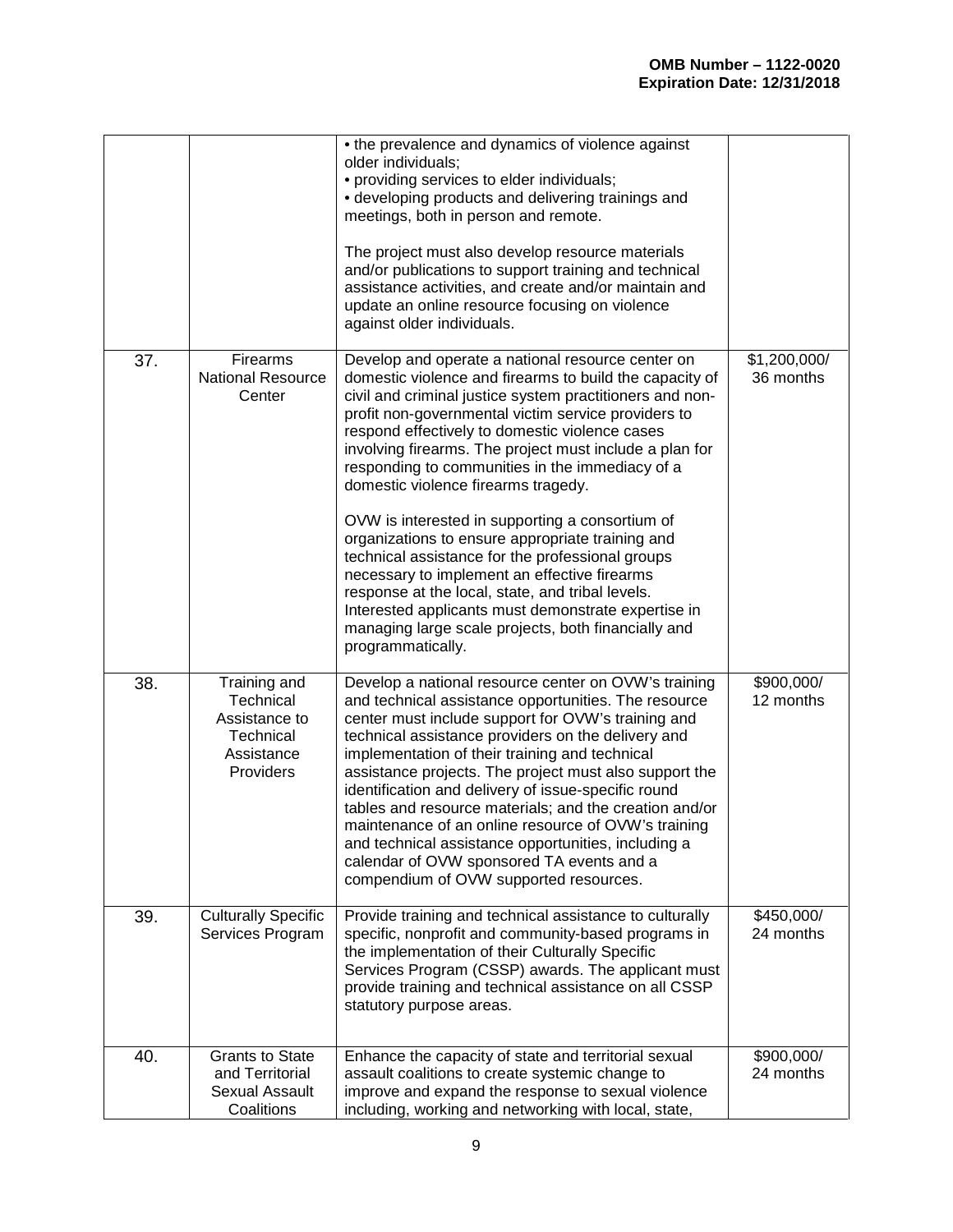|     | Program                                                                                        | and national partners. Applicants must provide<br>training and technical assistance to all Grants to State<br>and Territorial Sexual Assault Coalitions Program<br>statutory purpose areas.                                                                                                                                                                                                                                        |                         |
|-----|------------------------------------------------------------------------------------------------|------------------------------------------------------------------------------------------------------------------------------------------------------------------------------------------------------------------------------------------------------------------------------------------------------------------------------------------------------------------------------------------------------------------------------------|-------------------------|
| 41. | <b>Sexual Assault</b><br>Formula Program<br>(SASP)                                             | Provide training and technical assistance to state and<br>territorial administrators and state and territorial<br>sexual assault coalitions on the implementation of the<br>SASP Formula Program. Proposals must include<br>training and technical assistance addressing all SASP<br>Formula Program statutory purpose areas.                                                                                                      | \$400,000/<br>24 months |
| 42. | <b>Tribal Sexual</b><br><b>Assault Services</b><br>Program                                     | Provide training and technical assistance to federally<br>recognized tribes and tribal nonprofits in the<br>implementation of their Tribal SAS Program awards.<br>Proposals must include training and technical<br>assistance addressing all Tribal SAS Program<br>statutory purpose areas.                                                                                                                                        | \$160,000/<br>12 months |
| 43. | <b>Sexual Assault</b><br><b>Services Culturally</b><br>Specific Program                        | Provide training and technical assistance to culturally<br>specific nonprofit organizations in the implementation<br>of their SAS Culturally Specific Program awards.<br>Proposals must include training and technical<br>assistance addressing all SAS Program statutory<br>purpose areas.                                                                                                                                        | \$160,000/<br>12 months |
| 44. | <b>Grants to State</b><br>and Territorial<br>Domestic Violence<br>Coalitions                   | Enhance the capacity of state and territorial domestic<br>violence coalitions to create systemic change to<br>improve and expand the response to domestic<br>violence, including working and networking with local,<br>state, and national partners. Proposals must include<br>training and technical assistance addressing all<br><b>Grants to State and Territorial Domestic Violence</b><br>Coalitions statutory purpose areas. | \$900,000/<br>24 months |
| 45. | Abuse in Later Life<br>Comprehensive                                                           | Provide training and technical assistance for the<br>Enhanced Training and Services to End Abuse in<br>Later Life Program.                                                                                                                                                                                                                                                                                                         | \$900,000/<br>24 months |
| 46. | Judicial Program<br>Comprehensive<br>Training and<br>Technical<br>Assistance                   | Provide judicial education and technical assistance on<br>domestic violence to state, local, and tribal and<br>territorial judges.                                                                                                                                                                                                                                                                                                 | \$900,000/<br>12 months |
| 47. | STOP U.S<br><b>Territories</b><br>Comprehensive                                                | Provide training and technical assistance to territorial<br>administrators and coalition directors on the<br>implementation of their STOP and Coalition awards.                                                                                                                                                                                                                                                                    | \$550,000/<br>24 months |
| 48. | <b>Tribal Special</b><br><b>Domestic Violence</b><br>Criminal<br>Jurisdiction<br>Comprehensive | Provide technical assistance to support tribes to plan<br>for and implement special domestic violence criminal<br>jurisdiction in an effort to strengthen the tribal criminal<br>justice system's ability to address violence against<br>Native women. OVW expects the applicant to support<br>Tribal partners so that they can continuously provide                                                                               | \$800,000/<br>24 months |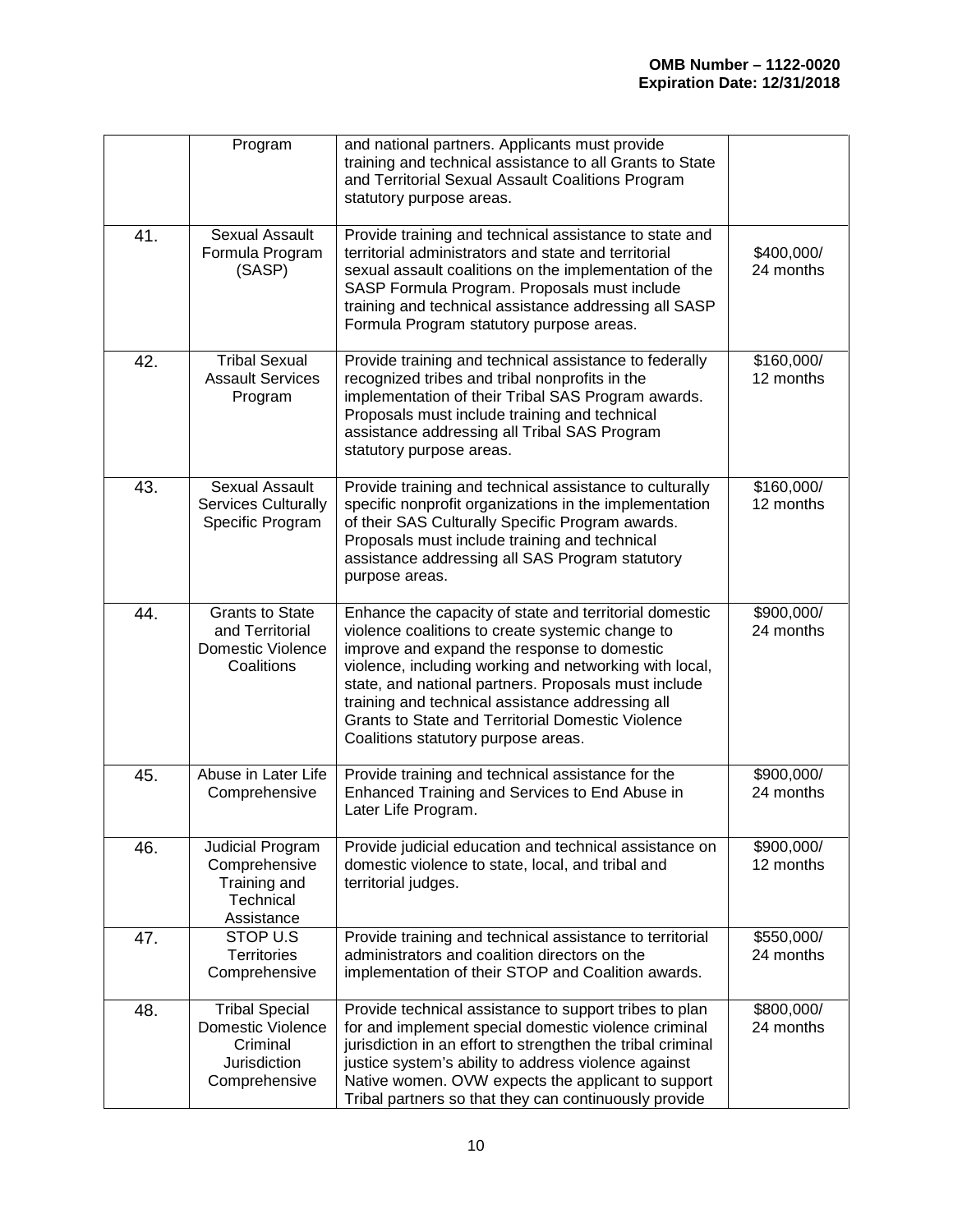|     |                                                           | peer-to-peer training and technical assistance to other<br>tribes interested in exercising the special domestic<br>violence criminal jurisdiction.                                                                                                                                                                                                                                                                                                                                                                                                                                                                                                                                                                                                                                                                                                                                                                                                                                                                                                                                                                                                                                                                                                                                                                                                                                                                                                                                                                                                                      |                         |
|-----|-----------------------------------------------------------|-------------------------------------------------------------------------------------------------------------------------------------------------------------------------------------------------------------------------------------------------------------------------------------------------------------------------------------------------------------------------------------------------------------------------------------------------------------------------------------------------------------------------------------------------------------------------------------------------------------------------------------------------------------------------------------------------------------------------------------------------------------------------------------------------------------------------------------------------------------------------------------------------------------------------------------------------------------------------------------------------------------------------------------------------------------------------------------------------------------------------------------------------------------------------------------------------------------------------------------------------------------------------------------------------------------------------------------------------------------------------------------------------------------------------------------------------------------------------------------------------------------------------------------------------------------------------|-------------------------|
| 49. | <b>Firearms Pilot Site</b><br>Initiative<br>Comprehensive | Provide training and technical assistance to selected<br>sites on implementing state, tribal, and/or federal<br>domestic violence firearms prohibitors. OVW is<br>interested in supporting a consortium of organizations<br>to ensure appropriate training and technical<br>assistance for the professional groups necessary to<br>implement an effective firearms response at the local,<br>state, and tribal levels. The recipient will work closely<br>with OVW in developing a plan for selecting<br>implementation 5-10 sites and designing, delivering,<br>and modifying implementation site TA. Applicants<br>should not anticipate that this project will exceed 5<br>years. Finally, interested applicants should also be<br>prepared for the possibility that they will be expected<br>to make and manage awards to the implementing<br>sites. Selection criteria includes any general criteria<br>provided in this solicitation, as well as the extent to<br>which:<br>the lead applicant has demonstrated experience<br>a)<br>managing large scale (more than \$2 million)<br>projects, in particular demonstration initiatives and<br>experience in managing awards to sites.<br>the applicant and its partners demonstrate access<br>b)<br>to and credibility with the professions needed for<br>on-the-ground implementation.<br>the consortium's members each have experience<br>C)<br>working on collaborative, multi-year, national<br>projects; and<br>the lead applicant has experience delivering and<br>d)<br>disseminating products nation-wide. | \$900,000/<br>24 months |
| 50. | Law Enforcement<br>Comprehensive                          | Provide basic and advanced training and technical<br>assistance for law enforcement officers and other first<br>line responders to improve their response to an<br>investigation of sexual assault, domestic violence,<br>dating violence, and/or stalking. Technical assistance<br>and training should address the needs of first line law<br>enforcement officers and investigators and take into<br>consideration the <b>Department of Justice: Guidance on</b><br><b>Identifying Preventing Gender Bias in Law</b><br><b>Enforcement Response to Sexual Assault and</b><br>Domestic Violence. Applicants should focus on<br>current and potential Rural, Arrest, and Tribal<br>grantees and STOP subgrantees. In order to be<br>considered as a comprehensive project, a proposal<br>must address the different needs of officers at                                                                                                                                                                                                                                                                                                                                                                                                                                                                                                                                                                                                                                                                                                                                | \$900,000/<br>36 months |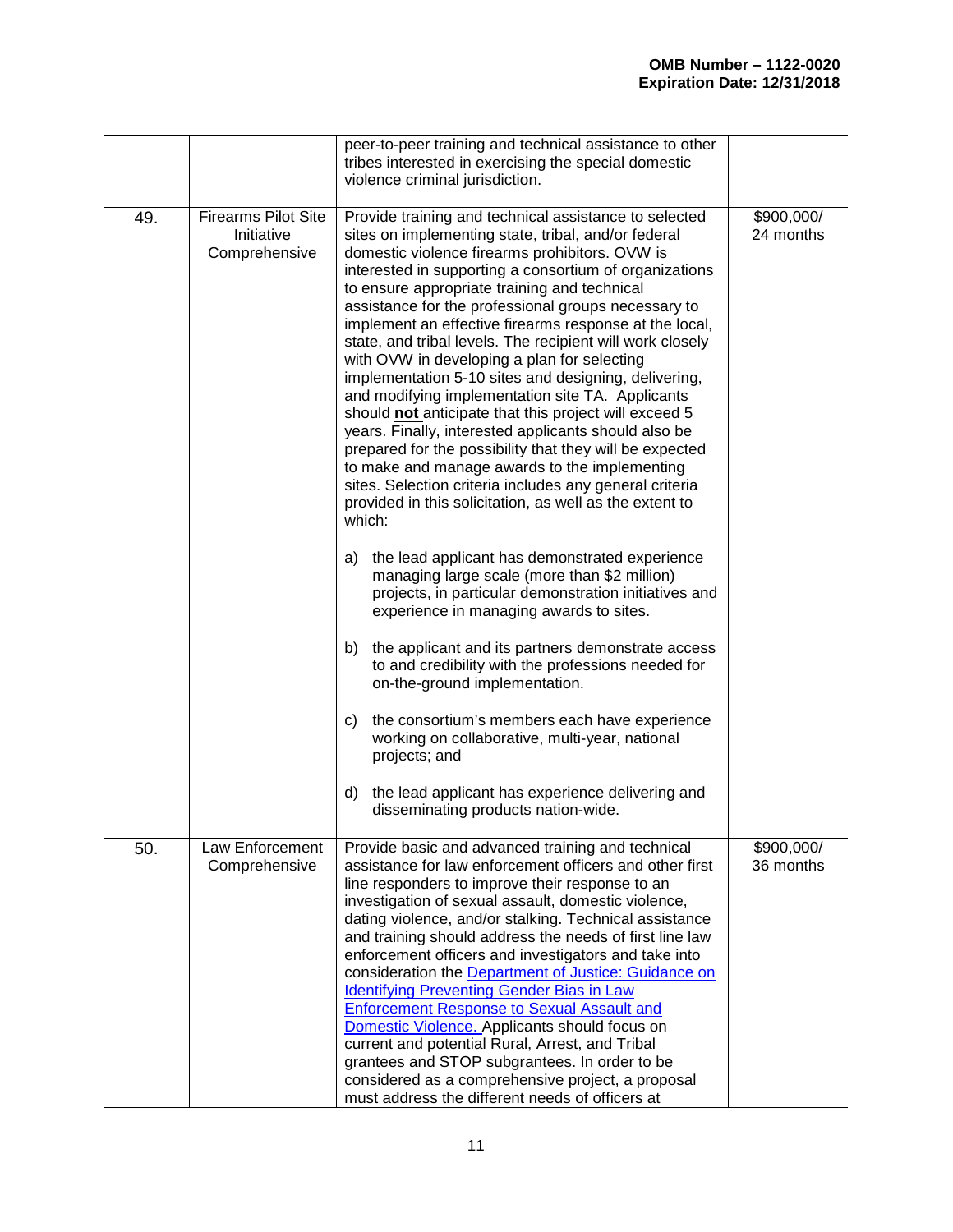| different levels within the law enforcement agency.<br>OVW may elect to make multiple awards and/or to<br>support a proposal as a Targeted TA project instead<br>of as a comprehensive TA project given the<br>challenges of meeting such a broad need. Projects<br>may elect to focus on a single crime area and still be<br>selected as a comprehensive. OVW would be<br>particularly interested in supporting a consortium of<br>organizations in order to meet the needs of different<br>levels of officer experience. Such a consortium could<br>receive a much larger award than currently estimated<br>by OVW. |  |
|-----------------------------------------------------------------------------------------------------------------------------------------------------------------------------------------------------------------------------------------------------------------------------------------------------------------------------------------------------------------------------------------------------------------------------------------------------------------------------------------------------------------------------------------------------------------------------------------------------------------------|--|
|                                                                                                                                                                                                                                                                                                                                                                                                                                                                                                                                                                                                                       |  |

#### <span id="page-16-0"></span>**Non-Competitive Comprehensive TA**

For continuation of the following non-competitive Comprehensive Technical Assistance projects, the amount of funding available is determined by the "source" program(s), the statutory cap on the amount that can be set-aside from the source program(s), and the expected scope of work. Applicants should work with their OVW program specialists to determine the budget amount and of project period.

<span id="page-16-1"></span>

| FY 2016 Non-competitive Comprehensive Technical Assistance Purpose Areas |
|--------------------------------------------------------------------------|
| <b>Program Name</b>                                                      |
| Justice for Families (JFF) Program Comprehensive                         |
| Domestic Violence Homicide Prevention Demonstration Technical Assistance |
| Tribal Sexual Assault Services (SASP) Program                            |
| Tribal Coalitions Program                                                |
| <b>Transitional Housing Program Comprehensive</b>                        |
| Sexual Assault Services (SASP) Culturally Specific Program               |
| <b>Disability Program Comprehensive</b>                                  |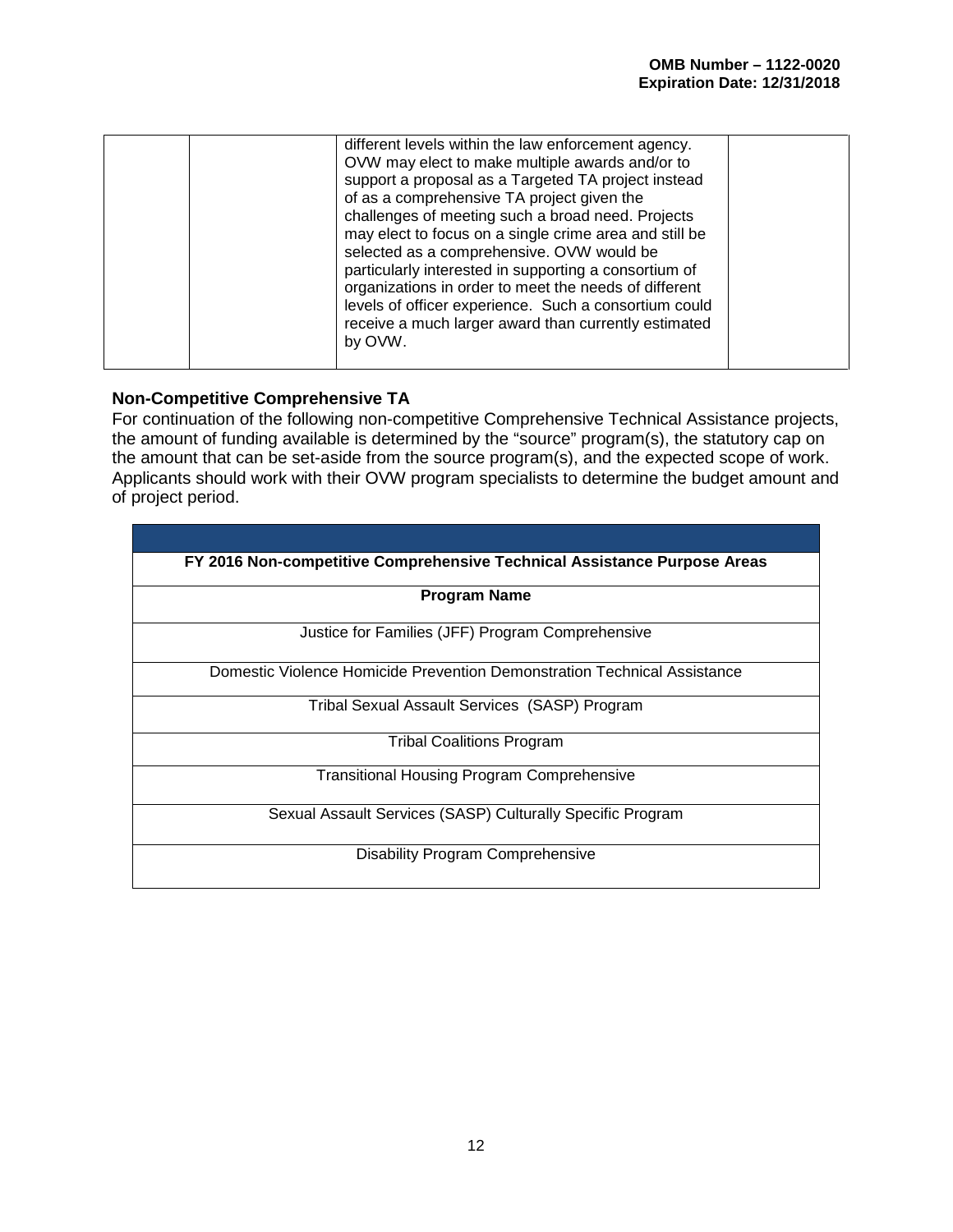<span id="page-17-0"></span>**Note:** There will be a specific set of instructions for applicants applying under the Product Development purpose area in section D "**[Application and Submission Information](#page-21-7)**".

<span id="page-17-3"></span>

| FY 2016 Product Development Technical Assistance Purpose Areas |                                                                                                                                                                                                                                                                                                                                                                                                                                                                                                                                                                                                                                                                                                                                                                                   |                                     |                            |  |  |  |
|----------------------------------------------------------------|-----------------------------------------------------------------------------------------------------------------------------------------------------------------------------------------------------------------------------------------------------------------------------------------------------------------------------------------------------------------------------------------------------------------------------------------------------------------------------------------------------------------------------------------------------------------------------------------------------------------------------------------------------------------------------------------------------------------------------------------------------------------------------------|-------------------------------------|----------------------------|--|--|--|
| <b>Purpose</b><br>Area                                         | <b>Purpose Area Content</b>                                                                                                                                                                                                                                                                                                                                                                                                                                                                                                                                                                                                                                                                                                                                                       | <b>TA Delivery</b><br><b>Method</b> | Amount                     |  |  |  |
| 51.                                                            | Develop a product for residential and non-<br>residential domestic violence programs on<br>providing comprehensive services for<br>Lesbian, Gay, Bisexual, and Transgender<br>(LGBT) victims/survivors. The product must<br>be developed by a partnership consisting of<br>at least one domestic violence organization<br>and one LGBT organization. The application<br>must demonstrate that the proposed<br>partnership has the relevant substantive and<br>technical expertise to create the product. At<br>the time of submission, the applicant must<br>submit a previously completed product that<br>the applicant or the project partner(s) has<br>created that demonstrates the requisite<br>ability and expertise to develop the product<br>proposed in the application. | Tools/Resources                     | \$150,000/<br>24<br>months |  |  |  |

<span id="page-17-1"></span>**Note:** Applicants interested in addressing a topic area not identified by OVW must adhere to the standard application requirements as well as the additional guidance below.

<span id="page-17-2"></span>

| <b>Purpose</b><br>Area | <b>Purpose Area Content</b>                                                                                                                                                                                                                                                                                                                                                                                                             | <b>TA Delivery</b><br><b>Method</b> | Amount                                |
|------------------------|-----------------------------------------------------------------------------------------------------------------------------------------------------------------------------------------------------------------------------------------------------------------------------------------------------------------------------------------------------------------------------------------------------------------------------------------|-------------------------------------|---------------------------------------|
| 52.                    | Applicants interested in submitting proposals<br>for targeted training and technical assistance<br>areas not identified above must provide the<br>following information in their proposals:<br>a) additional strong justification<br>regarding the need for the project,<br>including how the project relates to<br>an OVW grant program, special<br>initiative, or priority; and<br>b) how the need for the project was<br>determined. | Variable                            | \$450,000-<br>\$600,000/<br>24 months |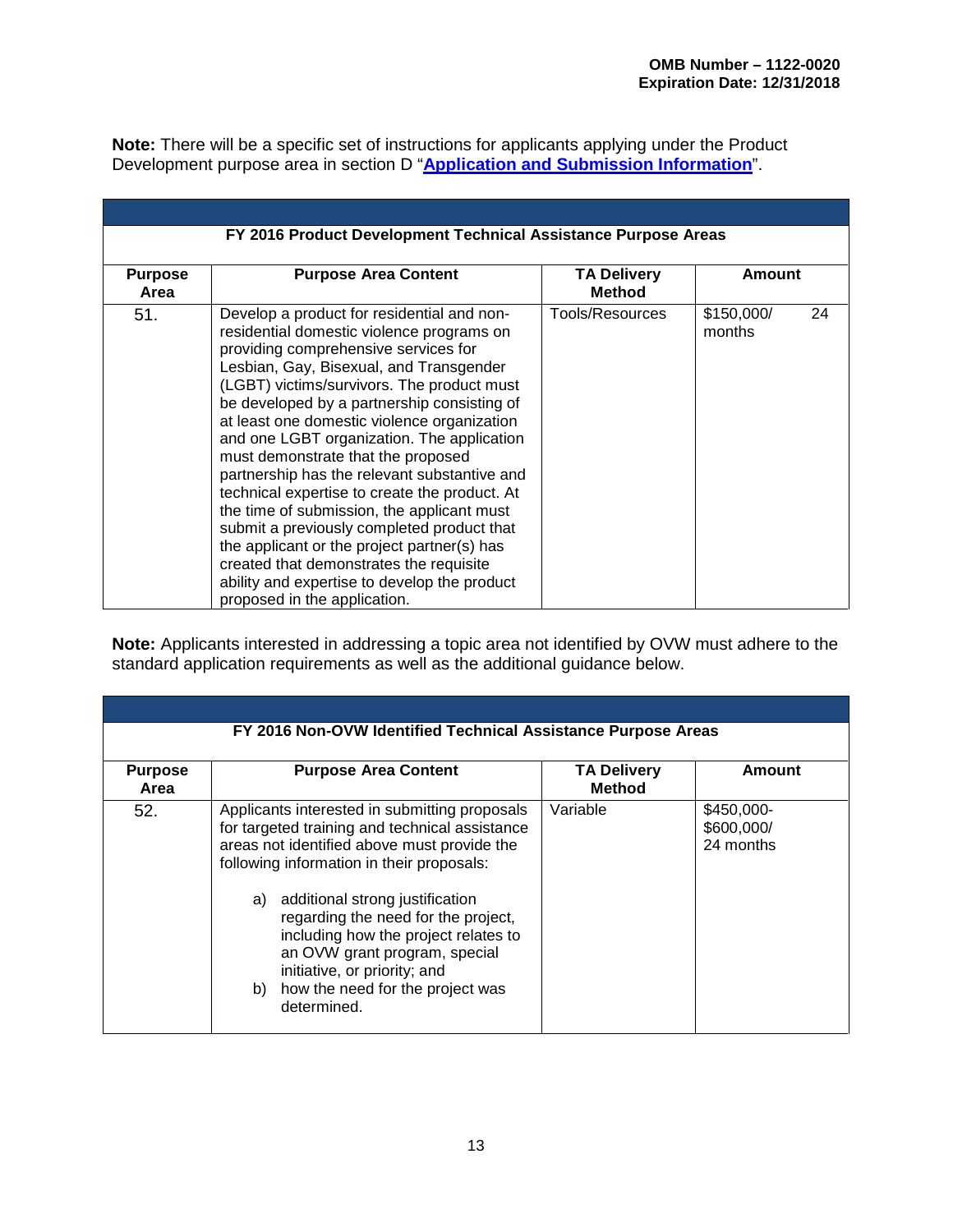#### <span id="page-18-0"></span>**Activities that Compromise Victim Safety and Recovery**

Applications that propose training and/or technical assistance activities that fail to account for victim safety and recovery may receive a deduction in points during the review process or may be eliminated from further consideration entirely.

The following activities have been found to jeopardize victim safety, deter or prevent physical or emotional healing for victims, or allow offenders to escape responsibility for their actions:

- 1. Procedures or policies that compromise the confidentiality of information and privacy of survivors.
- 2. Partnering with individuals or organizations that support/promote practices that compromise victim safety and/or minimize offender accountability.
- 3. Training and technical assistance that does not reflect an understanding of violence against women, and the experience of survivors.
- 4. Training and technical assistance that fails to incorporate the experiences and unique needs of underserved communities.
- 5. Training and technical assistance that includes/promotes practices that re-victimize survivors.

#### <span id="page-18-1"></span>**Out-of-Scope Activities**

OVW has determined the activities listed below to be out of the program scope and therefore these activities will not be supported by Technical Assistance Initiative funding. Applications that propose out-of-scope activities may receive a point deduction during the review process. Applications that are determined to be substantially outside the scope of the Technical Assistance Initiative will not be considered for funding<sup>[1](#page-18-3)</sup>.

- 1. Research projects (This does not include program assessments conducted only for internal improvement purposes. See section Research and Protection of Human Subjects in the FY 2014 Solicitation Companion Guide at [http://www.justice.gov/sites/default/files/ovw/legacy/2013/12/16/companion-guide](http://www.justice.gov/sites/default/files/ovw/legacy/2013/12/16/companion-guide-fy2014.pdf)[fy2014.pdf\)](http://www.justice.gov/sites/default/files/ovw/legacy/2013/12/16/companion-guide-fy2014.pdf)
- 2. Direct victim services and justice system interventions: OVW's Training and Technical Assistance Initiative funds are intended to support educational opportunities, advice, and guidance for OVW grantees and potential grantees. They are not meant to support law enforcement activities, legal representation, direct services, or other interventions.

#### <span id="page-18-2"></span>**Unallowable Activities**

The following is a list of activities that are unallowable and cannot be supported by Technical Assistance Initiative grant funding. Applications that propose unallowable activities may receive a point deduction during the review process. Applications that include substantial unallowable activities will not be considered for funding.

- Lobbying;
- Fundraising;
- Purchase of real property;

<span id="page-18-3"></span> $\overline{a}$ <sup>1</sup> If more than 25% of staff time or grant dollars would be devoted to activities outside of the program's statutory scope, OVW will consider the proposal "substantially" outside the scope of the program and remove it from further consideration.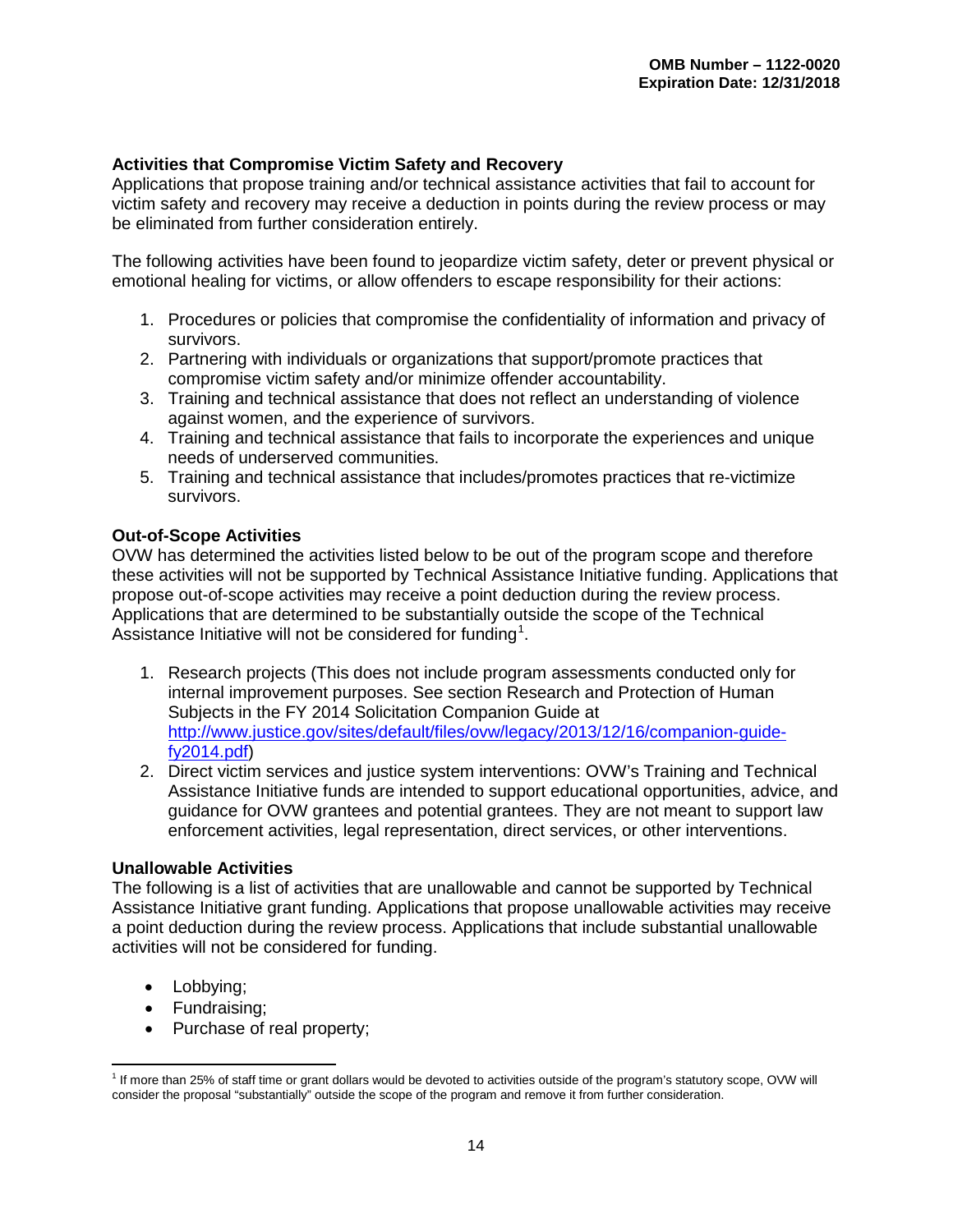- Construction; and
- Physical modifications to buildings, including minor renovations (such as painting or carpeting).

# <span id="page-19-0"></span>*B. Federal Award Information*

#### <span id="page-19-1"></span>**Availability of Funds**

All awards are subject to the availability of appropriated funds and any modifications or additional requirements that may be imposed by law. There is no guarantee that funds will be available in the future. Targeted [Comprehensive Technical Assistance](#page-7-0) proposals that anticipate continuation funding in order to complete project activities may receive a deduction in points or be removed from further consideration during programmatic review. Therefore, OVW applicants should develop proposals that can be completed with the identified available funding and within the indicated timeframe (12, 24, or 36 months). Also, please note that OVW may elect to make awards for applications submitted under this solicitation in future fiscal years, depending on the merits of the applications and on the availability of funding.

#### **Note: Please refer to the [FY 2016 Targeted Technical Assistance Purpose Areas](#page-7-0) chart for guidance on the award period for each purpose area.**

#### <span id="page-19-2"></span>**Award Period**

#### **[FY 2016 Targeted Technical Assistance Purpose Areas](#page-7-0)**

Award periods for these cooperative agreements will generally be 12, 24, or 36 months. Budgets must reflect 12, 24, or 36 months of project activity, and the total "estimated funding" (block 15) on the SF-424 must reflect 12, 24, or 36 months. The award period will start on October 1, 2016.

**Note: Please refer to the [FY 2016 Targeted Technical Assistance Purpose Areas](#page-7-0) table for guidance on the award period for each purpose area.**

#### **FY 2016 Competitive [Comprehensive Technical Assistance Purpose Areas](#page-11-2)**

Award periods for these cooperative agreements will generally be 12 or 24 months. Budgets must reflect 12 or 24 months of project activity, and the total "estimated funding" (block 15) on the SF-424 must reflect 12 or 24 months. The award period will start on October 1, 2016.

OVW-designated comprehensive technical assistance projects may receive up to a total of five years of funding. Applicants selected to serve as comprehensive TA providers are eligible to receive an initial award for up to 24 months (depending on available funding) with the understanding that they can apply non-competitively for supplemental funding to support the remainder of the 60-month period and that future non-competitive awards will be made at the discretion of the OVW Director and are dependent on successful performance and available funding from the source programs. Note: while most comprehensive training and technical assistance awards will be made for 24 months, some comprehensive technical assistance awards will be made for shorter or longer duration(s) because of the limited amount of TA funding available under the source program(s).

**Note: Please refer to the FY 2016 Competitive [Comprehensive Technical Assistance](#page-11-2)  [Purpose Areas](#page-11-2) table for guidance on the award period for each purpose area.**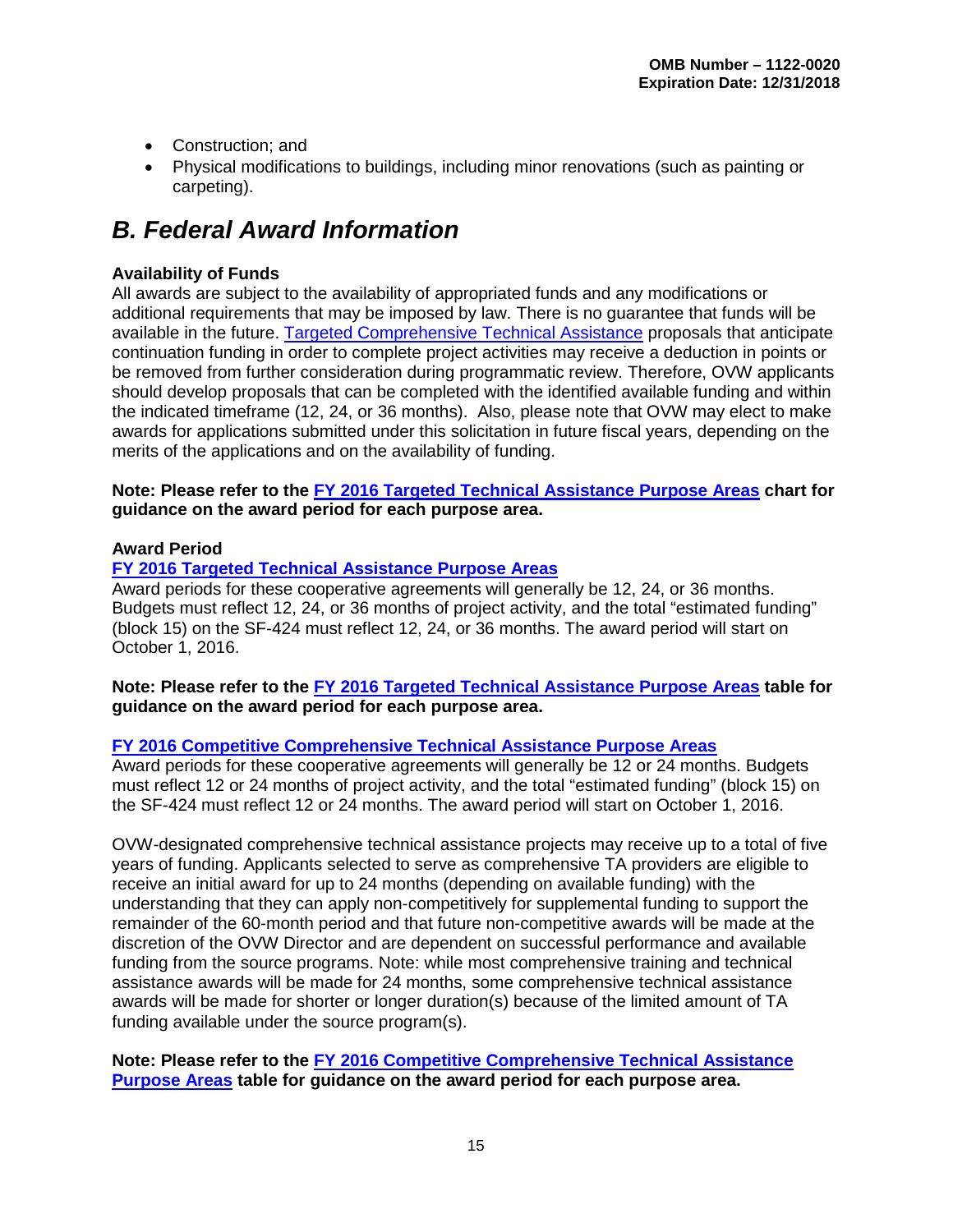#### **[FY 2016 Non-competitive Comprehensive Technical Assistance](#page-16-1) Purpose Areas**

Technical assistance Projects designated by OVW in FY 2011, FY 2012, FY 2013, FY 2014 or FY 2015, that are eligible for non-competitive supplemental funding in FY 2016 will receive a separate email invitation to apply for a supplemental award. Continuation Comprehensive applications must be submitted through this solicitation by the deadline of March 1, 2016. Award periods will range from 12 to 36 months and will depend on the number of months remaining in the organization's five-year comprehensive TA provider designation, the availability of funding from the source program(s), and the applicant's past performance as a comprehensive TA Provider.

**Note:** Each comprehensive provider should work with its OVW program specialist to determine the length of their supplemental award.

#### <span id="page-20-0"></span>**Award Amounts**

In FY 2016, OVW has identified the funding available for each purpose area. Applicants should limit their funding requests accordingly. Proposals exceeding the identified budget cap for an individual purpose area may receive point deductions during the review process.

Applicants should carefully consider the resources needed to successfully implement the proposed project and present a realistic budget that accurately reflects project costs. OVW has limited funds available to support technical assistance, and therefore, **all applicants should be mindful and carefully consider all costs when developing their proposed budgets.** OVW has the discretion to award grants for greater or lesser amounts than requested and to negotiate the scope of work and budget with applicants prior to award of a grant.

OVW makes awards in the range of \$225,000 - \$600,000 for targeted technical assistance and in the range of \$220,000 - \$2,500,000 for comprehensive technical assistance depending on the source program(s). OVW estimates that it will make up to 60 awards for an estimated \$30, 400,000.

Applicants that receive an award are bound by statute, federal regulations, the provisions of this solicitation, the DOJ Financial Guide, any updates to the Financial Guide, and conditions of the recipient's award.

#### **Award Type**

Awards will be made as cooperative agreements. Cooperative agreements are a form of award made when OVW expects to have ongoing substantial involvement in award activities. For this program, substantial involvement includes, but is not limited to, participating in the development of agendas and approving final agendas; reviewing and approving faculty, products and curriculum; and identifying participants for training and technical assistance activities.

**Note**: OVW strives to deliver training and technical assistance that reflects current research on effectively responding to domestic violence, sexual assault, dating violence, human trafficking, and stalking, and the needs of OVW grantees and sub-grantees. Applicants should be prepared to exercise flexibility in project implementation and direction throughout their awards.

#### <span id="page-20-1"></span>**Types of Applicants**

In FY 2016, OVW will accept applications for the Technical Assistance Initiative from the following: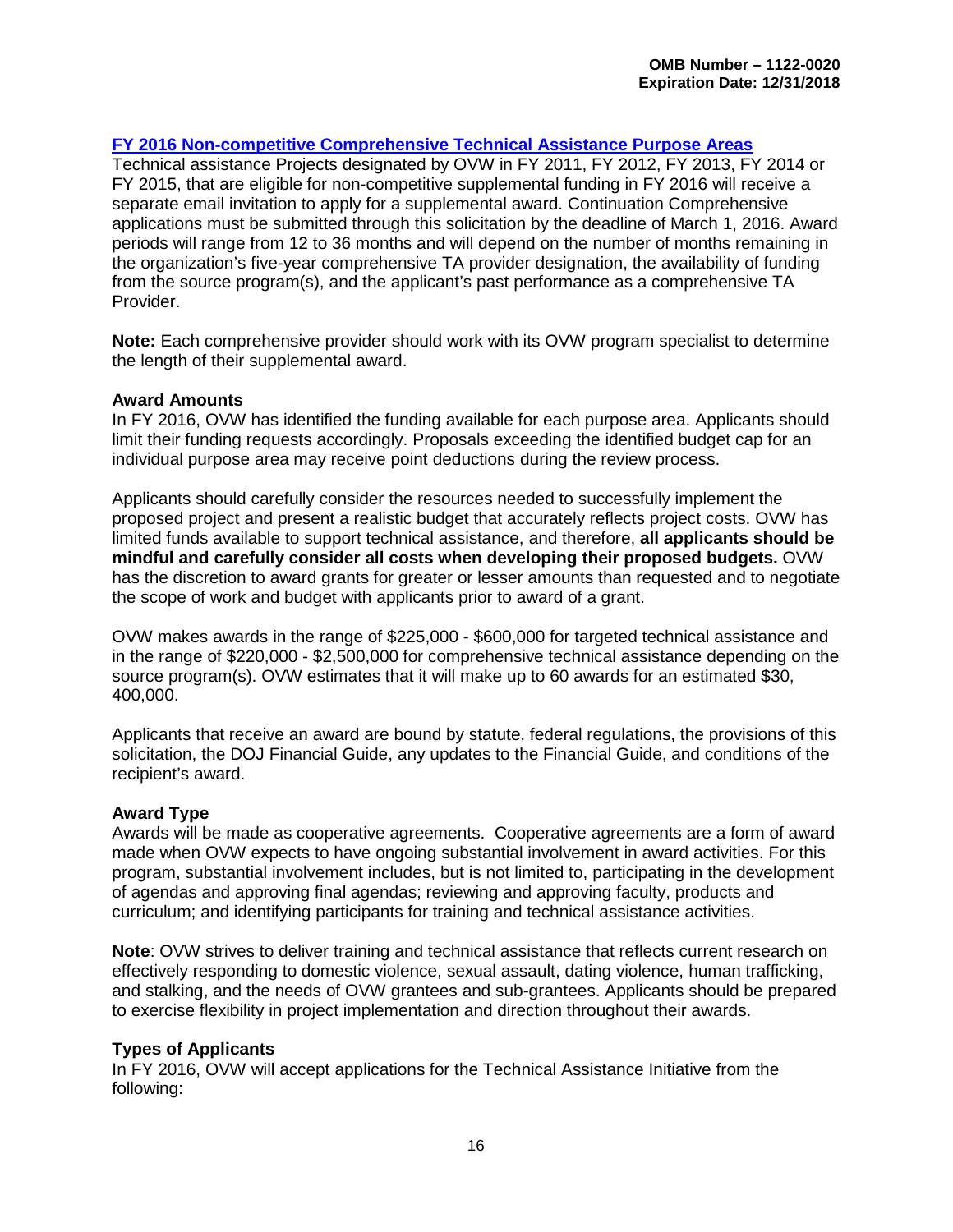**New:** applicants that have never received funding under the Technical Assistance Initiative or current recipients of training and technical assistance awards that propose to address a new purpose area.

**Continuation:** applicants that have an existing or recently closed (within the last 12 months) award under the Technical Assistance Initiative, including applicants submitting a proposal for non-competitive comprehensive awards.

# <span id="page-21-0"></span>*C. Eligibility Information*

#### <span id="page-21-2"></span>**Eligible Applicants**

It is very important that applicants review this information carefully. Applications that are submitted by ineligible entities or that do not meet all program eligibility requirements will not be considered for funding.

#### <span id="page-21-3"></span>**Eligible Entities**

Eligible Entities for this program are national, tribal, statewide or other nonprofit organizations with the capacity to provide national training and technical assistance. Eligible applicants must have the capacity to provide training and technical assistance on a national level. In rare circumstances, OVW will support state, local or tribal governments or governmental agencies (e.g., police departments, prosecutor's offices, or probation departments), or local non-profit organizations however, in such circumstances, those entities must describe in detail their demonstrated history of providing training and technical assistance, and documentation that they have delivered training and TA to a national audience. The mere delivery of a conference open to nationwide registration does not suffice.

#### <span id="page-21-4"></span>**Cost Sharing or Match Requirement**

This program has no matching or cost sharing requirement.

#### <span id="page-21-5"></span>**Limit on Number of Application Submissions**

If an applicant submits multiple versions of the same application, OVW will review only the most recent system-validated version submitted prior to the deadline. Applicants submitting multiple proposals should clearly distinguishable project titles for each application.

#### <span id="page-21-6"></span>**Program Eligibility Requirements**

There are no additional eligibility requirements for the Technical Assistance Initiative. All certification and other eligibility related documents must be current and developed in accordance with the FY 2016 solicitation.

## <span id="page-21-7"></span>*D. Application and Submission Information*

#### <span id="page-21-8"></span>**Address to Request Application Package**

The complete application package is available on [Grants.gov](http://www.grants.gov/) or at the OVW website at <http://www.justice.gov/ovw>. Applicants wishing to request a paper copy of the application materials should contact the Technical Assistance Initiative at 202-307-6026.

#### <span id="page-21-9"></span><span id="page-21-1"></span>**Letter of Registration**

Applicants intending to apply for FY 2016 funding under this program are strongly encouraged to submit a letter of registration. The letter should state that the applying organization is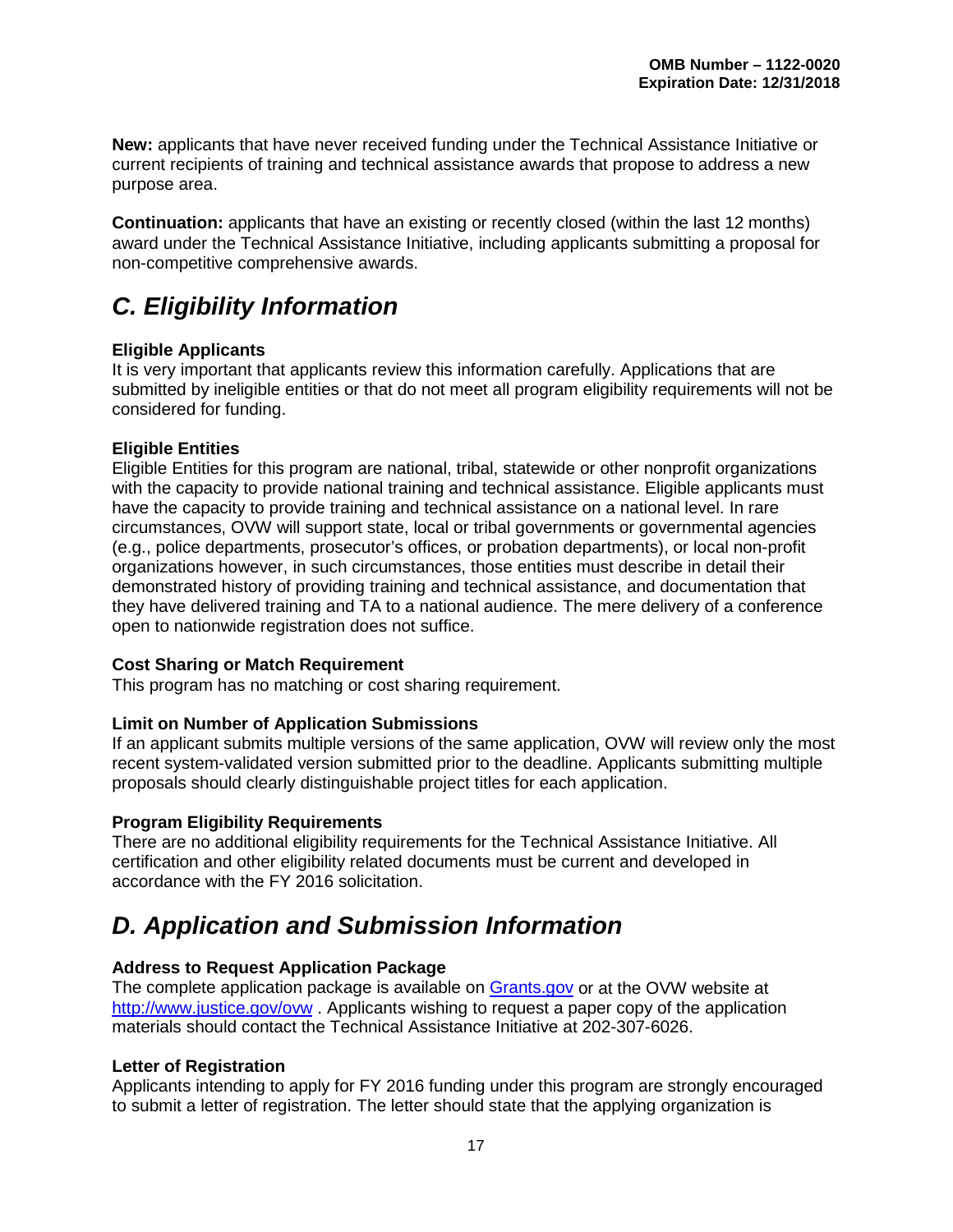registered and current with the System for Award Management (SAM) and with [Grants.gov.](http://www.grants.gov/) The letter should be submitted to Ayesha Gaston at [ayesha.gaston@usdoj.gov](mailto:ayesha.gaston@usdoj.gov) by February 16, 2016.This will ensure that the applicant is well-positioned to successfully submit a proposal by the application deadline. This letter will not obligate the applicant to submit an application. See [Appendix](#page-54-0) B for a sample Letter of Registration.

OVW will conduct **two** Pre-Application Conference Calls. **There will be one phone call for applicants applying under the Targeted Technical Assistance Purpose Areas and one phone call for applicants applying under the Competitive Comprehensive Projects.** During these calls, OVW staff will review the Technical Assistance Initiative requirements, review the solicitation, and allow for a brief question and answer session. Participation in these calls is optional.

The conference calls are tentatively scheduled for **Thursday, January 21, 2016 and Wednesday, February 10, 2016**:

- **Thursday January 21, 2016 for Targeted Technical Assistance Applicants.**
- **Wednesday, February 10, 2016 for Competitive Comprehensive Applicants.**

Anyone interested in submitting an application to the Technical Assistance Initiative may register to participate in a pre-application call. There is no limit of participants for either call. Interested participants from the same agency are strongly encouraged to participate together so that as many organizations as possible can join the call. OVW reserves the right to deny multiple registrations from a single agency/jurisdiction. To register, or if you have any questions related to the pre-application calls contact Ayesha Gaston, [ayesha.gaston@usdoj.gov,](mailto:ayesha.gaston@usdoj.gov) 202-307- 6026. Registration must be received at least seven days prior to the start of the call.

#### <span id="page-22-0"></span>**Application Contents**

This section describes what is included in a complete application package. Applicants should anticipate that failure to submit an application that contains all of the specified elements will negatively affect the review of the application and may result in the application not being considered for funding. Should a decision be made to make an award, it may result in the inclusion of special conditions that preclude access to or use of award funds pending satisfaction of the conditions. It is the responsibility of the applicant to ensure that a complete application is submitted by the deadline. OVW will not contact applicants for missing items.

#### **Do not submit documents in addition to those specified in this solicitation. Please note that any materials submitted as part of an application may be released pursuant to a request under the Freedom of Information Act.**

#### <span id="page-22-1"></span>**Formatting and Technical Requirements**

Applications must follow the requirements below. Points may be deducted for applications that do not adhere to the following requirements:

- 1. Double spaced (Project Abstract, Summary Data Sheet and charts may be single space)
- 2.  $8\frac{1}{2}$  x 11 inch paper
- 3. One-inch margins
- 4. Type no smaller than 12 point, Times New Roman font
- 5. Page numbers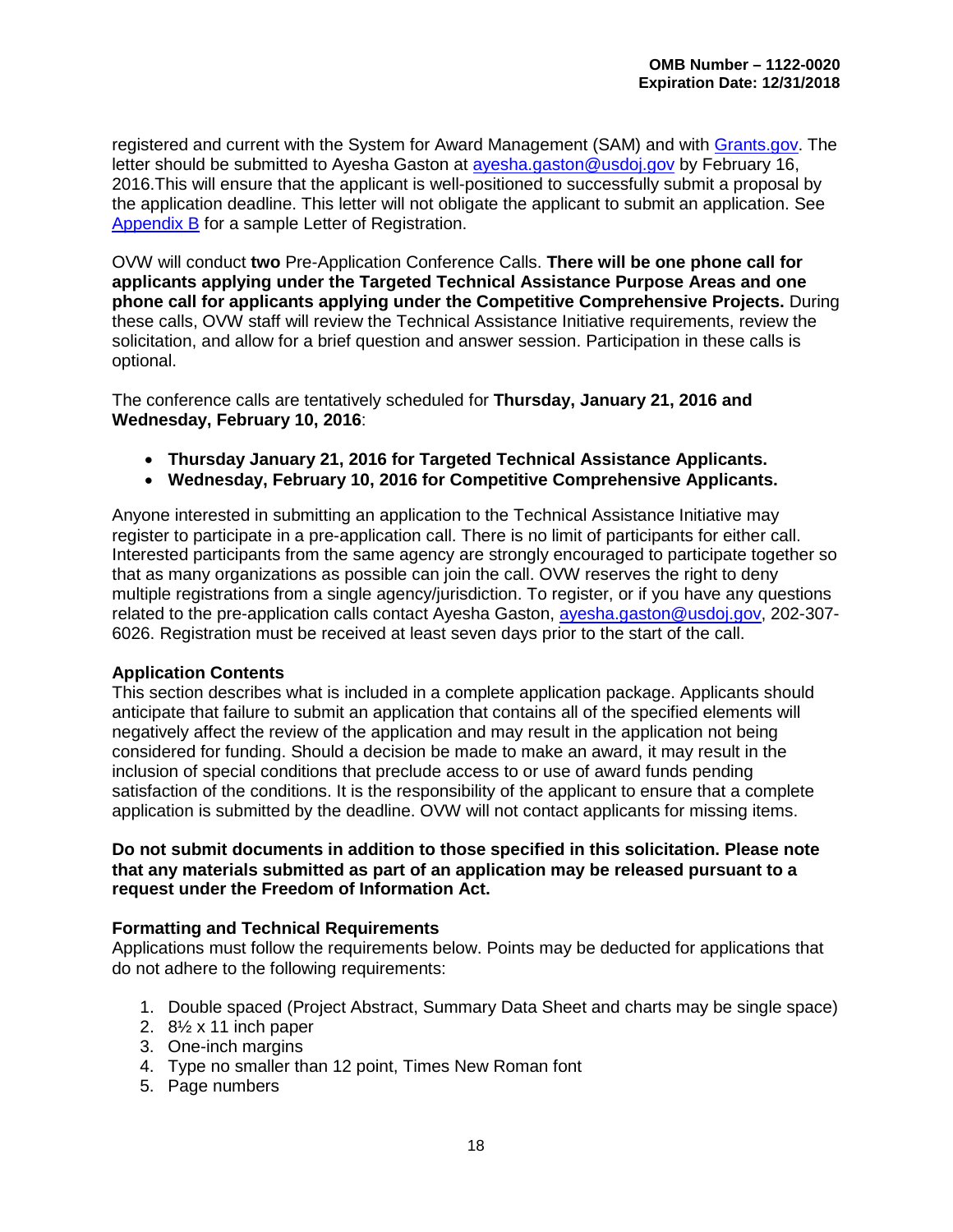- 6. No more than 20 pages for the Targeted Technical Assistance Project Narrative and no more than 25 pages for the Comprehensive Technical Assistance Project Narrative.
- 7. Word documents in the following formats: Microsoft Word (.doc), PDF files (.pdf), or Text Documents (.txt).
- 8. Headings and sub-headings that correspond to the sections identified in this section of the solicitation.

#### <span id="page-23-0"></span>**Application Requirements**

Applications must include the following required documents and demonstrate that the program eligibility requirements have been met. Applications that do not address all of the following components will be considered substantially incomplete and will not be considered for funding:

- 1. Project Narrative
- 2. Budget Detail Worksheet and Narrative
- 3. Letters of Commitment/Support

In addition to the application being scored on the documents listed above, the Summary Data Sheet will also be scored.

#### <span id="page-23-1"></span>**Summary Data Sheet (5 Points Total)**

The Summary Data Sheet should be one to four pages in length and may be single or double spaced. The Summary Data Sheet does not count toward the 20 or 25 page limit for the Project Narrative. OVW requests that applicants not applying for one of the OVW-identified comprehensive purpose areas refrain from using the word "comprehensive" in their project titles. Please provide the following information:

- 1. Name, title, address, phone number, and e-mail address for the Authorized Organization Representative (AOR) of the applicant agency.
- 2. Name, title, address, phone number, and e-mail address for the grant point-of-contact. This person must be an employee of the applicant agency.
- 3. Statement as to whether the organization applying will serve as a "pass through entity" (a fiscal agent/sponsor) for an organization, or organizations that will ultimately implement the project. If so, the applicant must include a statement acknowledging that, should an award be made, it would be responsible for all statutory, fiscal and programmatic requirements, including those of 2 CFR Part 200, as well as all project deliverables. The organization applying for the award must also list all of the entities it will enter into agreements with to perform the work, and should include a description of how these entities intend to accomplish the purposes of the award if such a description is not already provided in a Memorandum of Understanding (MOU) submitted as part of the application.
- 4. Statement as to whether the agency applying has expended \$750,000 in federal funds in the organization's past fiscal year. Please specify the end date of the applicant's fiscal year.
- 5. A list of other federal grant programs from which the applicant organization currently receives funding or for which it has applied for funding in FY 2016 to do similar work. Please provide this information in a table using the format found in [APPENDIX E.](#page-60-0)
- 6. Statement as to whether the applicant is a nonprofit organization that holds money in offshore accounts for the purpose of avoiding paying the tax described in section 511(a) of the Internal Revenue Code.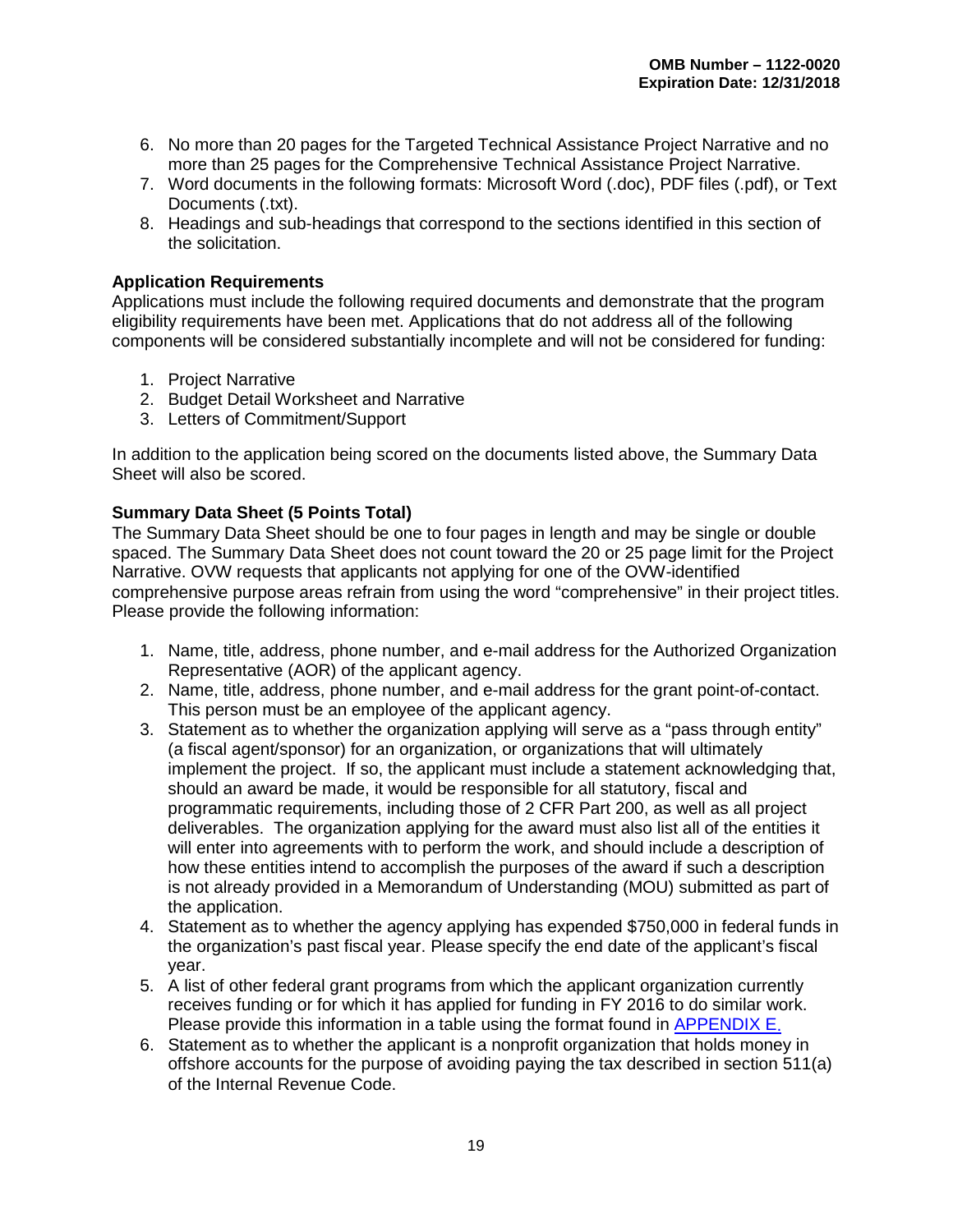- 7. Statement as to whether the applicant is a nonprofit organization that uses the Internal Revenue Service's three-step safe-harbor procedure to establish a rebuttable presumption that its executives' compensation is reasonable. If the applicant is not a nonprofit organization or is a nonprofit that does not use the safe-harbor procedure, provide a statement to that effect. For additional information about the safe-harbor procedure, see ["Disclosures Related to Executive Compensation"](#page-31-1) section.
- 8. The percentage of grant activities, should the application be funded, that will address each of the following issues:
	- Sexual assault:
	- Domestic violence;
	- Dating/teen dating violence; and/or
	- Stalking.
- 9. Summary of Current and Recent OVW Projects (if applicable).

If the applicant has a current grant or cooperative agreement under any OVW program or an award that has been closed within the last 12 months from the date this solicitation closes, the information below must be provided in a table using the format found in [APPENDIX D.](#page-58-0) Failure to provide the required table will result in a loss of points. The table must:

- Identify all grants by OVW program, award number and project period.
- Specify the total funding amount for each grant (initial and supplemental amounts, if applicable).
- Specify the total funds remaining in each grant as of the date of application.
- Provide the total funds remaining in each budget category (Personnel, Fringe, Travel, Equipment, Supplies, Construction, Contractual, and Other) for each grant.
- Provide a justification for remaining funds.
- Estimate the amount of grant funds that will be remaining at the end of the current project period.
- List the number and titles of all full-time and/or part-time positions funded by the award.
- 10. Indicate whether the application is addressing a Targeted or a Comprehensive purpose area or the Product Development purpose area. If the application is addressing one of the targeted or comprehensive purpose areas, identify the specific purpose area. Applicants should address only one technical assistance purpose area in a single application and should not modify a purpose area.
- 11. The intended audience (include which grant program recipients or disciplines will be the focus of the project's training and technical assistance).
- 12. Duration of the project (i.e., 12, 24, 36 months or 5 years).
- 13. The award amount requested. For Comprehensive Purpose Area applicants, please include total projected 5-year costs, as well as funding being requested for initial award period (12 or 24 months).

Continuation applicants that have a substantial amount of remaining funds at the time of application submission without adequate justification may not be considered for funding in FY 2016.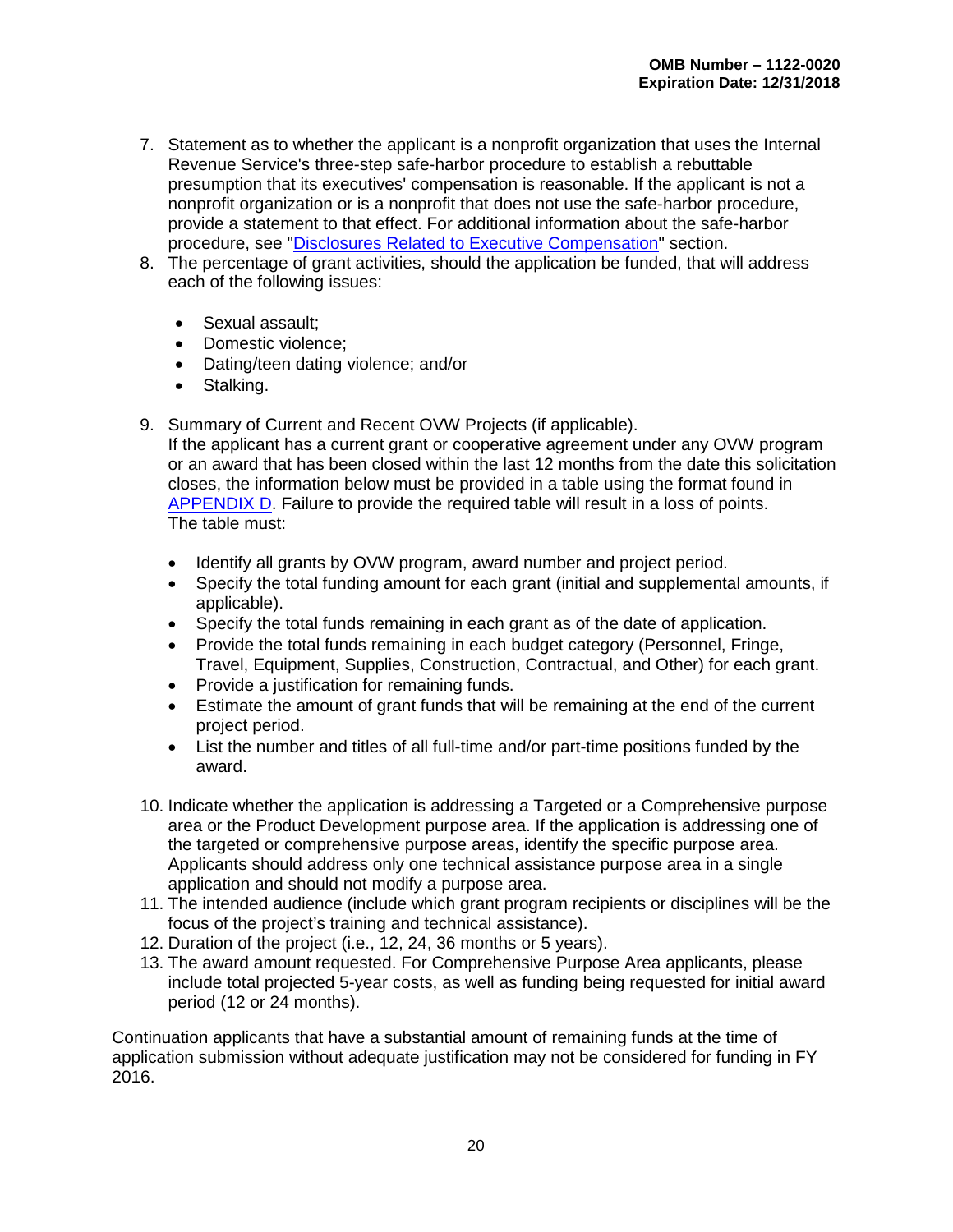#### **For Targeted, Comprehensive, and Product Development Proposals:**

#### <span id="page-25-0"></span>**Project Narrative (65 Points Total)**

The Project Narrative may not exceed 20 pages for targeted technical assistance applications and 25 pages for comprehensive technical assistance applications in length, double-spaced. The Project Narrative comprises the following three sections: Purpose of the Application, What Will Be Done, and Who Will Implement.

**Note:** Applicants submitting Product Development proposals have only two sections to complete under Project Narrative: "What Will Be Done" and "Who Will Implement."

#### Purpose of Application (What, Who, and Why) **(10 points)**

This section must:

- Identify the targeted or comprehensive technical assistance purpose area the project addresses.
- Describe the need for the technical assistance, including the gaps in service provision and/or the justice system response that will be addressed by the training and technical assistance.
- Describe the intended audience for the technical assistance, including the grant program, audience, or profession. Please explain the relationship between the target audience and the stated area of need.
- Estimate of the number of individuals, agencies, and/or jurisdictions that would receive training and technical assistance under this project.
- Describe the expected impact that the proposed technical assistance will have on the identified gaps and the target audience.
- Describe a practice that compromises victim safety, relevant to the purpose area being addressed. Include an explanation of the opposing ideologies related to this practice and explain why or why not a particular ideology should remain on, be removed from, or added to OVW's list of "activities" that compromise victim safety.
- What is the expected impact or outcome of the project?

#### *Product Development Applications*

Applicants addressing the Product Development purpose area should **NOT** provide any information under "Purpose of the Application" section.

#### What Will Be Done (What, When, and How) **(30 points)**

Targeted and Comprehensive applications must provide a clear link between the proposed activities and the need identified in the "Purpose of Application" section.

This section must:

- Provide a detailed description of the activities that will be undertaken to accomplish the project goals and objectives and how these activities clearly address the training and technical assistance purpose area identified.
- For each gap identified, provide a detailed description of the strategies, including technical assistance delivery methodologies that will be undertaken to address the gap and explain why that strategy has been selected. If the applicant proposes on-site assistance with OVW grantees, describe the capacity and experience to do so.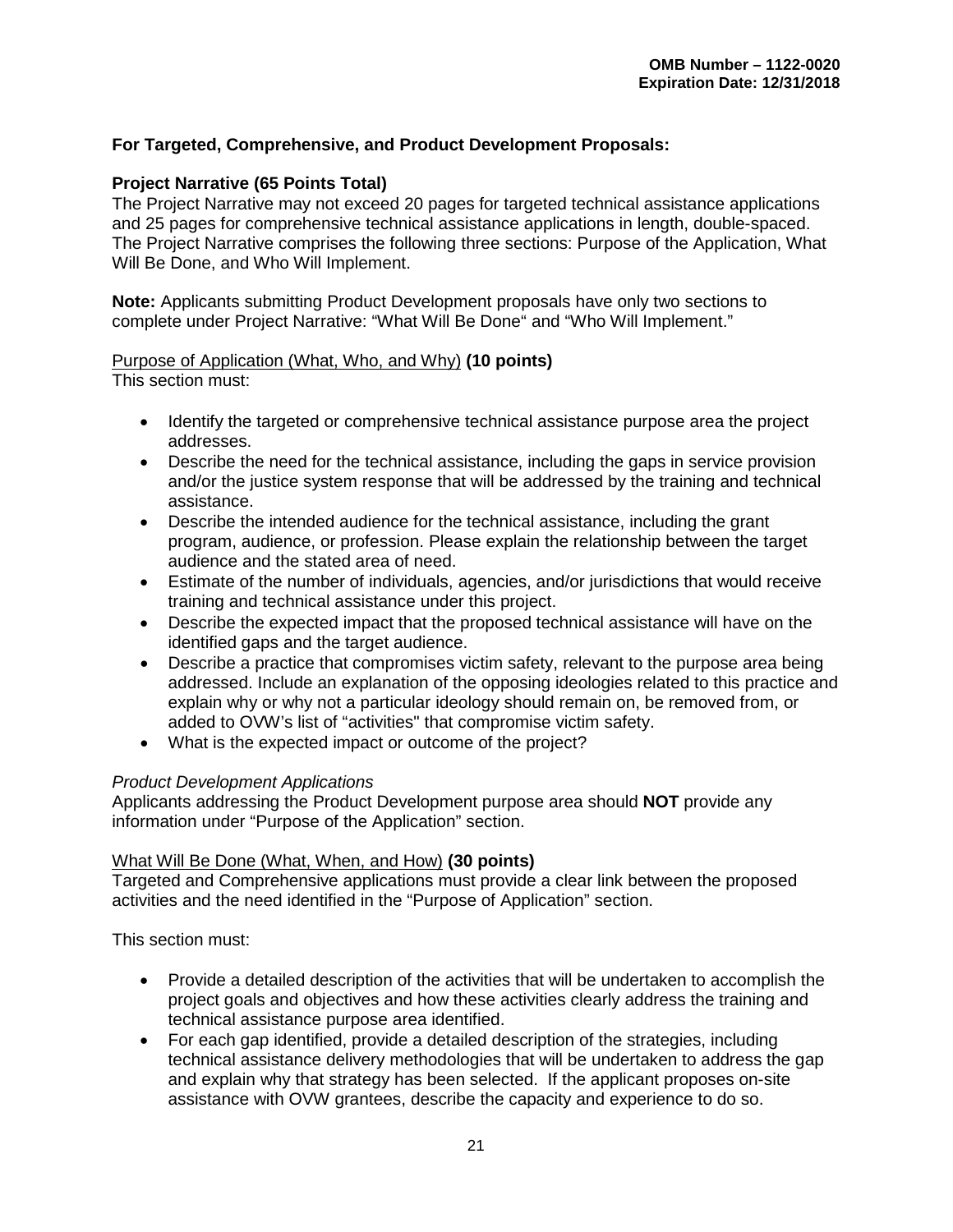- Explain why a particular delivery method is appropriate for the target audience or profession and for the proposed purpose area.
- Provide examples of experience the applicant or its project partners have had using each proposed technical assistance delivery method in the last five years.
- For each gap identified describe the impact of current or previous efforts to address the gap, including lessons learned and promising practices identified.
- Describe and justify any and all products that will be developed, including a timeline and plan for the development and dissemination of each product. The justification must explain the correlation between each proposed product and the gaps identified in the purpose of the application.
- Describe how the technical assistance provided is accessible to individuals with disabilities and Deaf individuals. The plan must be responsive to the proposed technical assistance delivery methods identified in the application. The applicant and OVW will work together to ensure that the appropriate accommodations are made and to ensure that sufficient funds have been budgeted for this purpose.
- Provide a corresponding timeline for the completion of each activity. Include in the timeline the estimated number of each deliverable (e.g. number of focus groups, webinars, and on-site technical assistance opportunities). An applicant applying for a Competitive, Comprehensive Technical Assistance purpose area must, provide a detailed timeline for the initial 24-month project period and a general timeline for the remaining 36 months.

#### Product Development Applications What Will Be Done **(35 points)**

Applicants addressing the Product Development purpose area should:

- 1. Describe the contents of the manual and provide a rationale for the proposed topics. The applicant must provide a detailed outline of the proposed product.
- 2. Describe a previously completed project that the applicant or the project partner(s) has created that demonstrates their ability to develop the product proposed in the application. Detail how the product was disseminated and how it benefitted the target population. Please note that applicants applying for the product development purpose area are required to submit a copy of the previously completed project.

#### Who Will Implement the Project (Who, What, and Why) **(25 points**)

The applicant must identify the key individuals and organizations that will be involved in the project and demonstrate that they have the capacity to address the stated need and that they can successfully implement the stated project activities. This includes consultants and project partner staff.

This section must:

- Identify the organizations and individuals who will implement the project and describe the role of each. Provide the percentage of time each individual will devote to the project, and the specific activities in which each individual will participate.
- Describe the capacity of the organization/s to undertake the project including the number of staff, applicants, and project partner that will be devoted to the project.
- Provide the qualifications and experience of proposed staff/consultants.
- Provide the lead organization's mission statement.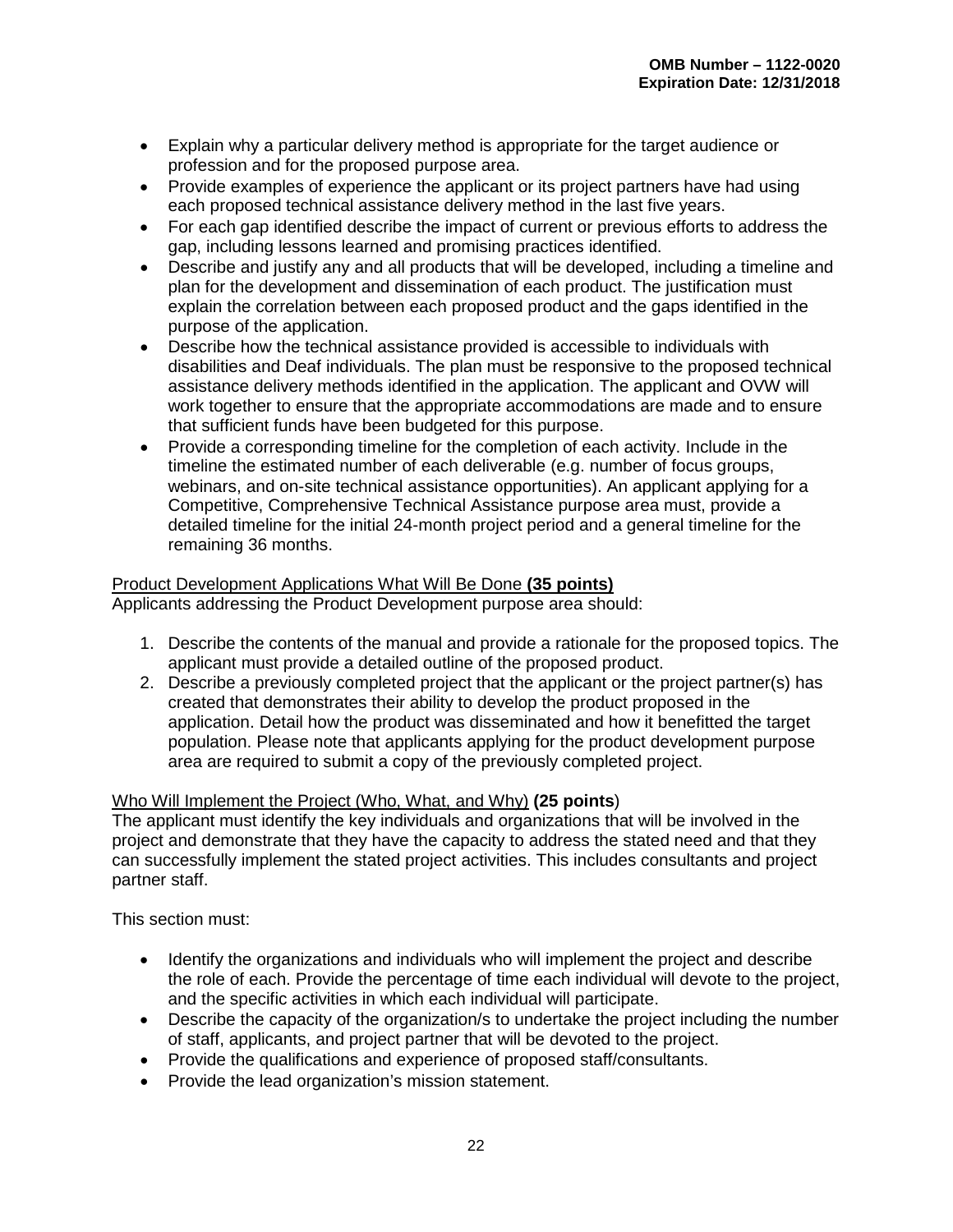- Describe the organization's philosophy concerning violence against women, including its understanding of emerging issues, best practices, and activities that compromise victim safety.
- If an applicant proposes to hold any in-person meetings which necessitate logistical planning, the application must indicate if an outside planner will be hired. If no outside planner will be hired, the application must document that the applicant or a project partner is the most cost effective means of obtaining conference logistical services.

#### *Product Development Applications Who Will Implement (35 points)*

Applicants addressing the Product Development purpose area should**:**

- 1. Identify the organizations and individuals who will be involved in the proposed project. The application must detail why each organization and individual was chosen.
- 2. Describe the role of each organization and individual.
- 3. Detail the qualifications of each organization and individual (substantive knowledge and technical skills).
- 4. List the experience of each organization and individual with developing products similar to what is being proposed.
- 5. Describe the mission of each organization involved in the project.
- 6. Describe each organization's philosophy on domestic violence/interpersonal violence.

#### <span id="page-27-0"></span>**Budget Detail Worksheet and Narrative (15 Points)**

All applicants are required to submit a detailed budget and supporting budget narrative. Budgetary requirements vary slightly among programs, and applicants must read the solicitation closely to determine the requirements of the budget and budget narrative for each OVW program.

#### Award Period and Amount

**Applicants should carefully consider the resources needed to successfully implement the project and present a realistic budget that accurately reflects project costs. OVW has limited funds available to support technical assistance, and therefore, all applicants should be mindful and carefully consider all costs when developing their proposed budgets.** 

Funding levels under the Technical Assistance Initiative for FY 2016 are provided with each purpose area.

**OVW has the discretion to award cooperative agreements for greater or lesser amounts than requested and to negotiate the scope of work and budget with applicants prior to award of a grant.**

**Note: Please refer to the: [Targeted;](#page-7-0) [Comprehensive;](#page-11-2) [Non-competitive Comprehensive;](#page-16-1) [Product Development;](#page-17-3) and [Non-OVW Identified](#page-17-2) charts for guidance on the award period for each purpose area.**

#### Budget Requirements

Applicants must submit reasonable budgets based on the resources needed to implement their projects in their specific geographic location. The budget should display a clear link between the specific project activities and the proposed budget items. Specifically, the budget should not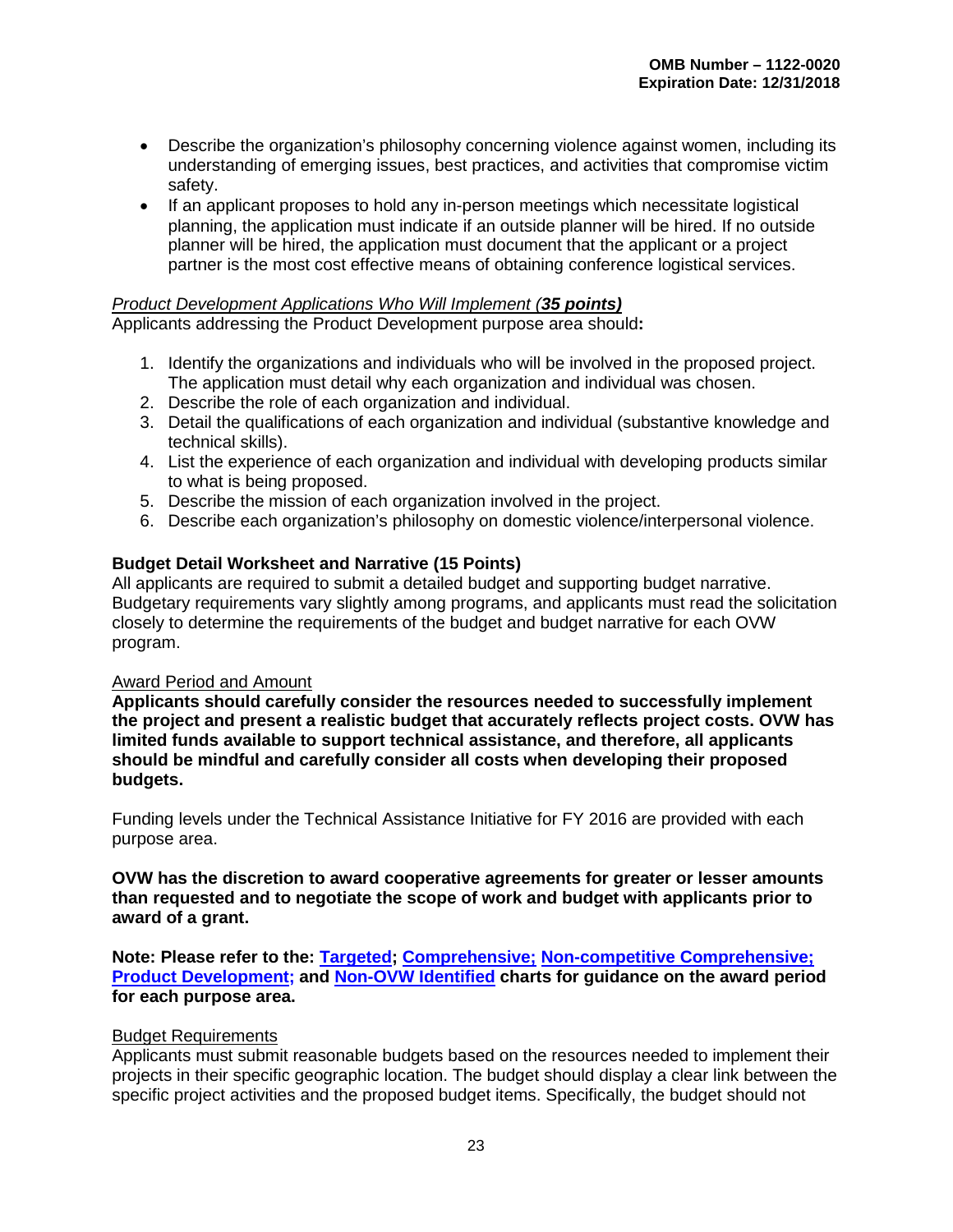contain any items that are not detailed in the project narrative. The budget narrative must support all costs included in the budget and explain how the costs of goods and services are determined and how they will fulfill the overall objective of the project.

In some circumstances, the budget and budget narrative will be reviewed separately from the proposed project narrative. Therefore, it is very important that the budget narrative be as comprehensive as possible and describe in a narrative format each line item requested in the budget.

Budgets for projects that include STOP Formula Program grantees and subgrantees in the intended audience must include scholarship funds to support participant travel.

A Sample Budget Detail Worksheet is available in **[Appendix](#page-43-2) A**. When preparing the Budget Detail Worksheet and Narrative, please use the Sample Budget Detail Worksheet as a guide and be sure to include all necessary budget categories as outlined in the Worksheet. The budget must adhere to the DOJ Financial Guide.

**Note:** All awards are subject to the availability of appropriated funds and any modifications or additional requirements that may be imposed by law. Funding is not guaranteed. Applicants should be aware that the amount of technical assistance funding available under each program does vary and should take this under consideration when developing their technical assistance proposal (e.g., larger programs may have more technical assistance funds available to serve a larger number of grantees).

#### Conference Planning and Expenditure Limitations

Applicants should be aware of all applicable laws, regulations, policies and guidance (including specific cost limits, prior approval and reporting requirements, where applicable) governing the use of federal funds for expenses related to conferences (which is defined to include meetings, retreats, seminars, symposiums, training and other similar events), including the provision of food and/or beverages at such events, and costs of attendance at such events. Information on pertinent laws, regulations, policies and guidance is available at

[http://www.justice.gov/ovw/grantees.](http://www.justice.gov/ovw/grantees) Applicants should also be aware of the following specific restrictions on conference planning and expenditure limitations:

- 1. Cost of Logistical Conference Planning
- 2. Cost of Programmatic Conference Planning
- 3. Conference Space and Audio-Visual Equipment and Services
- 4. Prohibition on Trinkets at Conferences
- 5. Entertainment at Conferences
- 6. Food and Beverages at Conferences
- 7. Prior Approval Required Before Entering Into Contracts or Expending Funds for **Conferences**
- 8. Conference Reporting

Updated Department of Justice and OVW guidance on conference planning, minimization of costs, and conference cost reporting is accessible on the OVW website <http://www.justice.gov/ovw/grantees>**.** For additional information regarding food and beverage regulations, please refer to the DOJ Financial Guide. Also see section on ["Funding Restrictions"](#page-36-1) in this solicitation.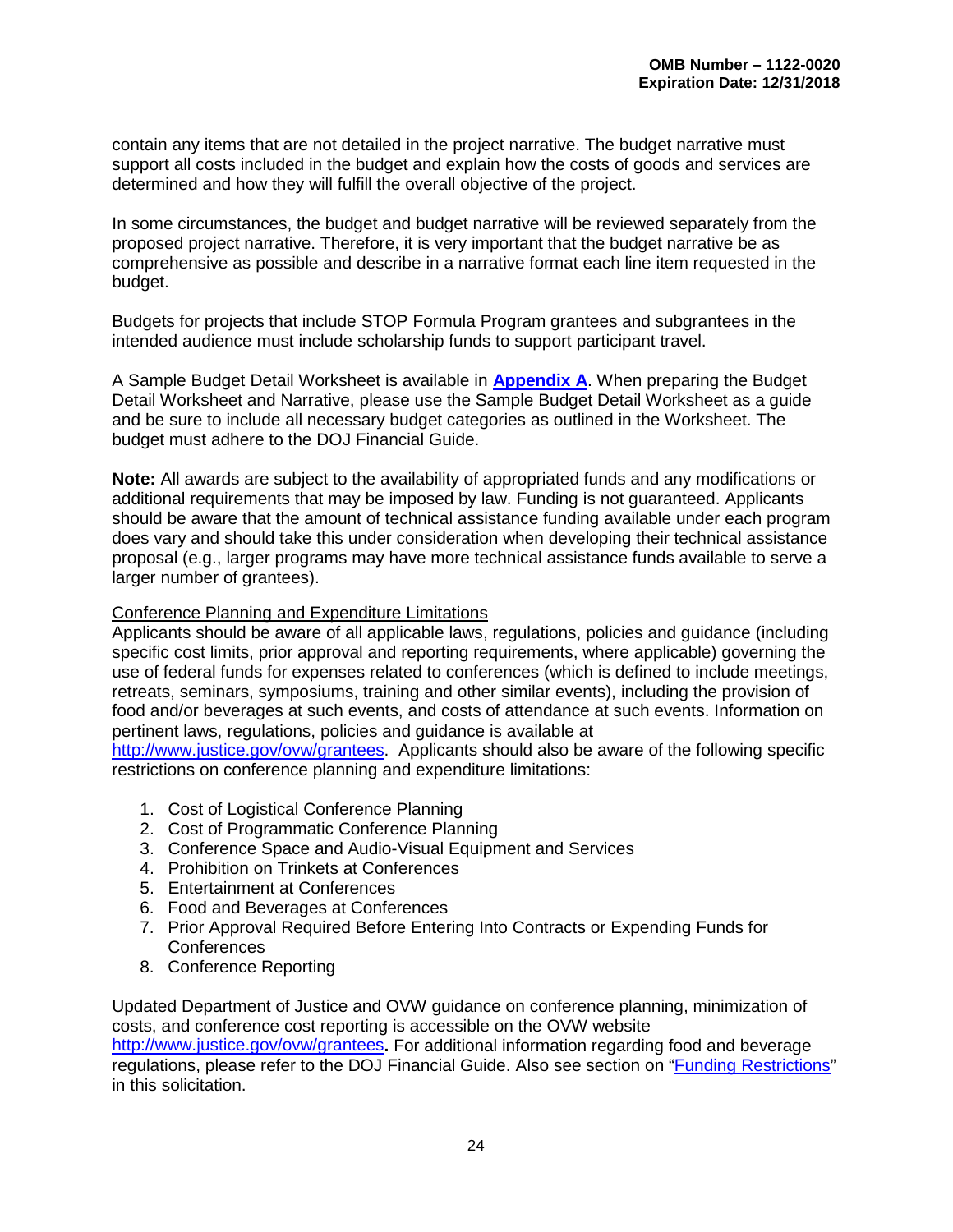#### Training and Technical Assistance

All applicants are required to allocate funds in the amount of **\$7,500** to support travel costs associated with technical assistance and capacity-building activities sponsored by OVWdesignated technical assistance providers. Applicants from Alaska, Hawaii, and United States Territories should allocate **\$9,000** to account for higher travel costs. These specific applicants may exceed the budget caps to account for this increased travel amount. The required set-aside amount may be shared between the applicant and any partnering agency (ies), but the budget must reflect the costs in the appropriate categories. Therefore, an employee's travel costs should be included in the "Travel" category, while travel costs for the partner(s) must be included in the "Consultants/Contracts" category. Label both costs as "OVW Technical Assistance." Include an estimated breakdown for these costs, including the number of trips, number of travelers, airfare or mileage, lodging, per diem, etc. (OVW technical assistance is provided free of charge to grantees, so applicants do not need to include registration fees). This amount should equal the full, required set-aside amount listed above.

Please note these funds can **only** be used for OVW-approved meetings. Any training and technical assistance funds not used by the end of the grant period may not be reprogrammed and must be returned to OVW. Travel funds should be used to support travel by all project partners including nonprofit, nongovernmental victim service providers. Funds may also be used by persons whose positions are not grant-funded as long as that person's roles and responsibilities are linked to the project's overall mission.

#### Program Assessments

Applicants may not use any OVW funds to conduct research. However, up to three percent of the budget may be allocated for the purpose of assessing the effectiveness of funded activities. For example, funds may be used to conduct pre- and post-testing of training recipients or for victim satisfaction surveys. In conducting such testing or surveys, grantees may not collect, analyze or disseminate any information that would disclose the identity of an individual.

#### Accommodations and Language Access

Recipients of OVW funds must comply with applicable federal civil rights laws, which, among other things, prohibit discrimination on the basis of disability and national origin. This includes taking reasonable steps to ensure that persons with limited English proficiency (LEP) have meaningful access to recipients' programs or activities. More information on these obligations is available in the [OVW FY 2014 Solicitation Companion Guide](http://www.justice.gov/sites/default/files/ovw/legacy/2013/12/16/companion-guide-fy2014.pdf) and at [www.lep.gov.](http://www.lep.gov/) Applicants are encouraged to allocate grant funds to support activities that help to ensure individuals with disabilities, Deaf individuals, and persons with limited English proficiency have meaningful and full access to their programs. For example, grant funds can be used to support American Sign Language (ASL) interpreter services, language interpretation and translation services, or the purchase of adaptive equipment.

Applicants proposing to use grant funds to create websites, videos, and other materials must ensure that the materials are accessible to persons with disabilities. Grant funds may be allocated for these purposes.

#### Pre-Agreement Cost Approval

Please be aware that costs incurred prior to the start date of the award may not be charged to the project unless the recipient receives prior approval from OVW. Please see the DOJ Financial Guide for more information on pre-award costs.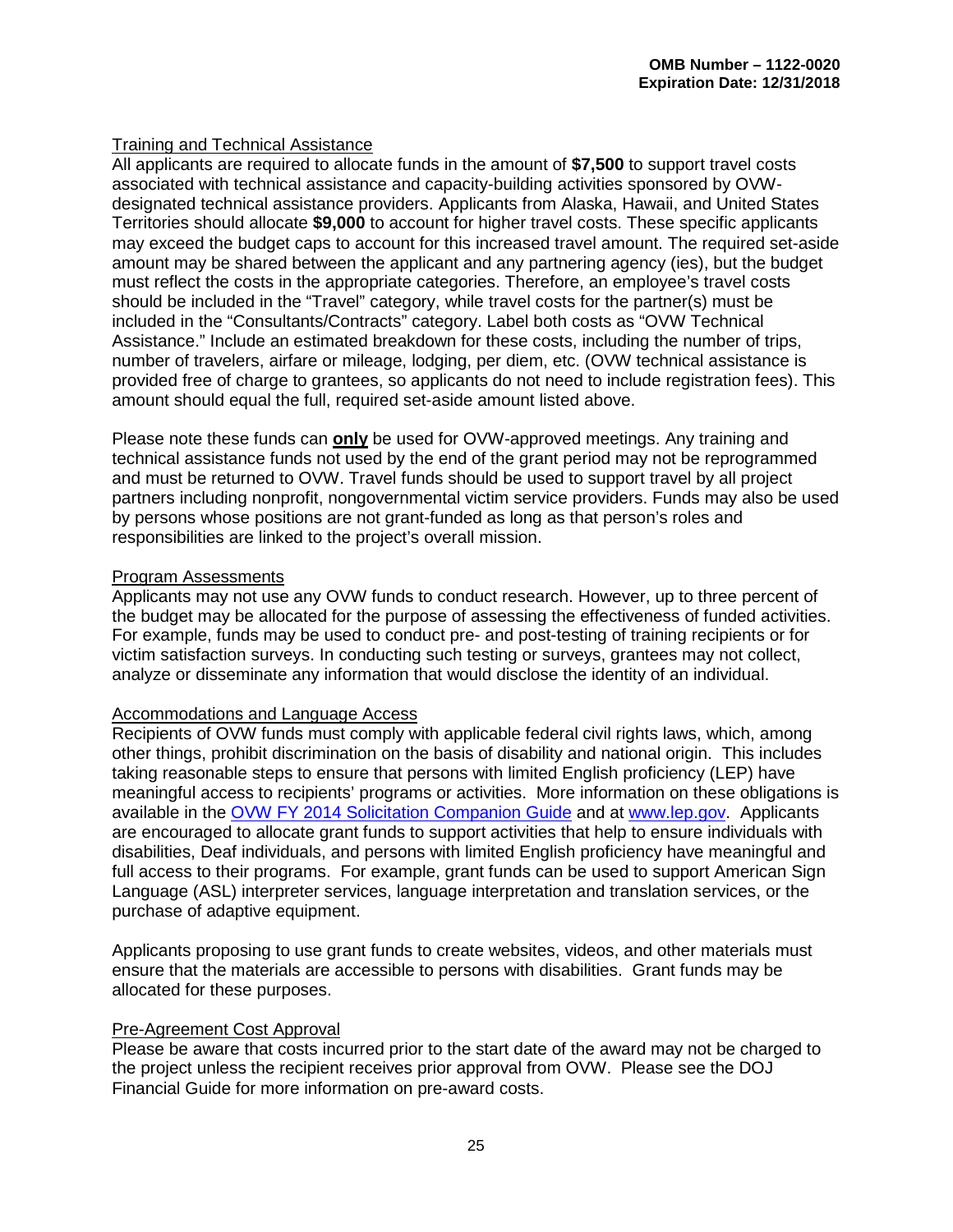#### <span id="page-30-0"></span>**Memorandum of Understanding (MOU)/Letters of Support (15 Points Total)**

Applicants may partner with one or more organizations to ensure the appropriate expertise is available to implement the project successfully. OVW believes that appropriate collaborations enhance the effectiveness of training and technical assistance projects just as they enhance local interventions. Therefore OVW strongly encourages all potential TA providers to enter into Memorandum of Understanding (MOU) with key project partners. Any project partner receiving funds under the proposal must be an MOU signatory. Proposals without any MOU partners may provide an explanation for foregoing an MOU; however, such applications run the risk of losing all or some of the 15 points assigned to the MOU. Letters of support or commitment will not be considered in place of an MOU. Applicants should include at least one but no more than two letters of support from a previous recipient(s) of their training and/or TA.

For purposes of this solicitation, the MOU is a document containing the terms of the partnership and the roles and responsibilities between two or more parties. The MOU should be a single document and should be signed and dated by the Authorized Organization Representative (AOR) of each proposed partner agency during the development of the application. In rare circumstances an MOU can include multiple signature pages as long as each page includes the name and title of each signing party.

The MOU must (10 points):

- 1. Clearly identify the partners and provide a brief history of the collaborative relationship among those partners, including when and under what circumstances the relationship began and when each partner entered into the relationship;
- 2. Include any key project partners and all project partners receiving funds from the cooperative agreement. Applicants can include up to three letters of support from other project partners not being compensated under the proposed project and/or prior receipts of training and technical assistance offered by the Applicant.
- 3. Describe the partners' roles in the project, their commitment to the collaboration, and the expertise they each bring to the endeavor.
- 4. Describe how this project intersects with any of the other training and technical assistance projects the lead applicant and MOU partners have.

A letter of support must (5 points):

- 1. Identify the purpose of the training and/or technical assistance that the letter's writer received from the applicant and/or a key project partner of the applicant.
- 2. Include the date on which the most recent training and/or TA was provided to the letter's writer.

**Note:** For Product Development Applications: Applicants responding to the Product Development purpose area must include a MOU from at least one domestic violence organization and one Lesbian, Gay, Bisexual, and Transgender (LGBT) organization. MOUs should not be included with the application.

#### <span id="page-30-1"></span>**Proposal Abstract**

The Proposal Abstract should provide a short and accurate summary (no more than two pages double-spaced) of the proposed project, including who will be involved with the proposed project, what will be done as primary activities, what products will be produced, the service area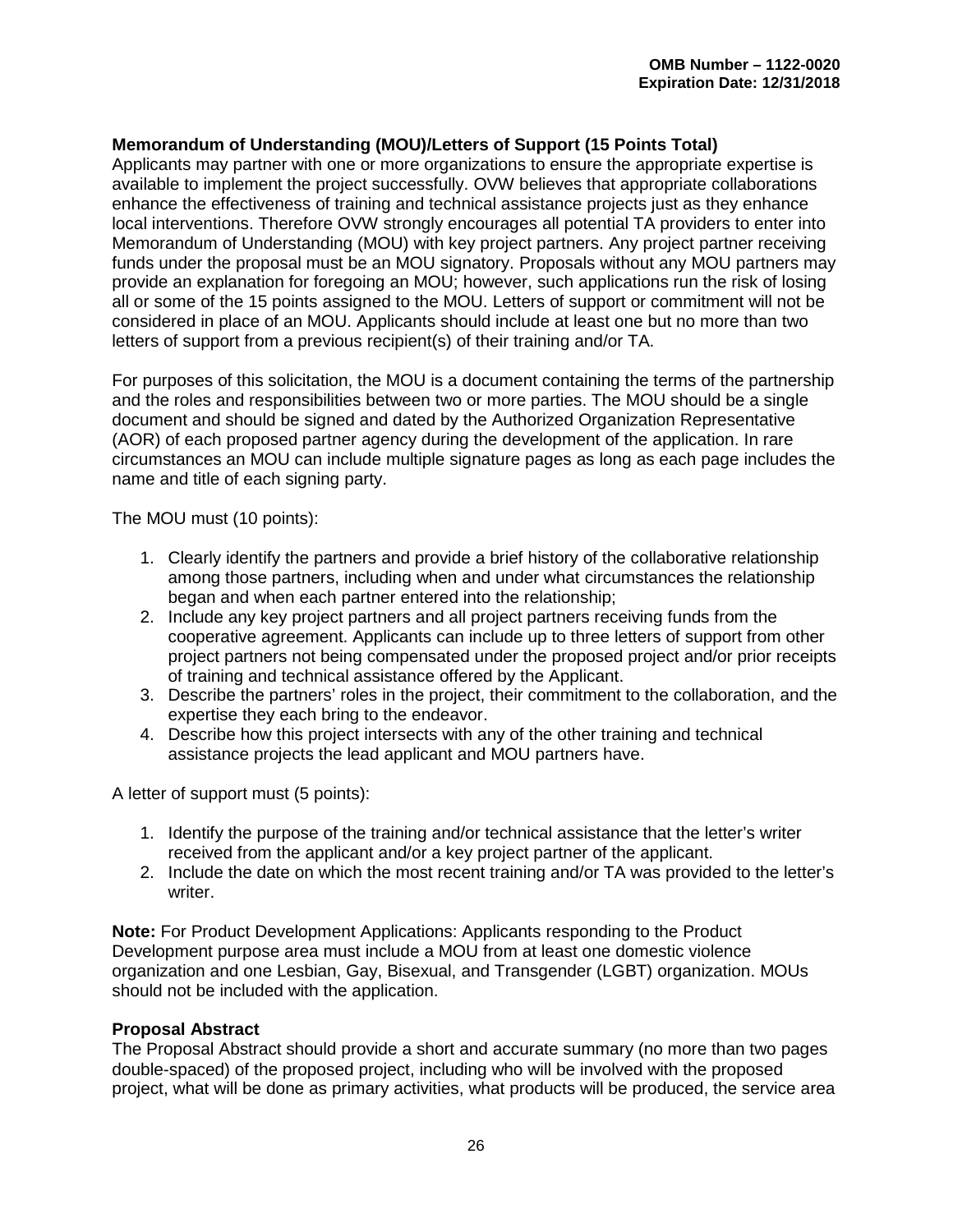where the proposed project will take place and who will be impacted by the proposed project. Applicants should not summarize past accomplishments in this section.

#### <span id="page-31-0"></span>**Additional Required Information**

The following documents will not be scored during the review process but they should be included with your submission. Failure to include any of the information may result in the inability to access funds if your application is selected for funding. OVW will be unable to make an award to any nonprofit organization that does not submit a 501(c) (3) determination letter from the Internal Revenue Service.

#### <span id="page-31-1"></span>**Disclosures Related to Executive Compensation**

Any applicant that is a nonprofit organization that uses the Internal Revenue Service's threestep safe-harbor procedure for establishing a rebuttable presumption that its executives' compensation is reasonable, must provide the following: (1) a brief description of the process used for determining the compensation of its officers, directors, trustees, and key employees, including the independent persons involved in reviewing and approving such compensation (in lieu of a description, an applicant may submit its written compensation policy); (2) the comparability data used in establishing executive compensation; and (3) contemporaneous substantiation of the deliberation and decision regarding executive compensation. This third element can usually be addressed by submitting minutes from board meetings where compensation was considered and approved.

Applicants that want to learn about best practices for establishing compensation for their executives and the IRS's safe-harbor procedures can find more information through the National Council of Nonprofits, [https://www.councilofnonprofits.org/tools-resources/executive](https://www.councilofnonprofits.org/tools-resources/executive-compensation)[compensation.](https://www.councilofnonprofits.org/tools-resources/executive-compensation)

#### <span id="page-31-2"></span>**Confidentiality Notice Form**

All applicants are required to acknowledge that they have received notice that grantees and subgrantees must comply with the confidentiality and privacy requirements of the Violence Against Women Act, as amended. The acknowledgement form is available on the OVW website at

[http://www.justice.gov/sites/default/files/ovw/pages/attachments/2015/01/20/confidentiality\\_ackn](http://www.justice.gov/sites/default/files/ovw/pages/attachments/2015/01/20/confidentiality_acknowledgement_form_42015.pdf) [owledgement\\_form\\_42015.pdf](http://www.justice.gov/sites/default/files/ovw/pages/attachments/2015/01/20/confidentiality_acknowledgement_form_42015.pdf) and must be signed by the authorized representative and uploaded to the application on [Grants.gov.](http://www.grants.gov/)

#### <span id="page-31-3"></span>**Application for Federal Assistance (SF-424)**

Applicants must complete the SF-424 online. For "Type of Applicant," please do not select "other." Please pay careful attention to the amount of Federal funding requested in the "Estimated Funding" section of this form. This amount must match the amount of Federal funding requested in the budget section of the application package. Only include values for "Applicant" if the program solicitation requires a match. The individual who is listed in "Authorized Representative" must be the AOR for the applicant agency. The AOR is an individual who has the authority to apply for and accept grant awards on behalf of the organization or jurisdiction.

#### <span id="page-31-4"></span>**Standard Assurances and Certifications Regarding Lobbying; Debarment, Suspension, and Other Responsibility Matters; and Drug-Free Workplace Requirements (Form 4061/6)**

Please carefully review the assurances and certification forms online. These forms will be completed online at a later time during the application process. All applicants must complete the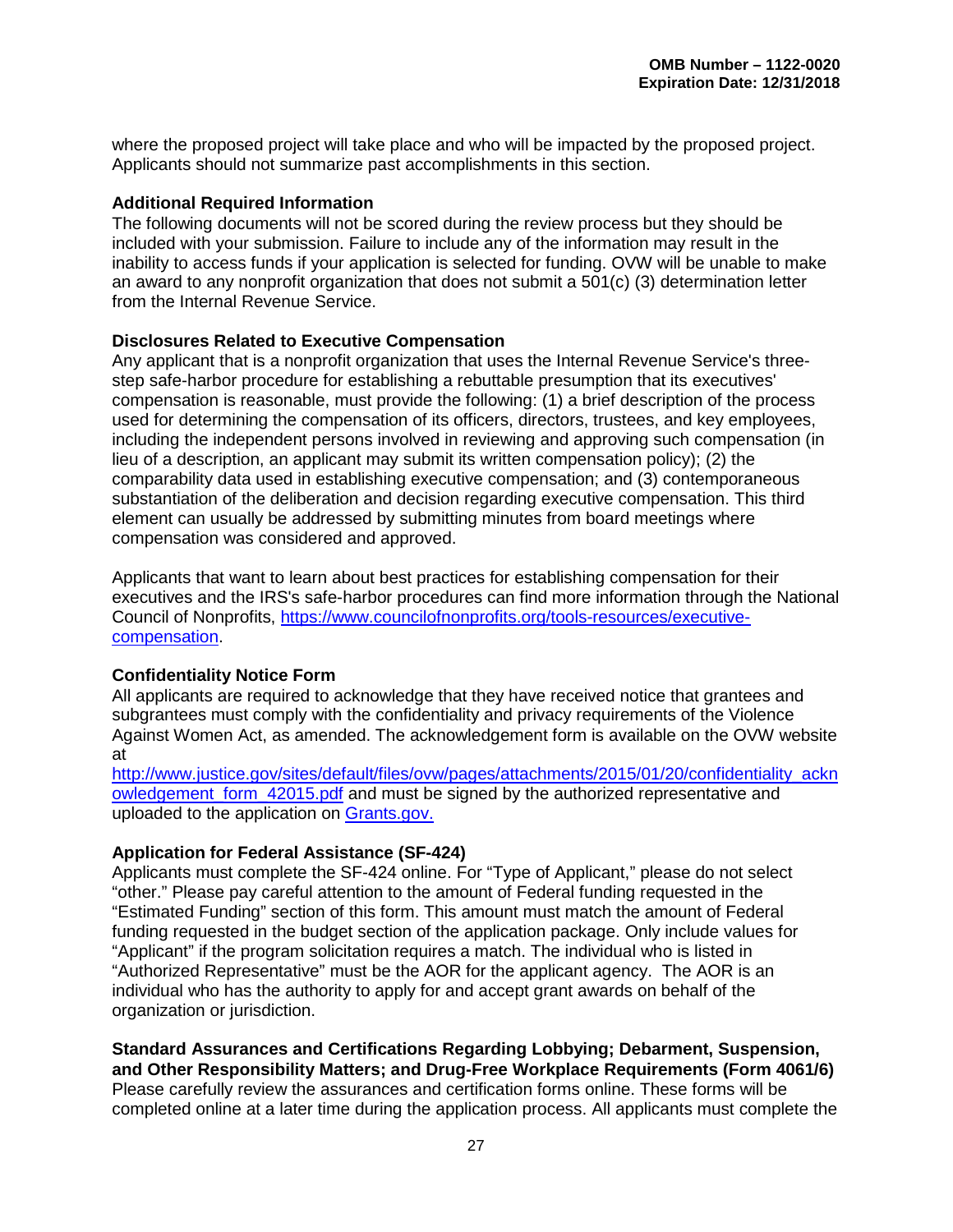*Disclosure of Lobbying Activities* (SF-LLL) form. Applicants that expend any funds for lobbying activities must provide the detailed information requested on the form. Applicants that do not expend any funds for lobbying activities should enter "N/A" in the required highlighted fields.

#### <span id="page-32-0"></span>**Letter of Nonsupplanting**

Applicants must submit a letter to OVW's Director, signed by the AOR, certifying that Federal funds will not be used to supplant state or local funds should a grant award be made. Please refer to [http://www.justice.gov/sites/default/files/ovw/legacy/2012/10/09/nonsup\\_letter.pdf](http://www.justice.gov/sites/default/files/ovw/legacy/2012/10/09/nonsup_letter.pdf) for a sample letter. This should be a separate attachment to the application in [Grants.gov.](http://www.grants.gov/)

#### <span id="page-32-1"></span>**Financial Accounting Practices**

Each applicant must prepare a response to the following questions. OVW will review the applicant's responses to assist in evaluating the adequacy of the organization's financial management system and to identify areas of need for training and technical assistance. This section of your application should be no more than two pages and should be a separate attachment to the online application in [Grants.gov.](http://www.grants.gov/)

- 1. Will all funds awarded under this program be maintained in a manner that they will be accounted for separately and distinctly from other sources of revenue/funding? Please provide a brief description of the organization's policies and procedures that ensure funds will be tracked appropriately.
- 2. Does the applicant have written accounting policies and procedures? How often are these policies and procedures updated? Please provide a brief list of the topics covered in the organization's policies and procedures. OVW may request a copy for review during the application/award process or as part of the grant monitoring process.
- 3. Is the applicant's financial management system able to track actual expenditures and outlays with budgeted amounts for each grant or subgrant? Please provide a brief summary of the organization's process for tracking expenditures.
- 4. Does the applicant have procedures in place for minimizing the time between transfer of funds from the United States Treasury and disbursement for project activities? Please provide a short summary of the organization's policy for requesting payments for grant awards.
- 5. Does the applicant have effective internal controls in place to adequately safeguard grant assets and to ensure that they are used solely for authorized purposes? Please provide a brief description.
- 6. Does the applicant have a documented records retention policy? If so, briefly describe the policy.
- 7. Is the individual primarily responsible for fiscal and administrative oversight of grant awards familiar with the applicable grants management rules, principles, and regulations including the Uniform Administrative Requirements, Cost Principles, and Audit Requirements for Federal Awards, (2 CFR Part 200)? Please provide a short list of the individual's qualifications/experience. If the individual is not familiar with the applicable rules and regulations, the applicant must contact OVW's Grants Financial Management Division at [OVW.GFMD@usdoj.gov](mailto:OVW.GFMD@usdoj.gov) or 1-888-514-8556 immediately after the organization is notified of its award to coordinate training.

**Please note: This information will be used for a mandatory pre-award risk assessment. Failure to provide this information or to respond to questions from OVW regarding this information in a timely manner could result in the applicant being removed from consideration or a delay in funds.**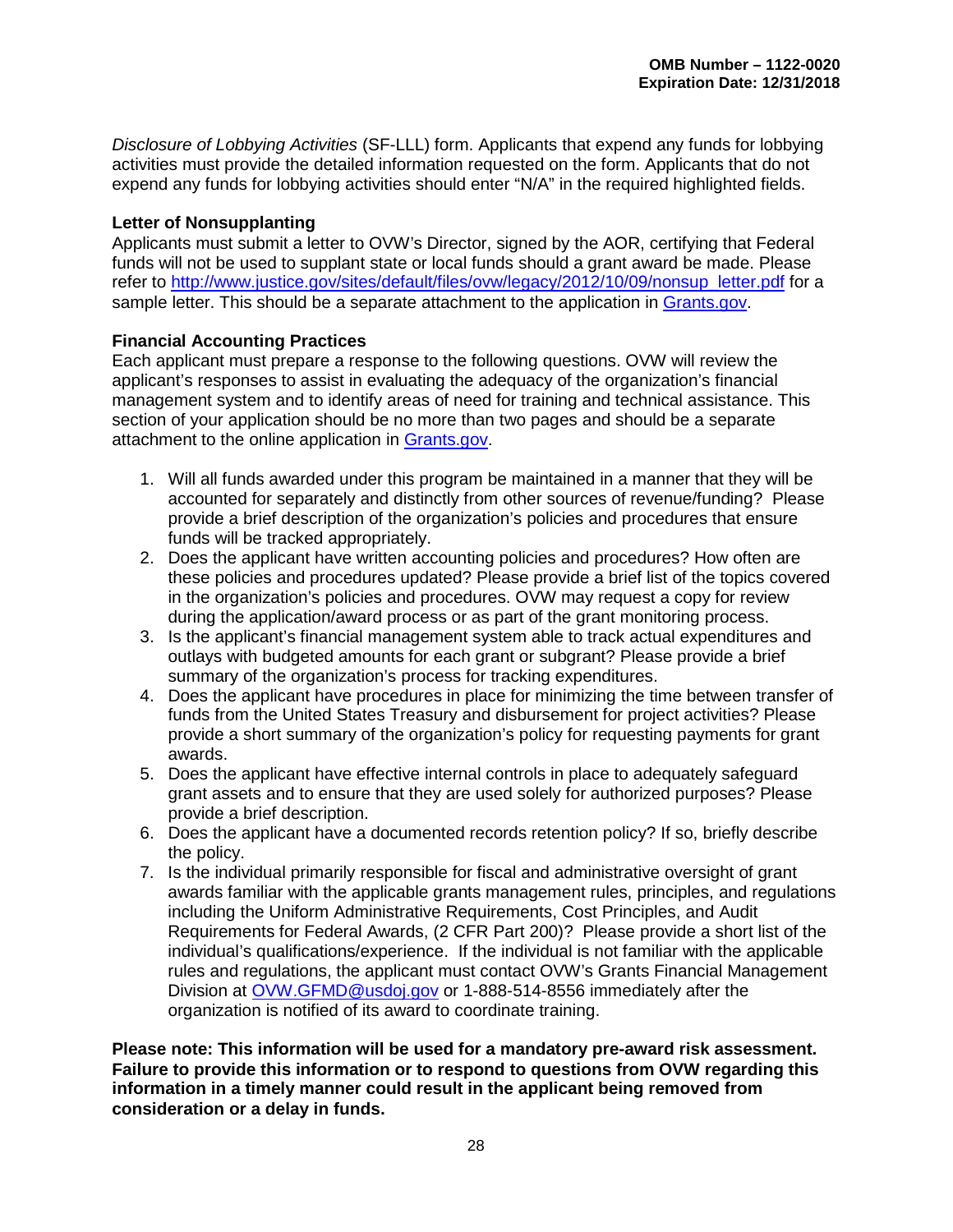#### <span id="page-33-1"></span>**Financial Capability Questionnaire (if applicable)**

All nonprofit, nongovernmental organizations that apply for funding from OVW and have not previously (or within the last three years) received funding from OVW must complete a Financial Capability Questionnaire, and submit it online. Additionally, applicants may be required to submit their current year's audit report at a later time. The form can be found at [http://www.justice.gov/ovw/how-apply.](http://www.justice.gov/ovw/how-apply)

#### <span id="page-33-2"></span>**Indirect Cost Rate Agreement (if applicable)**

Applicants that intend to charge indirect costs through the use of an indirect cost rate must have a Federally-approved indirect cost rate agreement. Please include a copy of a current, signed Federally-approved indirect cost rate agreement. This should be a separate attachment to the application in [Grants.gov.](http://www.grants.gov/)

Non-federal entities that have never received a federally-approved indirect cost rate may elect to charge a de minimis rate of 10% of modified total direct costs (MTDC) which may be used indefinitely. This includes state and local governments that have never negotiated an indirect cost rate with the federal government and receive less than \$35 million in direct federal funding per year. Tribes that have never negotiated an indirect cost rate with the federal government may also use the 10% de minimis rate.

Applicants that wish to negotiate an indirect cost rate may contact OVW's Grants Financial Management Division at [OVW.GFMD@usdoj.gov o](mailto:OVW.GFMD@usdoj.gov)r 1-888-514-8556 for more information.

#### <span id="page-33-3"></span>**Dun and Bradstreet Universal Numbering System (DUNS) Number and System for Award Management (SAM)**

Applicants for Federal grants and cooperative agreements are required to have a Data Universal Number System (DUNS) Number to submit an application. A DUNS Number is a unique nine-character identification number provided by the commercial company **Dun & Bradstreet (D&B)**. Once an applicant has completed the D&B registration, its DUNS Number should be available the next business day.

Federal guidelines require that applicant organizations must (1) be registered in SAM.gov prior to submitting an application; (2) provide a valid DUNS number in its application; and (3) continue to maintain an active SAM registration with current information at all times during which it has an active Federal award or an application under consideration by a Federal awarding agency. Also, Federal agencies may not make an award to an applicant until that applicant has complied with all applicable DUNS and SAM requirements. If an applicant has not fully complied with the requirements by the time that OVW is ready to make an award, then OVW may make the determination that the applicant is not qualified to receive an award and use that determination as a basis for making the award to another applicant.

<span id="page-33-0"></span>The SAM centralizes information about grant recipients and also provides a central location for grant recipients to change organizational information. [Grants.gov](http://www.grants.gov/) uses SAM to establish roles and IDs for electronic grant applicants.

[If the applying organization already has an Employer Identification Number (EIN), the SAM registration will take **up to two weeks to process**. If the applying organization does not have an EIN, then **the applicant should allow two to five weeks for obtaining the information**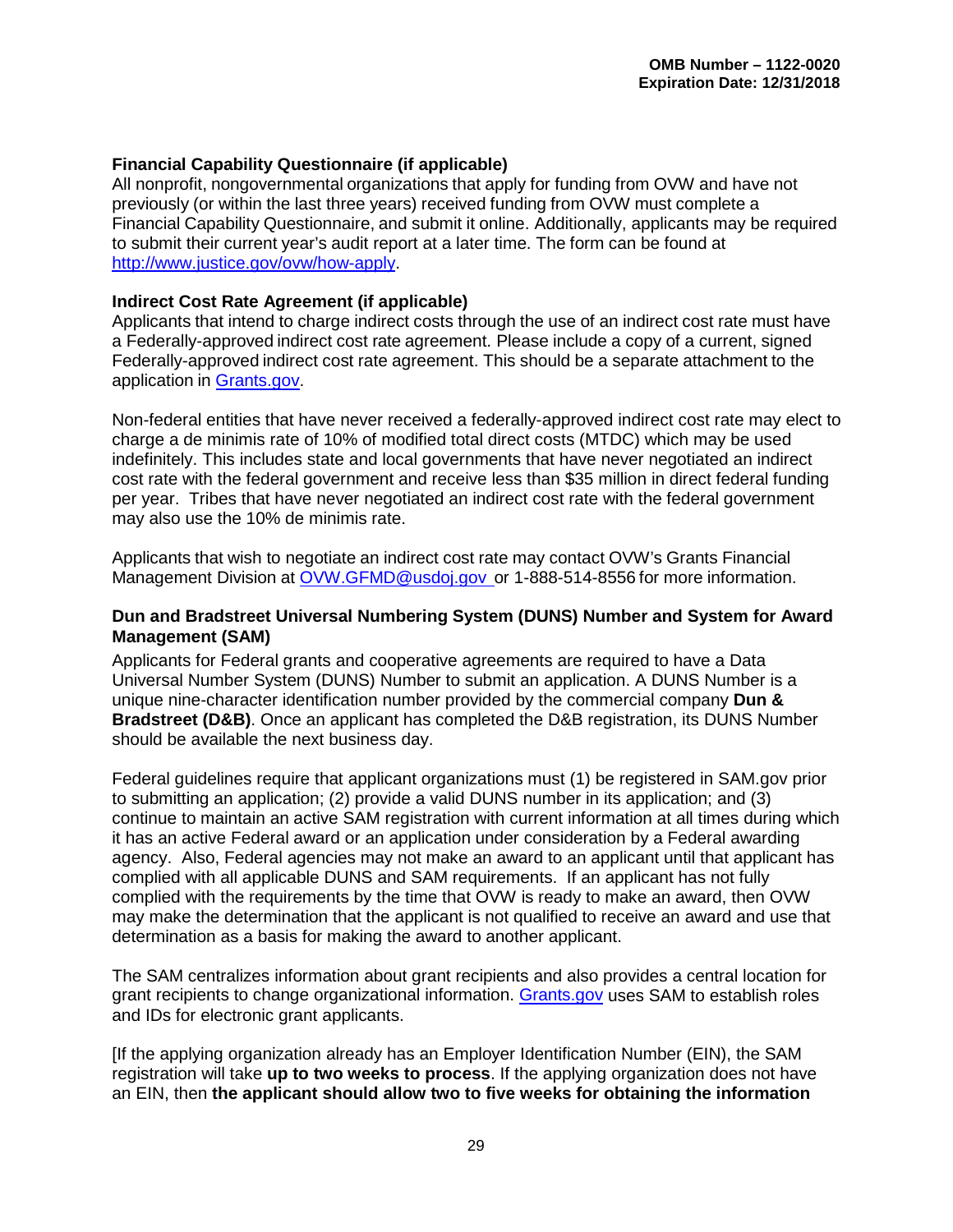**from IRS when requesting the EIN via phone, fax, mail or Internet**.] Follow the steps listed below to register in the SAM:

- 1. Obtain a DUNS number at the following website<http://www.dnb.com/us/> or call (866) 705-5711.
- 2. Access the SAM online registration through the SAM homepage at [https://www.sam.gov/portal/SAM/#1](https://www.sam.gov/portal/SAM/%231) and follow the online instructions for new SAM users.
- 3. Complete and submit the online registration. If the applying organization already has the necessary information on hand, the online registration takes approximately 30 minutes to complete, depending upon the size and complexity of the business or organization. Once the SAM registration becomes active, the applicant will be able to return to [Grants.gov](http://www.grants.gov/) and complete the registration. **Please note that organizations must update or renew their SAM registration at least once a year to maintain an active status.**

**There is no fee associated with the registration process. Additionally, the registration process cannot be expedited.** OVW strongly discourages applicants from paying a third party to register on their behalf in an attempt to expedite the registration process. To ensure all applicants have ample time to complete the registration process, applicants must obtain a DUNS, register online with the SAM and with [Grants.gov](http://www.grants.gov/) immediately, but no later than **February 16, 2016.**

#### <span id="page-34-0"></span>**Submission Dates and Times**

It is very important that all applicants read this section carefully. Applicants that do not complete all the steps in registering and submitting their application by the due date will not be considered for funding. Applicants are responsible for ensuring their applications are complete at the time of submission. OVW will not contact applicants for missing items. Applicants should anticipate that failure to meet all registration and submission deadlines will result in their application being removed from consideration. It is the responsibility of the applicant to ensure that the application is submitted by the deadline.

All applications will be submitted electronically. The deadline for submitting applications in response to this solicitation is **11:59 p.m. E.T.** on **March 1, 2016**. Applications submitted after **11:59 p.m. E.T. on March 1, 2016** will not be considered for funding. Applicants experiencing difficulties submitting an application should refer to the [Experiencing Unforeseeable](#page-35-1) Technical [Issues](#page-35-1) section of this solicitation.

**Failure to begin the registration or application submission process in sufficient time is not an acceptable reason for a late application submission. It is important that applicants do not wait until the day of the application deadline to begin the application submission process. To ensure a successful application submission, OVW strongly encourages applicants to submit their applications at least 48, but no less than 24, hours before the deadline. After application submission, Authorized Organization Representatives (AOR) should closely monitor their email for any notification from [Grants.gov](http://www.grants.gov/) about a possible failed submission. The AOR will receive a minimum of two emails from [Grants.gov.](http://www.grants.gov/) One will confirm receipt of the application package. The other will either notify the AOR that the application was successfully submitted, or it will notify the AOR that there was an error with the application submission.**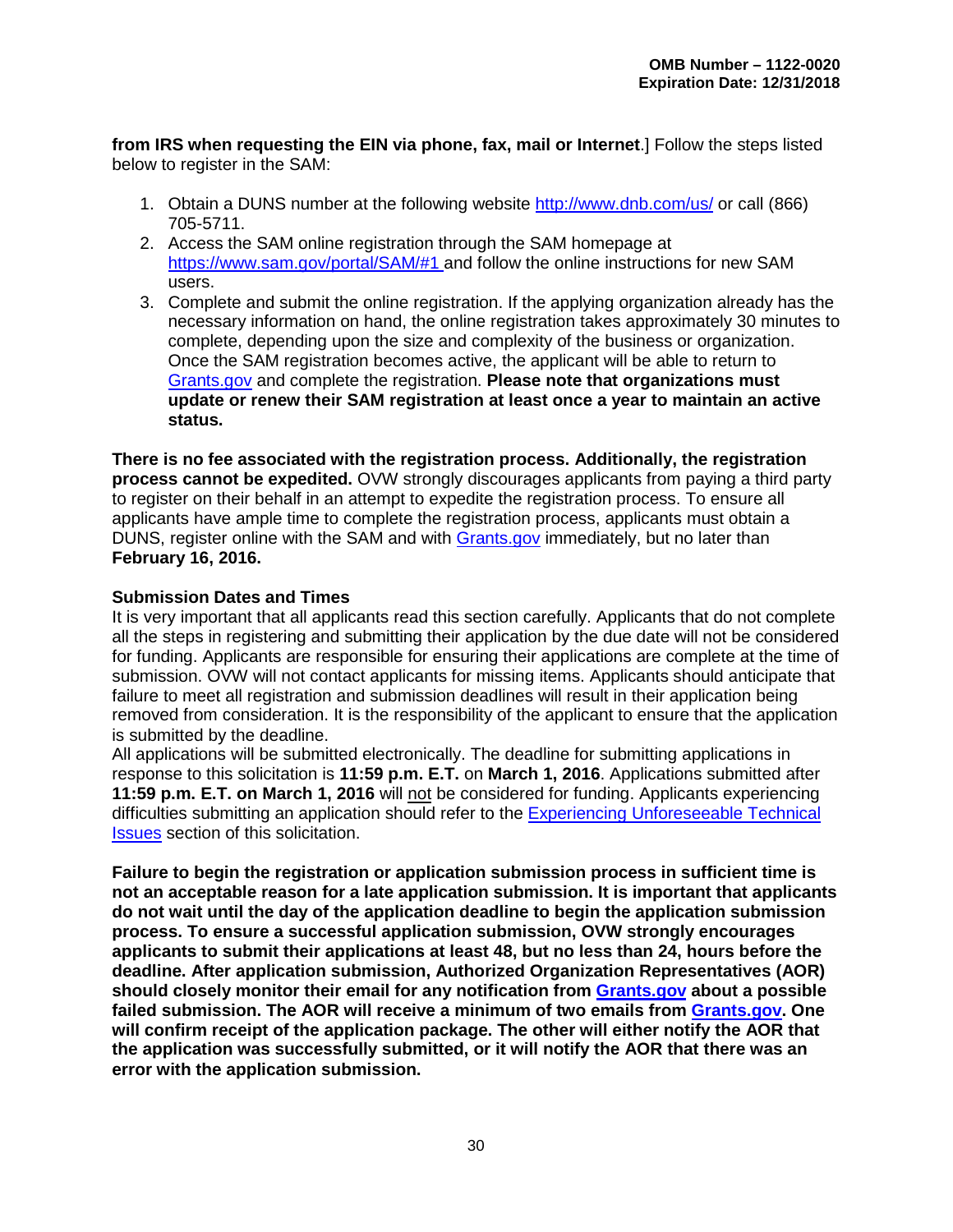**Please note that the [Grants.gov](http://www.grants.gov/) notification process is automatic. OVW does not send out these notifications, nor does OVW receive a copy of these notifications. It is the responsibility of the applicant to notify OVW of any problems with the application submission process. Please see ["Experiencing Unforeseeable](#page-35-1) Technical Issues" for information on the steps applicants must follow if corrective action must be taken.** 

#### <span id="page-35-0"></span>**OVW Policy on Duplicate Applications**

If an applicant submits multiple versions of an application, OVW will review the most recent version submitted.

#### <span id="page-35-1"></span>**Experiencing Unforeseeable Technical Issues**

As previously stated, applicants should begin the **registration process** immediately, but no later than **February 16, 2016**. Furthermore, the applicant should begin the **application submission process** 48, but no less than 24, hours prior to the application deadline. This will allow sufficient time for the applicant to contact the appropriate individuals and take corrective action, as outlined in this solicitation, should unforeseeable technical issues arise. If technical difficulties are experienced at any point during the application process, the applicant must contact the [Grants.gov](http://www.grants.gov/) Customer Support Hotline at 1-800-518-4726, or [support@grants.gov,](mailto:support@grants.gov) 24 hours a day, 7 days a week, except closed for Federal holidays.

If an applicant experiences unforeseeable technical issues that prevent submission of an application by the deadline, the applicant must take the following actions:

- 1. Contact Ayesha Gaston at (202) 307-6026 or at [ayesha.gaston@usdoj.gov](mailto:ayesha.gaston@usdoj.gov) prior to the application deadline stating that the applicant is experiencing unforeseeable technical issues and provide a phone number and/or email address where the applicant can be reached; and
- 2. Contact the technical support number above prior to the application submission deadline.

**Within 24 hours after the deadline,** the applicant must again contact Ayesha Gaston at **(202) 307-6026 or [ayesha.gaston@usdoj.gov](mailto:ayesha.gaston@usdoj.gov)** to request permission to submit the application. At that time, the applicant will be required to email the complete grant application and DUNS number, and provide the Grants.gov Help Desk tracking number(s). After OVW reviews all of the information submitted and verifies the technical issues were unforeseeable with the Help Desk, OVW will contact the applicant to either approve or deny the request to submit a late application. If the technical issues cannot be verified as unforeseeable, the application will be rejected as late.

To ensure a fair competition for limited discretionary funds, the following conditions are not valid reasons to permit late submissions: (1) failure to begin the registration process in sufficient time; (2) failure to register or update information on the SAM website; (3) failure to follow [Grants.gov](http://www.grants.gov/) instructions as posted on its website; and (4) failure to follow all of the instructions in the OVW solicitation.

#### <span id="page-35-2"></span>**OVW Policy on Late Submissions**

OVW offers several options for an applicant to provide advance notice to OVW if receipt of its application will be delayed due to a temporary lack of Internet access, unforeseeable technical issues, or geographic isolation. If an applicant does not provide advance notice to OVW about an issue that may cause a delay in the submission of its application, the application will not be considered for funding. If applicant follows the steps outlined above, OVW will consider the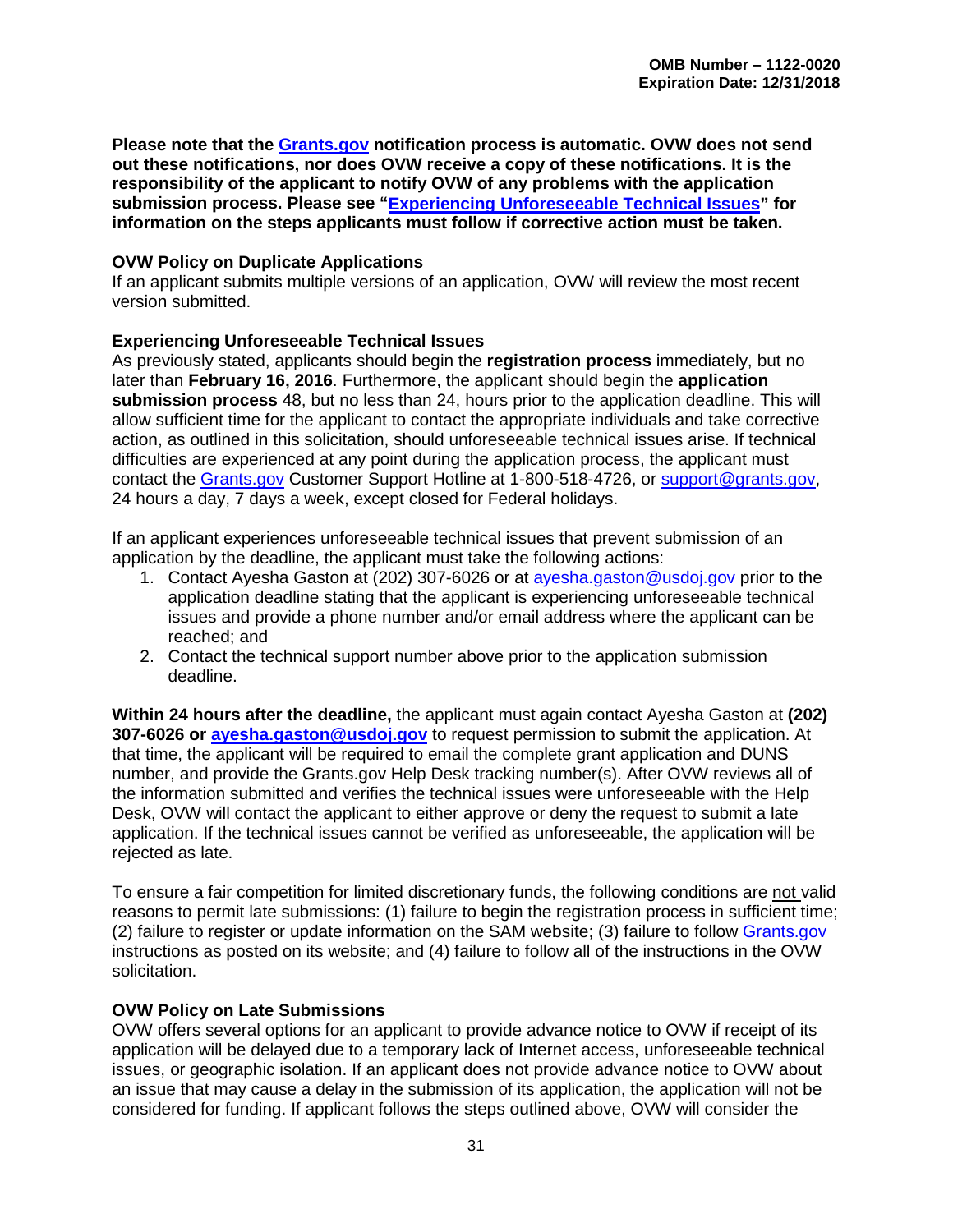applicant's request for late submission. Extension of deadlines is not guaranteed and permission to submit a late application does not automatically result in an award. Late submission only allows an application to be considered for funding. If late submission is approved, the application will be reviewed for registration information and completeness and to ensure that the applicant meets the basic eligibility requirements (BMR) as defined in the solicitation. If the applicant meets BMR, the application will be subject to both peer review and programmatic review before any funding decision is made.

#### **Extraordinary Natural or Manmade Disasters**

In cases of extraordinary natural or manmade disasters, such as extreme weather emergencies or terrorist acts, applicants may request to submit applications up to seven calendar days late by sending an e-mail to the contact listed in the solicitation. The request should specify the nature of the disaster and how it affected the applicant's ability to submit an application on time. OVW may request additional documentation from the applicant verifying the extraordinary natural or manmade disaster.

#### <span id="page-36-0"></span>**Single Point of Contact Review**

Executive Order 12372 requires applicants from state and local units of government or other organizations providing services within a state to submit a copy of the application to the [state](http://www.whitehouse.gov/omb/grants_spoc/)  [Single Point of Contact \(SPOC\)](http://www.whitehouse.gov/omb/grants_spoc/) if one exists and if the program has been selected for review. Applicants must contact their state SPOCs to determine whether their programs have been selected for state review. The applicant should enter the date that the application was sent to the SPOC or the reason such submission is not required in the section of the SF 424 which refers to EO 12372. Applicants can find a list of SPOCs on the Office of Management and Budget website at [http://www.whitehouse.gov/omb/grants\\_spoc.](http://www.whitehouse.gov/omb/grants_spoc)

#### <span id="page-36-1"></span>**Funding Restrictions**

Federal assistance awards are governed by the provisions of 2 CFR Part 200. Additionally, OVW awards are covered by the DOJ Financial Guide. The DOJ Financial Guide includes information on allowable costs, methods of payment, audit requirements, accounting systems, and financial records. This document also outlines the successful administration of grant funds. OVW generally does not allow pre-award costs. Such costs require prior approval by OVW and will only be allowed in limited circumstances.

Any recipient of an award will be responsible for monitoring subgrants/contracts, including MOU partner activities, under the grant in accordance with all applicable statutes, regulations, guidelines, and the DOJ Financial Guide**.** Primary recipients will be responsible for oversight of subgrantee/partner spending and monitoring specific performance measures and outcomes attributable to the use of OVW funds.

#### Food and Beverage/Costs for Refreshments and Meals

Generally food and beverage costs are **not** allowable, and under no circumstances may OVW funding be used to supply food and/or beverages during refreshment breaks. OVW may approve the use of OVW funds to provide food and/or beverages for a meal at a meeting, conference, training, or other event, if one of the following applies:

1. The location of the event is not in close proximity to food establishments. It should be a priority to try to secure a location near reasonably priced and accessible commercial food establishments.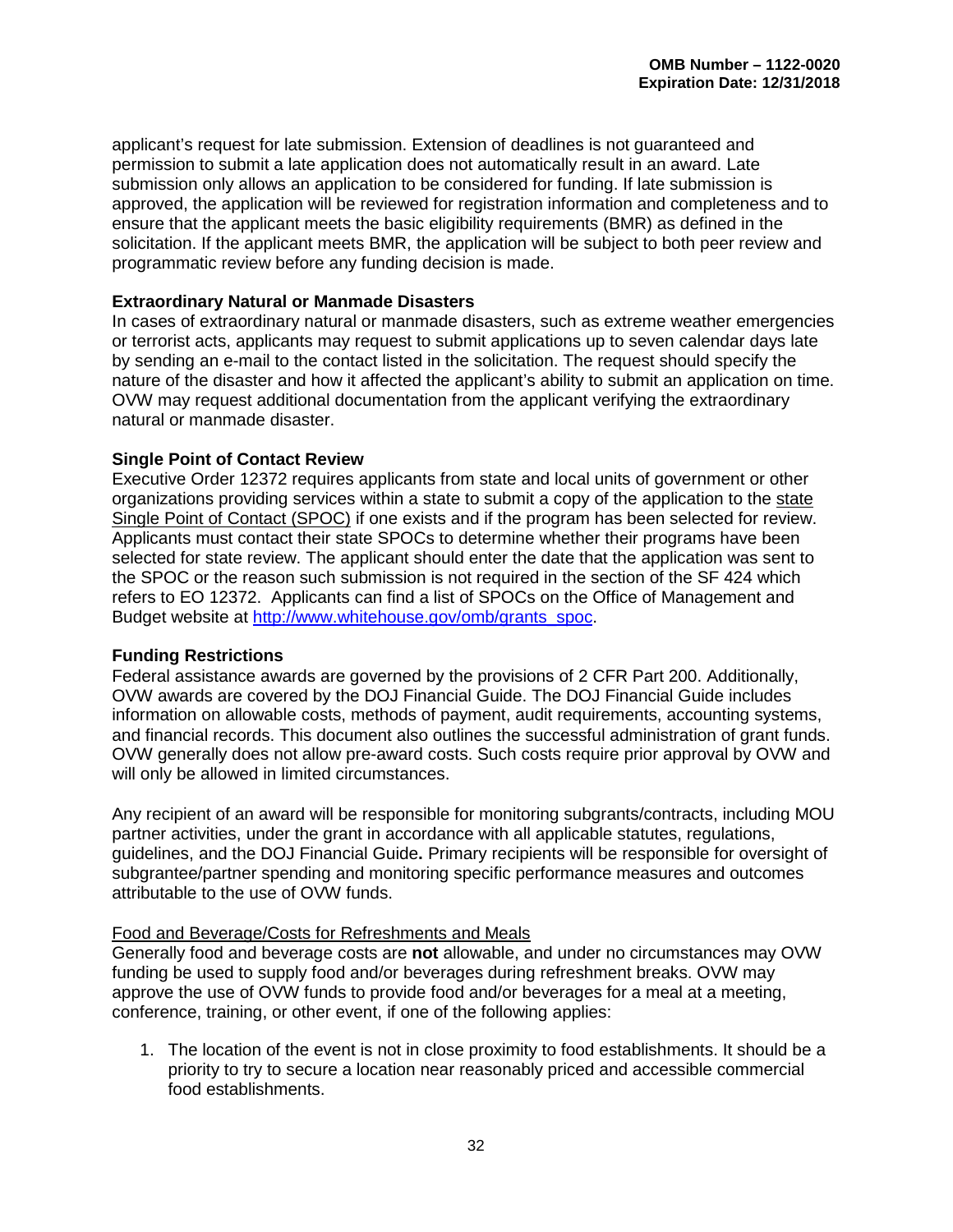- 2. Not serving food will significantly lengthen the day or necessitate extending the meeting to achieve meeting outcomes.
- 3. A special presentation at a conference requires a plenary address where there is no other time for food to be obtained.
- 4. Other extenuating circumstances necessitate the provision of food.

Justification for an exception listed above must be included in the budget narrative, and funds may only be used to purchase food and/or beverages for a meal at a meeting, conference, training, or other event if OVW approves the specific expenditures in advance.

#### <span id="page-37-0"></span>**Other Submission Requirements**

As discussed in the ["Submission Dates and Times"](#page-34-0) section above, applications must be submitted electronically via [grants.gov.](http://www.grants.gov/) Applicants that are unable to submit electronically must contact the OVW **Technical Assistance Initiative** at 202-307-6026 no later than **February 16, 2016** to request permission to submit an application by alternative means.

#### [Grants.Gov](http://www.grants.gov/)

After applicants obtain their DUNS number and register with SAM, they can begin the [Grants.Gov](http://www.grants.gov/) registration process. In order to apply for a grant, the applying organization must complete the [Grants.gov](http://www.grants.gov/) registration process prior to beginning an application for a federal grant. Complete instructions can be found at [www.grants.gov.](http://www.grants.gov/) **The registration process can take between three and five business days or as long as four weeks if all steps are not completed in a timely manner.** Please note that Grants.gov is not the Office of Justice Programs' (OJP) Grants Management System (GMS). If applicants experience difficulties at any point during this process, they should call the [Grants.gov](http://www.grants.gov/) Customer Support Hotline at **1-800- 518-4726**.

**Note: [Grants.gov](http://www.grants.gov/) limits the use of specific characters in names of attachment files.** Valid file names include only the characters shown in the table below. [Grants.gov](http://www.grants.gov/) is designed to reject any application that includes an attachment(s) with a file name that contains any characters not shown in the table below.

| <b>Characters</b>    |                                                                  |                     |                       |
|----------------------|------------------------------------------------------------------|---------------------|-----------------------|
| Upper case $(A - Z)$ | Parenthesis (                                                    | Curly braces $\{\}$ | Square brackets [     |
| Lower case $(a - z)$ | Ampersand (&)                                                    | Tilde $(-)$         | Exclamation point (!) |
| Underscore (         | Comma (,                                                         | Semicolon (;)       | Apostrophe ('         |
| Hyphen<br>-          | At sign $(\mathcal{Q})$                                          | Number sign (#)     | Dollar sign (\$)      |
| Space                | Percent sign (%)                                                 | Plus sign $(+)$     | Equal sign $(=)$      |
| Period (.)           | When using the ampersand (&) in XML, applicants must use the "&" |                     |                       |
|                      | format.                                                          |                     |                       |

#### **OVW strongly suggests using simple titles for all documents, such as "FY 2016 OVW Project Narrative." Please visit the [Grants.gov](http://www.grants.gov/) website to review the most up-to-date guidelines about the use of specific characters.**

The E-Business Point of Contact (E-Biz POC) within the applicant's organization must register the organization with [Grants.gov.](http://www.grants.gov/) The E-Biz POC oversees the organization's [Grants.gov](http://www.grants.gov/) transactions and assigns the AOR. The AOR submits the application to [Grants.gov](http://www.grants.gov/) and must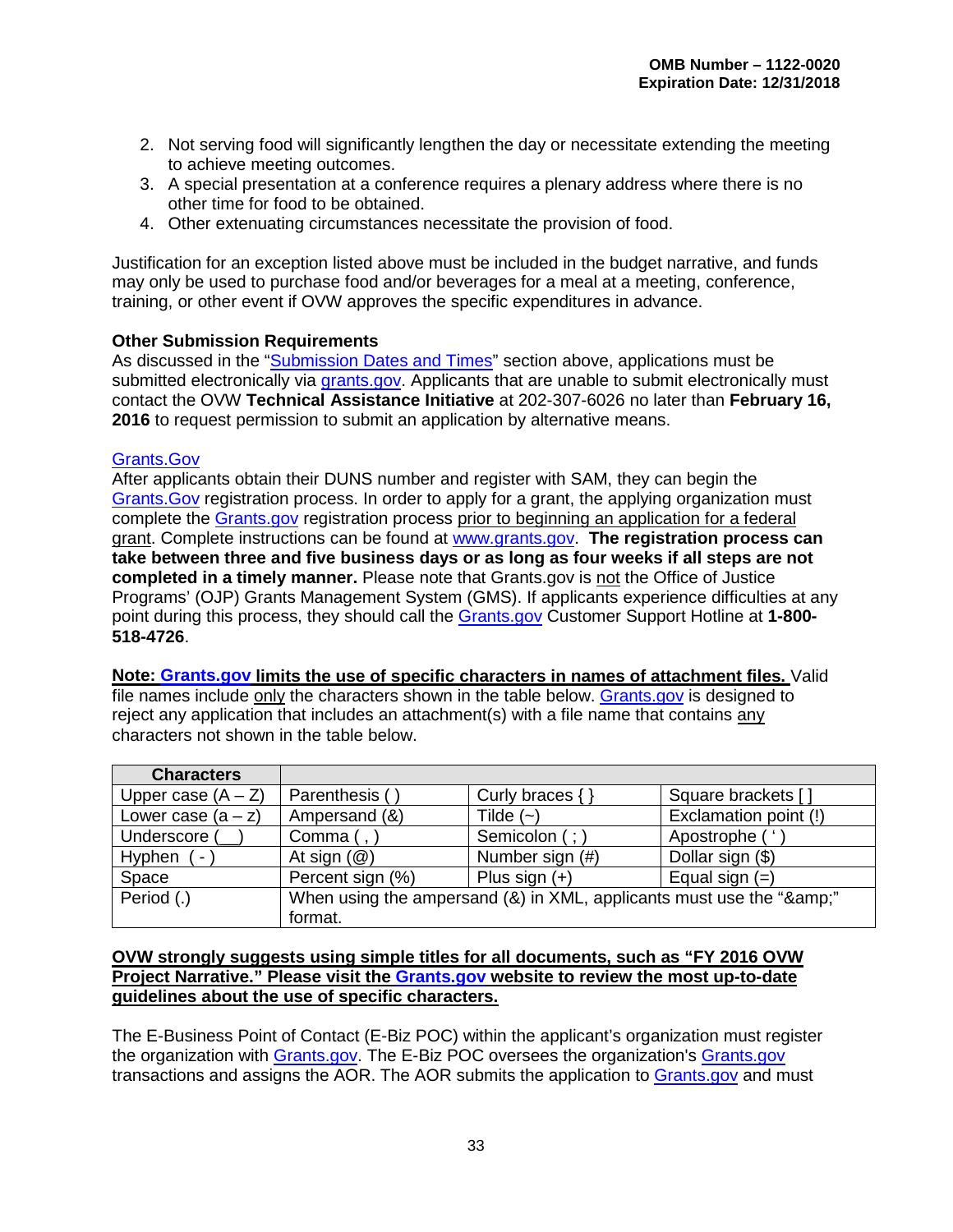register with [Grants.gov](http://www.grants.gov/) as well. In some cases the E-Biz POC is also the AOR for an organization.

- 1. *Step 1:* Go to [Grants.gov.](http://www.grants.gov/) Mouse over the "APPLICANTS" drop down and click the "Organization Registration Link".
- 2. *Step 2:* Register with SAM
- 3. *Step 3:* [Username & Password](http://www.grants.gov/web/grants/applicants/organization-registration/step-3-username-password.html)
- 4. *Step 4*[: AOR Authorization](http://www.grants.gov/web/grants/applicants/organization-registration/step-4-aor-authorization.html)
- 5. *Step 5*[: TRACK AOR STATUS](http://www.grants.gov/web/grants/applicants/organization-registration/step-5-track-aor-status.html)

#### **The application process can move forward once the organization successfully registers with** [Grants.gov](http://www.grants.gov/)**.**

#### *Downloading a Grant Application Package*

An applicant may download the application package to complete it offline and route it through the applying organization for review before final submission.

Applicants must use the correct version of Adobe software in order to download the grant application. To verify if the Adobe software version is compatible with [Grants.gov,](http://www.grants.gov/) visit the following link: [http://www.grants.gov/web/grants/support/technical-support/software/adobe](http://www.grants.gov/web/grants/support/technical-support/software/adobe-reader-compatibility.html)[reader-compatibility.html.](http://www.grants.gov/web/grants/support/technical-support/software/adobe-reader-compatibility.html)

Instructions on how to open and use the forms in the package are on the application package cover sheet. Agency-specific instructions are available for download when the application package is downloaded. The instructions identify the required information for a complete application.

#### *Completing the Grant Application Package*

The applicant must manually save changes to the grant application. [Grants.gov d](http://www.grants.gov/)oes NOT automatically save changes. The package cannot be submitted until all required fields have been completed.

#### *Submitting the Completed Grant Application Package*

Log on to [Grants.gov.](http://www.grants.gov/) After the application is fully completed, errors are corrected, and the application is saved, click the "Save & Submit" button on the cover page. The application package will be automatically uploaded to [Grants.gov.](http://www.grants.gov/)

**Reminder:** To ensure a successful application submission, OVW strongly encourages applicants to submit their applications at least 48, but no less than 24, hours before the deadline. AORs should closely monitor their email for any notification from [Grants.gov a](http://www.grants.gov/)bout a possible failed submission. The AOR will receive a minimum of two emails from [Grants.gov.](http://www.grants.gov/) A confirmation screen will appear once the submission is complete. A [Grants.gov](http://www.grants.gov/) tracking number will be provided at the bottom of this screen, as well as the official date and time of the submission. Applicants must record the tracking number if technical support is needed. The [Grants.gov](http://www.grants.gov/) Help Desk can be reached at 1-800-518-4726, Monday through Friday, from 7:00 a.m. to 9:00 p.m. E.T.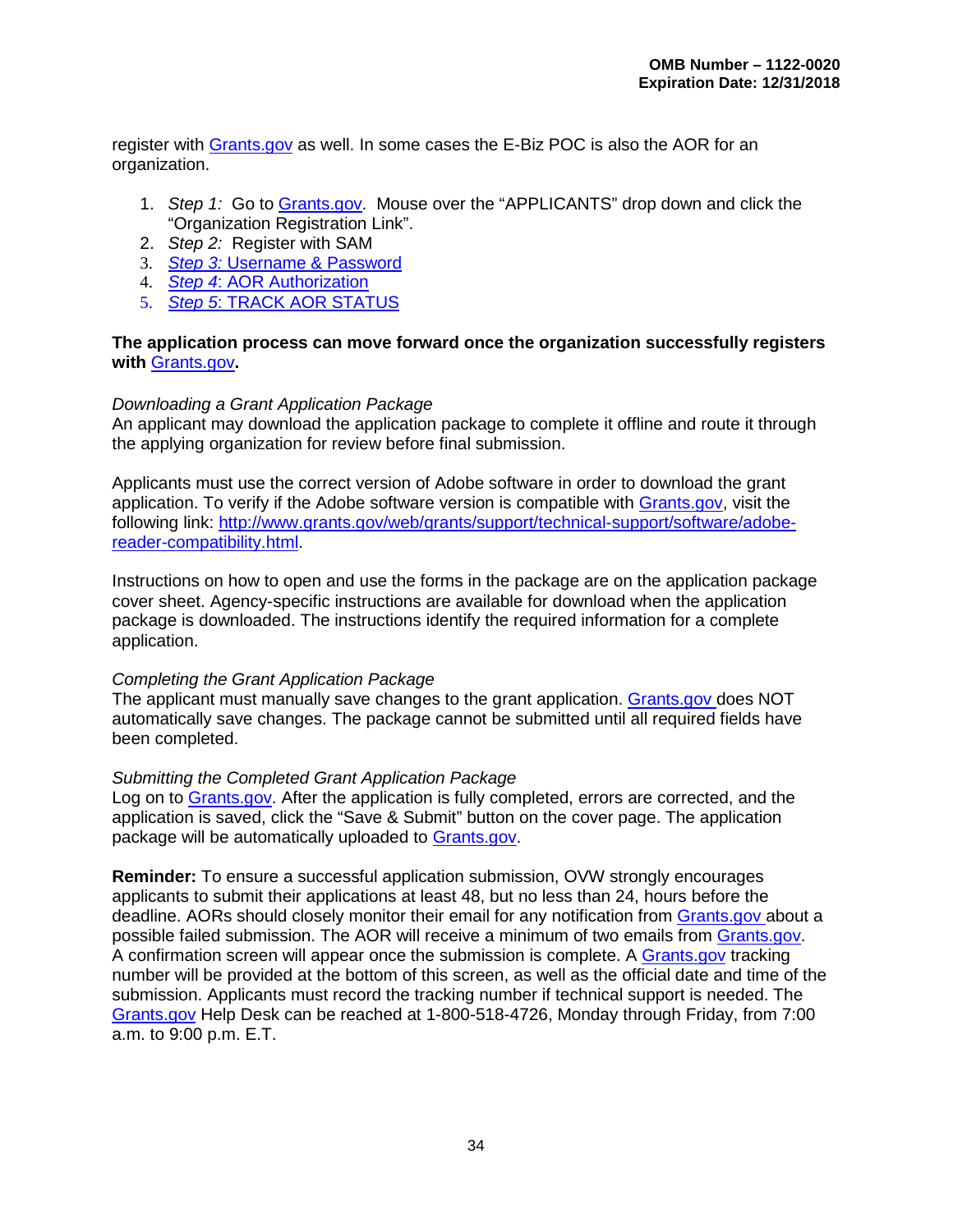# <span id="page-39-0"></span>*E. Application Review Information*

#### <span id="page-39-1"></span>**Criteria**

Applications will be subject to a peer review and a programmatic review. Applications will be scored based on the degree to which the application responds to each section and addresses each element in the section. Furthermore, applications will be scored based upon the quality of the response and the level of detail provided. Each element **must** be addressed in the section in which it is requested. Points may be deducted if the applicant does not include the information in the appropriate section even if it is included elsewhere within the application. Each section will be reviewed as a separate document and will be scored as such. Specifically for the **Technical Assistance Initiative**, scoring will be as follows:

- 1. Summary data sheet: **5** points
- 2. Project narrative: **65** points, of which
	- A. Purpose of the project: **10** points
	- B. What will be done: **30** points
	- C. Who will implement: **25** points
- 3. Budget narrative and detail worksheet: **15** points
- 4. Memorandum of Understanding/Letter(s) of Support : **15** points total
	- A. MOU: 10 points
	- B. Letter(s) of Support: 5 points
- 5. Possible programmatic point deductions
	- A. Formatting and Technical Requirements: up to 5 points
	- B. Activities that compromise victim safety & recovery: up to 10 points
	- C. Out-of-scope activities: up to 10 points
	- D. Past performance review: up to 25 points

While cost sharing or match-funding are not required, in the case of a tie OVW may assess the extent and viability of cost sharing to break the tie, as well as other factors such as geographic distribution of funding.

**Note:** For Product Development Applications:

- 1. Summary data sheet: **5** points
- 2. Project narrative: **70** points, of which
	- A. What will be done: **35** points
	- B. Who will implement: **35** points
- 3. Budget narrative and detail worksheet: **15** points
- 4. Memorandum of Understanding: **10** points
- 5. Possible programmatic point deductions
	- a. Formatting and Technical Requirements: up to 5 points
	- b. Activities that compromise victim safety & recovery: up to 10 points
	- c. Out-of-scope activities: up to 10 points
	- d. Past performance review: up to 25 points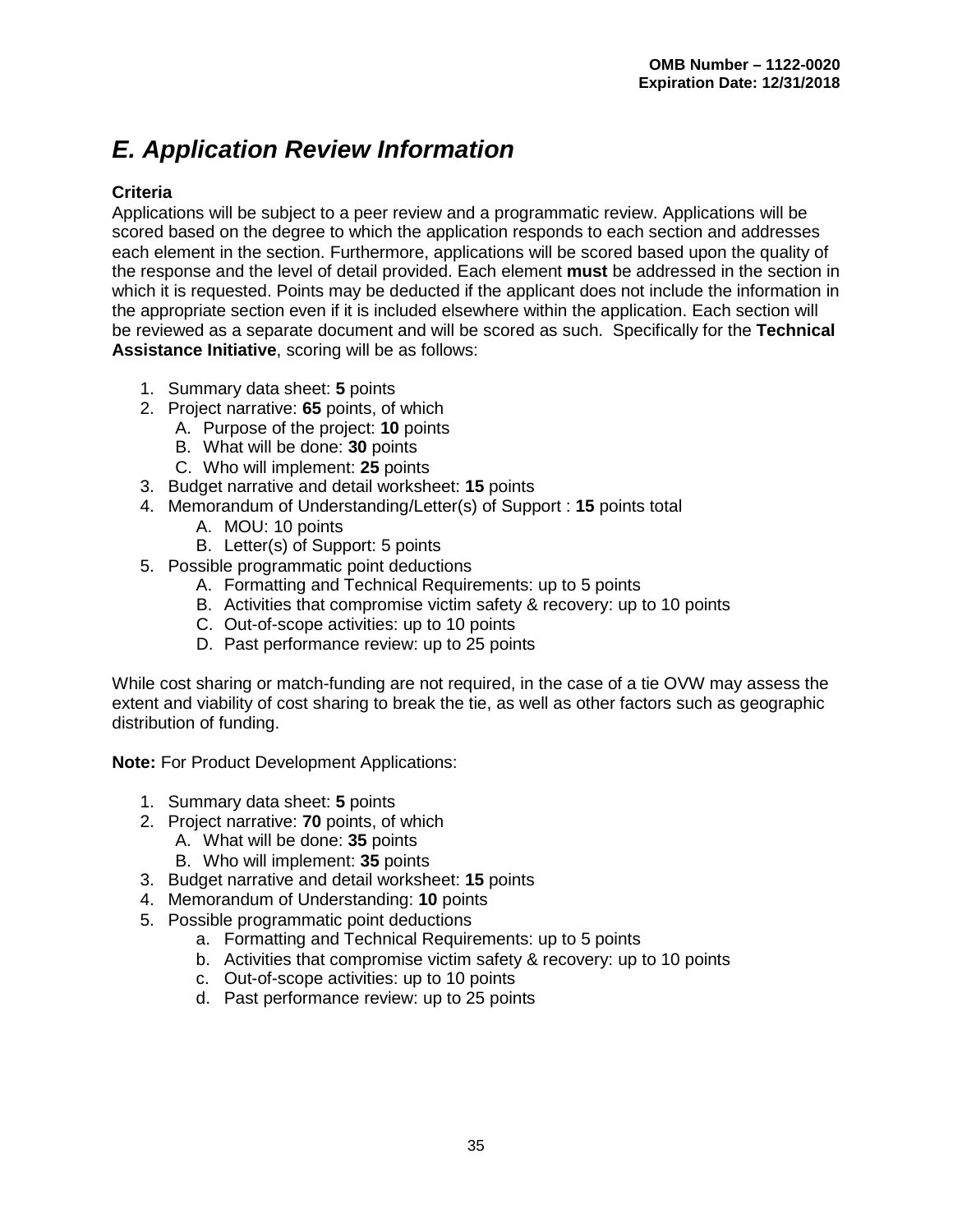#### <span id="page-40-0"></span>**Review and Selection Process**

#### <span id="page-40-1"></span>*Peer Review*

OVW will subject all applications to a peer review process that is fair and based on the criteria outlined in this solicitation. OVW may use internal review, external review, or a combination of both.

#### <span id="page-40-2"></span>**Programmatic Review**

All applications that are considered for funding will be subject to a programmatic review. The programmatic review consists of assessing the application for compliance with the program's scope, activities that compromise victim safety and, if applicable, past performance and priority review. OVW reserves the right to deduct points from applications for the following reasons:

- Formatting and Technical Requirements
- Activities that compromise victim safety and recovery
- Out-of-scope activities
- Past performance

An application that is deemed to be substantially out of scope, proposes a substantial number of activities that are unallowable, or proposes activities that pose a significant threat to victim safety or a serious breach of confidentiality will not be considered for funding.

As a part of the programmatic review process described above, applicants with current or recently closed OVW awards and/or cooperative agreements will be reviewed for past performance based on the elements listed below.

- 1. Progress reports submitted by the applicant, in conjunction with monitoring conducted by OVW, demonstrate the effectiveness of the current project, indicating timely progress toward meeting project goals and objectives
- 2. Demonstration that past activities supported with OVW grant funds have been limited to program purpose areas
- 3. Adherence to all special conditions of existing grant award(s) from OVW
- 4. Adherence to programmatic and financial reporting requirements, including timely submission of required reports
- 5. Completion of close-out of prior awards in a timely manner
- 6. Appropriate use of and active participation in OVW-sponsored workshops and other technical assistance events as required by a special condition of the current or recent award
- 7. Receipt of financial clearances on all current or recent grants from OVW
- 8. Timely resolution of issues identified in any audit or on-site financial or programmatic monitoring visit
- 9. Adherence to the Office of Management and Budget single-audit requirement;
- 10. Timely expenditure of grant funds
- 11. Adherence to the requirements of the Department of Justice Financial Guide

OVW grantees with significant past performance issues may not be considered for funding.

Absent explicit statutory authorization or written delegation of authority to the contrary, all final award decisions will be made by the OVW Director, who also may give consideration to factors including, but not limited to, underserved populations, geographic diversity, strategic priorities,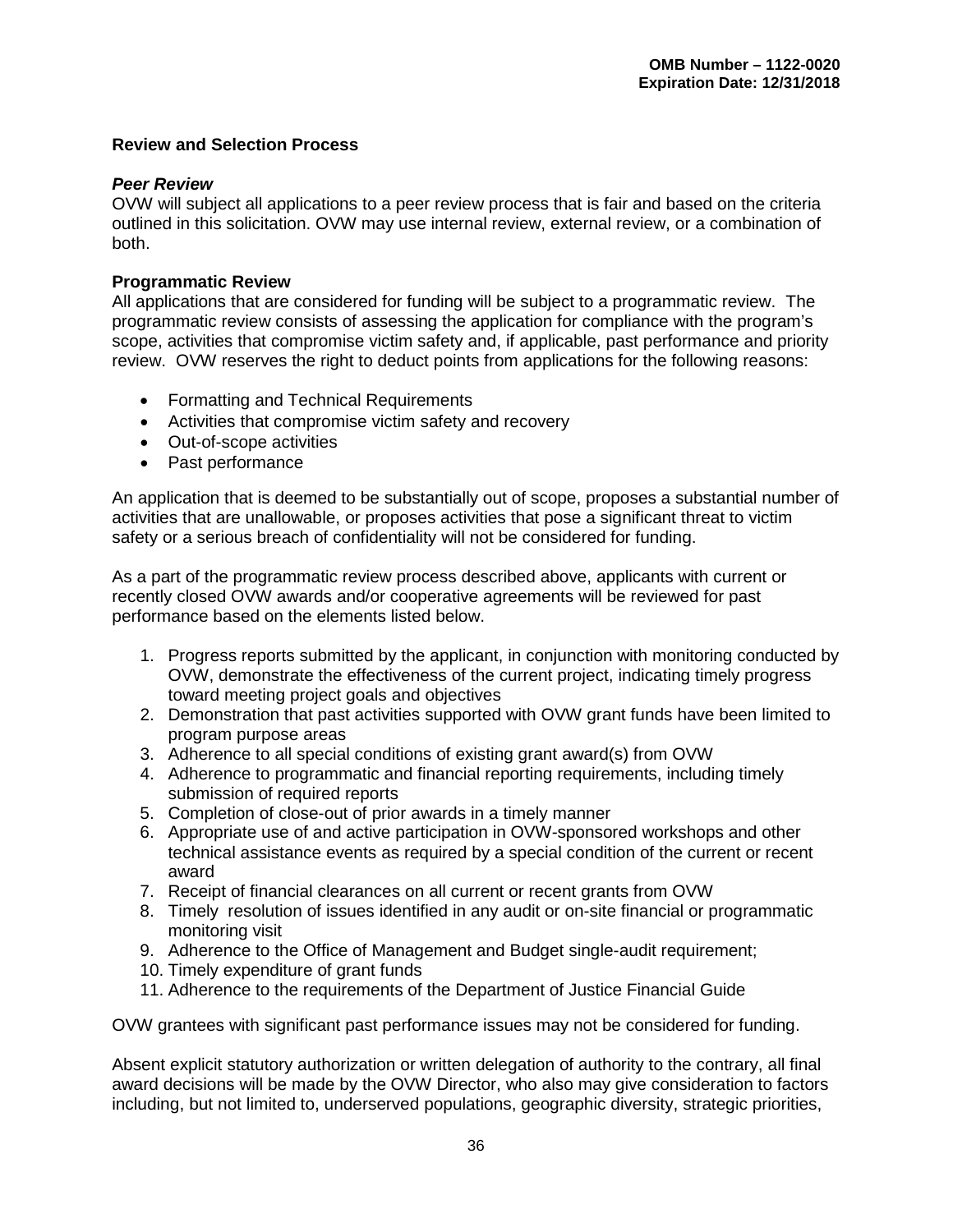past performance, and available funding when making awards. All award decisions are final and not subject to appeal.

#### <span id="page-41-0"></span>**High Risk Grantees**

Based on DOJ's assessment of each grantee with regard to current or previous funding, unresolved audit issues, delinquent programmatic and fiscal reporting, and prior performance, a grantee may be designated "high risk." Awards to high-risk grantees may carry special conditions such as increased monitoring and/or prohibitions on drawing funds until certain requirements are met. High-risk grantees with substantial or persistent performance or compliance issues, long-standing open audits, or open criminal investigations will likely not receive an additional OVW award until all issues are resolved.

#### <span id="page-41-1"></span>**Anticipated Announcement and Federal Award Dates**

It is anticipated that all applicants will be notified of the outcome of their applications by September 30, 2016.

# <span id="page-41-2"></span>*F. Federal Award Administration Information*

#### <span id="page-41-3"></span>**Federal Award Notice**

Successful applications will receive OVW award notifications electronically from the OJP Grants Management System. This award notification will be sent to the individuals listed as the Authorized Representative and the Point of Contact on the SF-424 for the application that was selected for funding and will include instructions on accepting the award. Recipients will be required to login; accept any outstanding assurances and certifications on the award; designate financial points of contact; and review, sign, and accept the award. The award acceptance process involves physical signature of the award document and terms and conditions by the authorized representative and the scanning of the fully-executed award document to OVW.

#### <span id="page-41-4"></span>**Administrative and National Policy Requirements Information for All Federal Award Grantees**

Applicants selected for awards must agree to comply with additional legal, administrative, and national policy requirements upon acceptance of an award. OVW strongly encourages applicants to review the information pertaining to these additional requirements prior to submitting an application. Additional information for each requirement can be found in the FY 2014 OVW Solicitation Companion Guide:

<http://www.justice.gov/sites/default/files/ovw/legacy/2013/12/16/companion-guide-fy2014.pdf>

- 1. [Civil Rights Compliance](http://www.ojp.usdoj.gov/about/ocr/statutes.htm)
- 2. Funding to Faith-Based Organizations
- 3. Confidentiality and Privacy Protections
- 4. Research and the Protection of Human Subjects (if applicable)
- 5. Anti-Lobbying Act
- 6. Reporting Requirements
- 7. National Environmental Policy Act (NEPA) (if applicable)
- 8. DOJ Information Technology Standards (if applicable)
- 9. Non-Supplanting of State or Local Funds
- 10. Criminal Penalty for False Statements
- 11. Reporting Fraud, Waste, Error, and Abuse
- 12. Suspension or Termination of Funding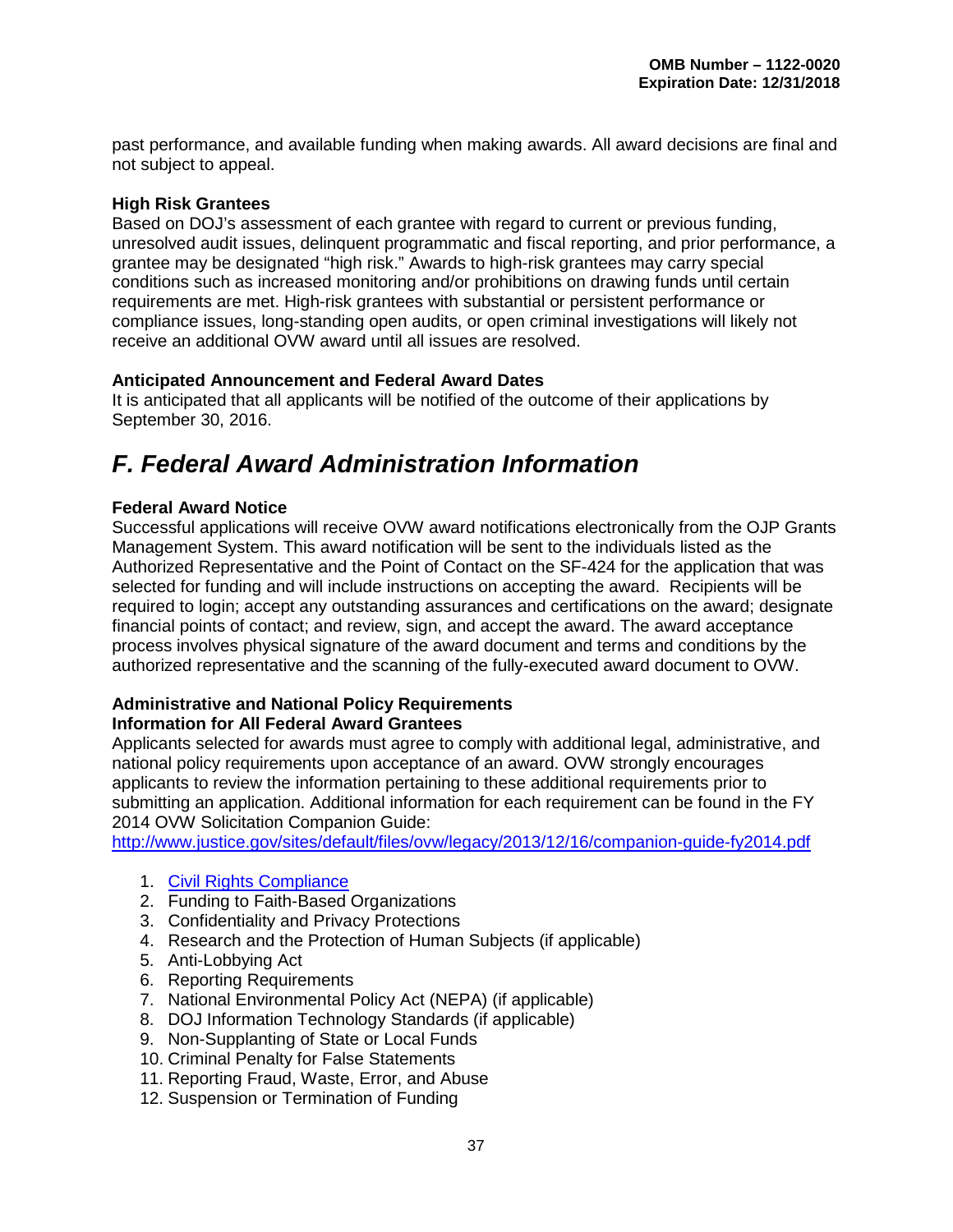- 13. Nonprofit Organizations
- 14. Government Performance and Results Act (GPRA)
- 15. Rights in Intellectual Property
- 16. Federal Funding Accountability and Transparency Act (FFATA) of 2006
- 17. Awards in Excess of \$5,000,000 Federal Taxes Certification Requirement
- 18. Active SAM Registration

Terms and conditions for OVW awards, including awards under the Technical Assistance Initiative are available at [http://www.justice.gov/ovw/grantees.](http://www.justice.gov/ovw/grantees) These terms are subject to change prior to the issuance of the awards.

#### <span id="page-42-0"></span>**Violence Against Women Act Non-Discrimination Provision**

The Violence Against Women Reauthorization Act of 2013 added a new civil rights provision that applies to all FY 2016 OVW grants. This provision prohibits OVW grantees from excluding, denying benefits to, or discriminating against any person on the basis of actual or perceived race, color, religion, national origin, sex, gender identity, sexual orientation, or disability in any program or activity funded in whole or in part by OVW. For more information on this prohibition, see [http://www.justice.gov/sites/default/files/ovw/legacy/2014/06/20/faqs-ngc-vawa.pdf.](http://www.justice.gov/sites/default/files/ovw/legacy/2014/06/20/faqs-ngc-vawa.pdf) Additional information on the civil rights obligations of OVW funding recipients can be found in the FY 2014 Solicitation Companion Guide under "Civil Rights Compliance."

#### <span id="page-42-1"></span>**Compliance with OVW Financial Requirements**

Each OVW grantee agrees to follow the financial and administrative requirements in the DOJ Financial Guide as a condition of receiving grant funding. If OVW determines that a current grantee has violated any of the requirements of the Guide, the grantee's award may be frozen or terminated and the grantee may be denied continuation funding.

#### <span id="page-42-2"></span>**Reporting Requirements**

OVW grantees are required to submit semi-annual progress reports and quarterly Federal Financial Reports (SF 425). Appropriate progress report forms will be provided to all applicants selected for an award. Forms will be submitted electronically via GMS. Future awards and fund drawdowns may be withheld if forms are delinquent.

#### <span id="page-42-3"></span>**Public Reporting Burden - Paperwork Reduction Act Notice**

Under the Paperwork Reduction Act, a person is not required to respond to a collection of information unless it displays a currently valid OMB control number. OVW tries to create forms and instructions that are accurate can be easily understood, and which impose the least possible burden on applicants. The estimated average time to complete and file this form is 30 hours. Comments regarding the accuracy of this estimate or suggestions for simplifying this form, it can be submitted to the Office on Violence Against Women, U.S. Department of Justice, 145 N Street, NE, Washington, DC 20530.

# <span id="page-42-4"></span>*G. Federal Awarding Agency Contact(s)*

**For assistance with the requirements of this solicitation, contact Ayesha Gaston at (202) 307-6026 or [ayesha.gaston@usdoj.gov.](mailto:ayesha.gaston@usdoj.gov)**

**For technical assistance with [Grants.gov,](http://www.grants.gov/) contact the [Grants.gov](http://www.grants.gov/) Customer Support Hotline at 1-800-518-4726.**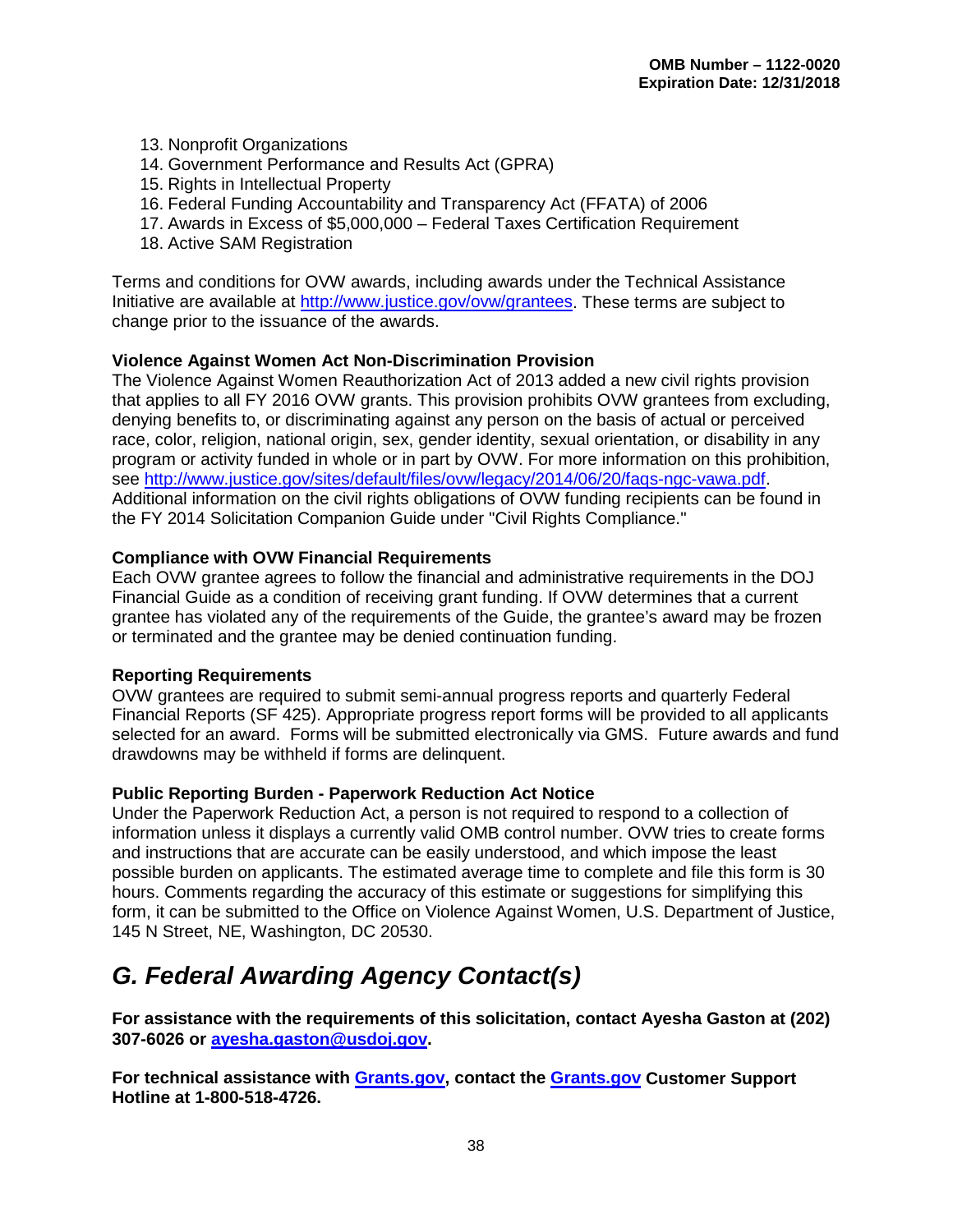# <span id="page-43-0"></span>*H. Other Information*

#### <span id="page-43-1"></span>**Application Checklist**

Applicants must submit a fully executed application to OVW, including all required supporting documentation. (OVW will not contact applicants for missing items.) Additionally, if an applicant plans to submit an application under any other OVW grant program this fiscal year, please ensure that only documents pertinent to this solicitation are included with this application. OVW will not redirect documents that are inadvertently submitted with the wrong application (e.g. a Grants to Encourage Arrest Policies and Enforcement of Protection Orders Program Certification Letter submitted with a Transitional Housing Program Application will not be transferred to the Arrest Program application).

| <b>Application Document</b>                                                                       |  |
|---------------------------------------------------------------------------------------------------|--|
| 1. Letter of Registration                                                                         |  |
| 2.<br><b>Summary of Current OVW Projects, If Applicable</b>                                       |  |
| 3.<br><b>Summary Data Sheet</b>                                                                   |  |
| 4.<br><b>Project Narrative</b>                                                                    |  |
| 5.<br><b>Purpose of the Application</b>                                                           |  |
| 6. What Will Be Done                                                                              |  |
| 7. Who Will Implement                                                                             |  |
| 8.<br><b>Proposal Abstract</b>                                                                    |  |
| 9.<br><b>Budget Detail Worksheet and Narrative</b>                                                |  |
| 10. Memorandum of Understanding/Letter of Support                                                 |  |
| 11. Application for Federal Assistance: SF 424                                                    |  |
| 12. Standard Assurances and Certifications                                                        |  |
| 13. Disclosures Related to Executive Compensation                                                 |  |
| 14. Confidentiality Notice Form                                                                   |  |
| 15. Letter of Nonsupplanting                                                                      |  |
| <b>16. Financial Accounting Practices</b>                                                         |  |
| 17. Financial Capability Questionnaire (nonprofits only)                                          |  |
| 18. Indirect Cost Rate Agreement (only if the applicant has a<br>current Federally-approved rate) |  |

<span id="page-43-2"></span>**Do not submit documents in addition to those specified in this solicitation. Please note that any materials submitted as part of an application may be released pursuant to a request under the Freedom of Information Act.**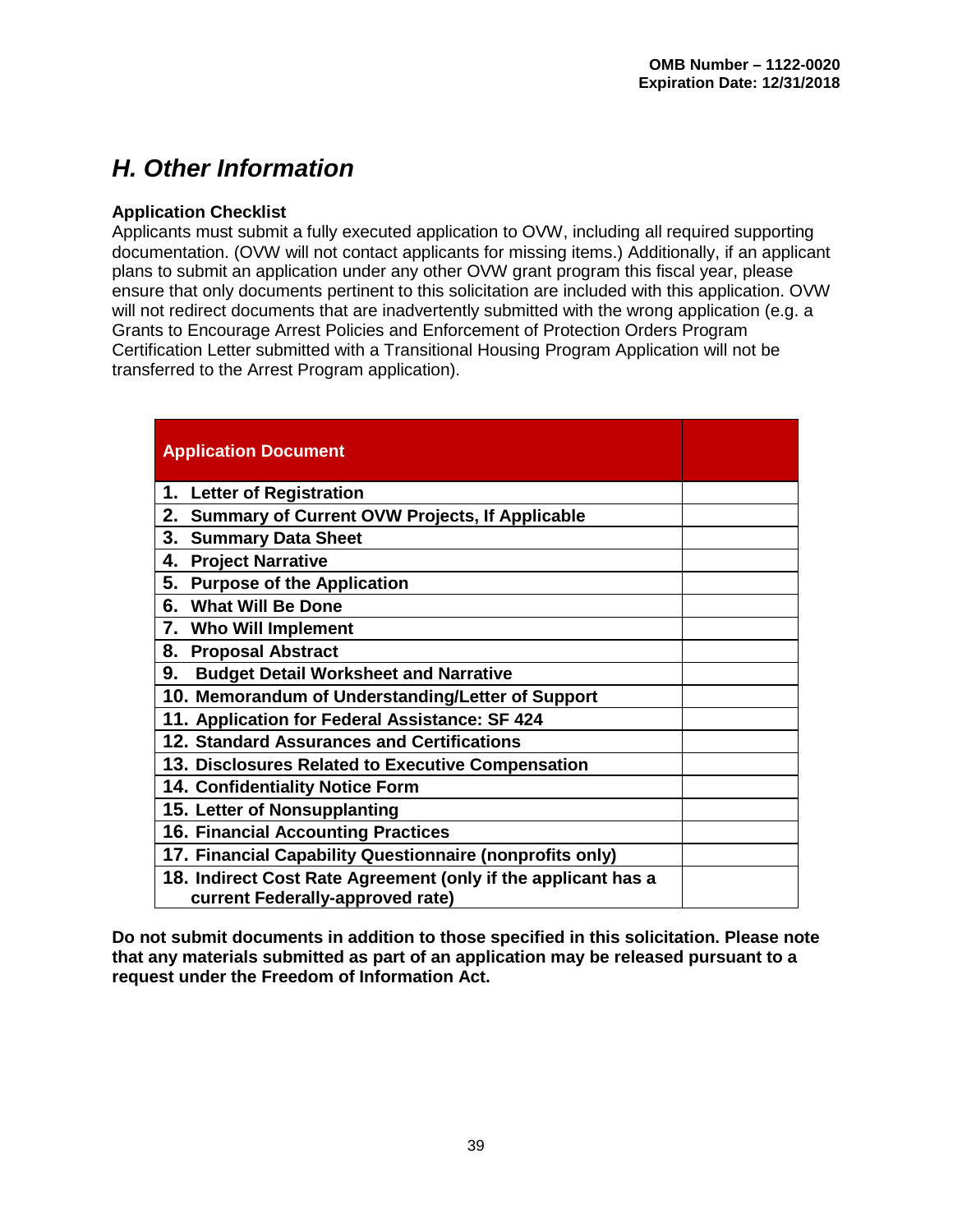### <span id="page-44-0"></span>*APPENDIX A*  **Budget Guidance & Sample Budget Detail Worksheet**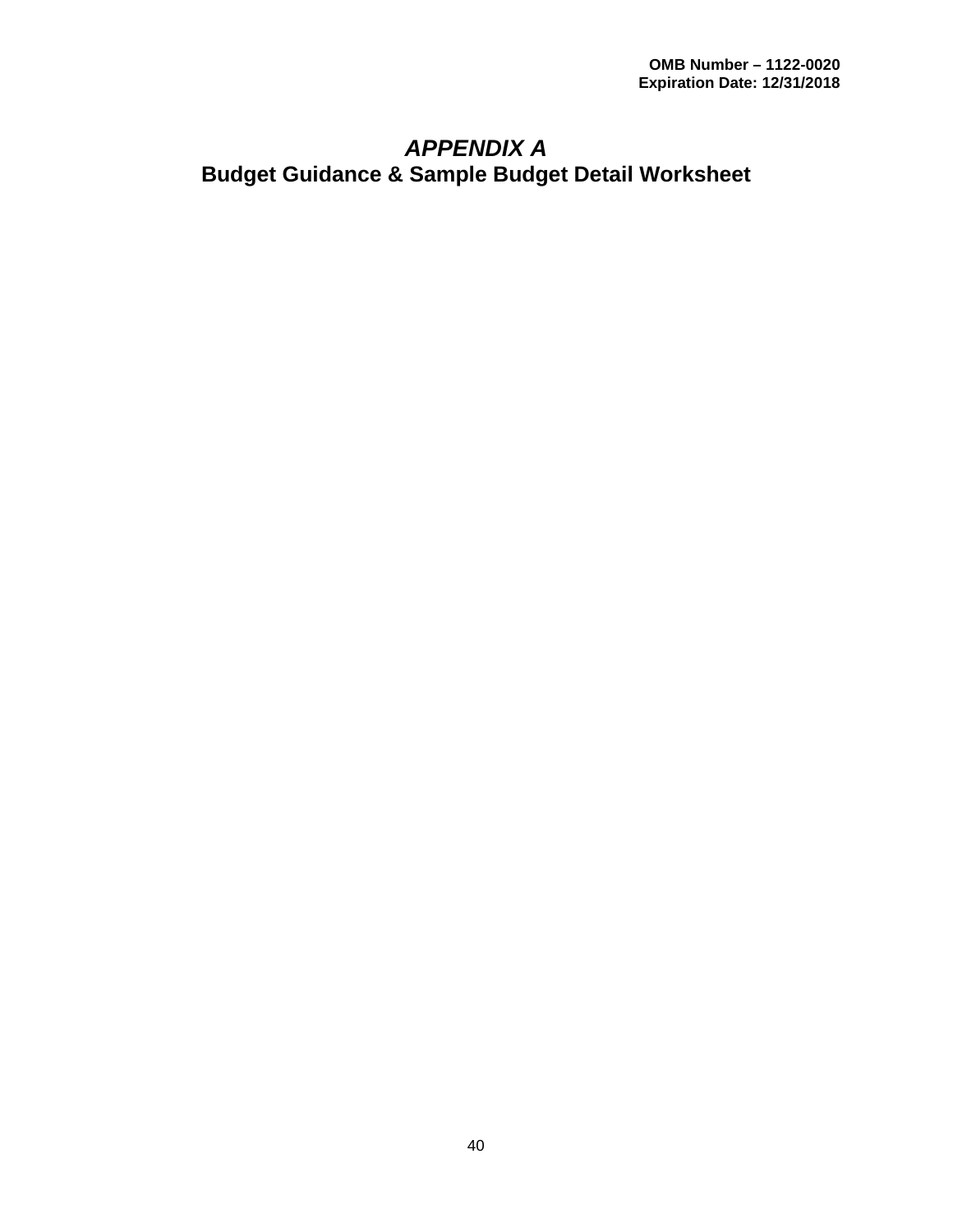#### **Budget Guidance**

<span id="page-45-0"></span>*Cost guidance for selected items is provided below to assist applicants in preparing the budget detail worksheet. In developing your budget detail worksheet please refer to the DOJ Financial Guide*.

#### Consultants/Contracts

Compensation for services by an individual consultant should be reasonable and consistent with that paid for similar services in the marketplace. Applicants should consider the type of services provided and the experience and expertise of the individual consultant when deciding if a consultant's rate is reasonable. Applicants are strongly discouraged from requesting consultant rates in excess of \$650 per day. Please note that this does not mean that the rate can or should be as high as \$650 for all consultants. If a project is ultimately selected for funding with a budget allocating more than \$650 per day to a consultant, the applicant must provide additional information to OVW for review and approval before consultant costs are incurred. Applicants should also include all costs associated with consultants/contracts in the "Consultants/Contracts" category, including travel-related costs. These costs should not be reflected in the Personnel or Travel categories.

Applicants should follow the same established procurement policies with Federal funds as they would with non-federal funds. All procurement transactions should be awarded in a manner that provides maximum open, free and fair competition, and must follow 2 CFR Part 200.317-326. All sole-source procurements (those not awarded competitively) in excess of \$150,000 require prior approval from OVW. This applies to procurements of goods and services, but not to selection of sub recipients. MOU project partners are generally considered subrecipients for time spent working on program objectives. For additional information on determining whether the recipient of the pass-through funds is a subrecipient or a contractor, please refer to 2 CFR Part 200.330.

#### Rent

Rental costs are generally allowable under OVW programs. Applicants should list square footage and cost per square foot in the budget. The amount must be based on the space that will be allocated to implement the OVW project, not the costs of the entire rental space. **Rental costs are not allowable for property owned by the applicant or if the applicant has a financial interest in the property**. In this case only the costs of ownership, including maintenance costs, insurance, depreciation, utilities, etc., are allowable costs. The applicant must indicate in the budget narrative whether or not they own the space that will be rented.

#### Audit Costs

Costs for audits not required or performed in accordance with the Office of Management and Budget (OMB) Circular A-133 or 2 CFR Part 200 Subpart F – Audit Requirement are unallowable. If the applicant agency did not meet the applicable expenditure threshold during the organization's fiscal year, the cost of any audit performed may not be charged to the grant.

#### Indirect Costs

Applicants that have current, federally-approved, indirect cost rates may seek to claim indirect costs and must submit a copy of their current federally-approved indirect cost rate agreement with the application. Applicants may choose to waive indirect costs.

Non-federal entities that have never received a federally-approved indirect cost rate may elect to charge a de minimis rate of 10% of modified total direct costs (MTDC) which may be used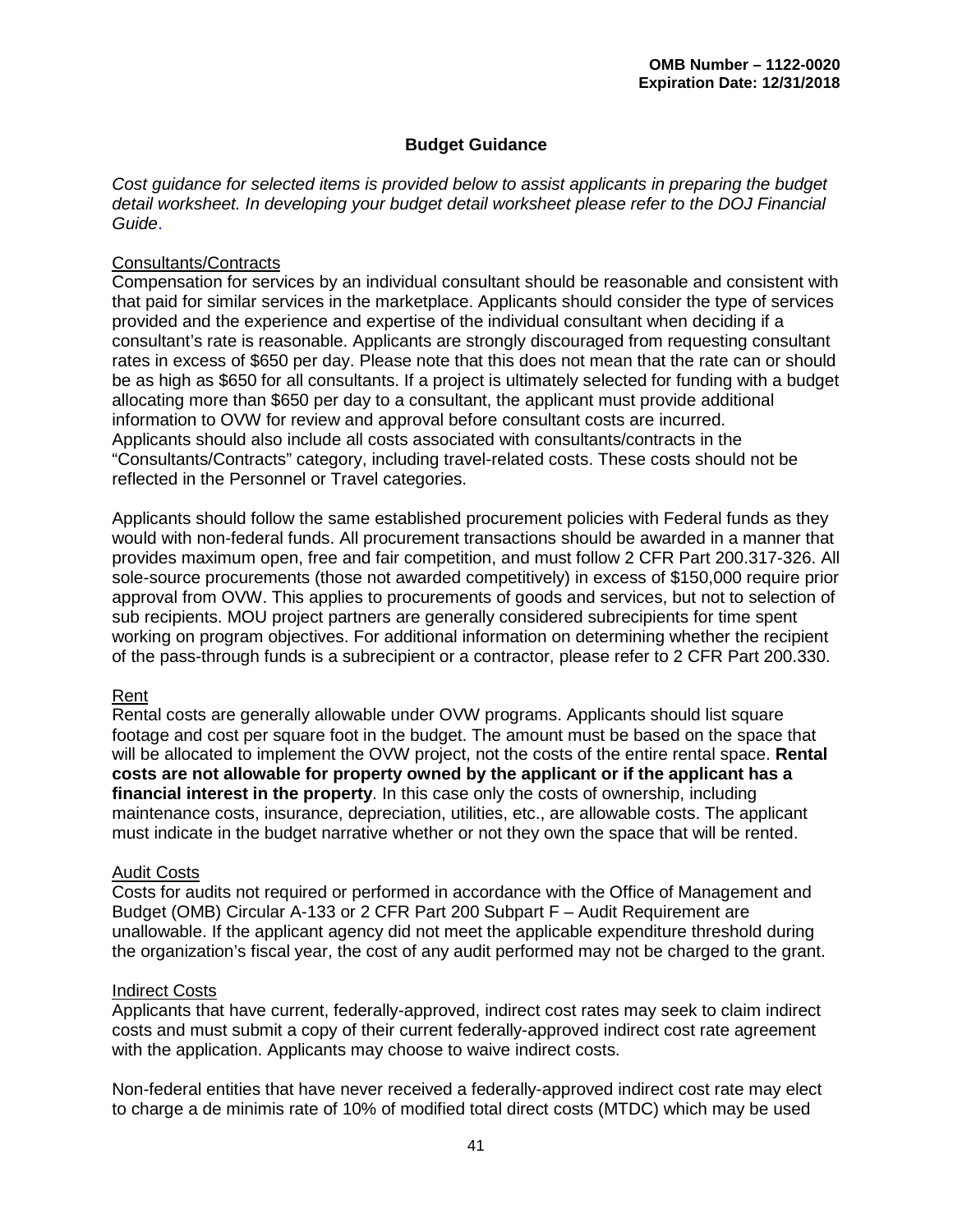indefinitely. This includes state and local governments that have never negotiated an indirect cost.

#### Purchase and/or Lease of Vehicles

The purchase and/or lease of vehicles is prohibited under most OVW grant programs, although some programs allow for purchasing vehicles on a case-by-case basis. Please refer to the solicitation for which you are applying to determine whether vehicles can be purchased or leased. If requesting a vehicle, a lease/purchase analysis must be submitted with the application.

#### Compensation for Partners

In developing the budget, applicants should compensate all project partners for their participation in any project-related activities, including but not limited to, compensation for time and travel expenses to participate in project development, training, and implementation. The budget **must** include compensation for all services rendered by project partners, including nonprofit, nongovernmental domestic violence and/or sexual assault victim services programs and state and tribal domestic violence and/or sexual assault coalitions. Keep in mind that partners are generally considered subrecipients and should be reimbursed for actual costs incurred for the project rather than on a fee for service basis. If a partner is a State or local governmental agency and the partnership duties are conducted within the course of the agency's "regular" scope of work, applicants do not need to compensate the partner if the partner a) offers this arrangement; and b) an explanation of this arrangement is included in the application.

#### Non-Federal contributions

Any non-federal contributions can be discussed in the project narrative or Memorandum of Understanding (if required). **Applicants should not include supplemental contributions in the budget, budget narrative, or SF-424.** 

Applicants are advised that if they voluntarily decide to provide matching funds through the use of in-kind contributions, and include this information in the budget or budget narrative, the voluntary contributions will become a mandatory requirement under the grant award. Grantees that fail to provide sufficient mandatory matching funds through cash or in-kind contributions during the award period may be required to meet their obligation by making a cash payment to the Office on Violence Against Women in order to close out the grant award.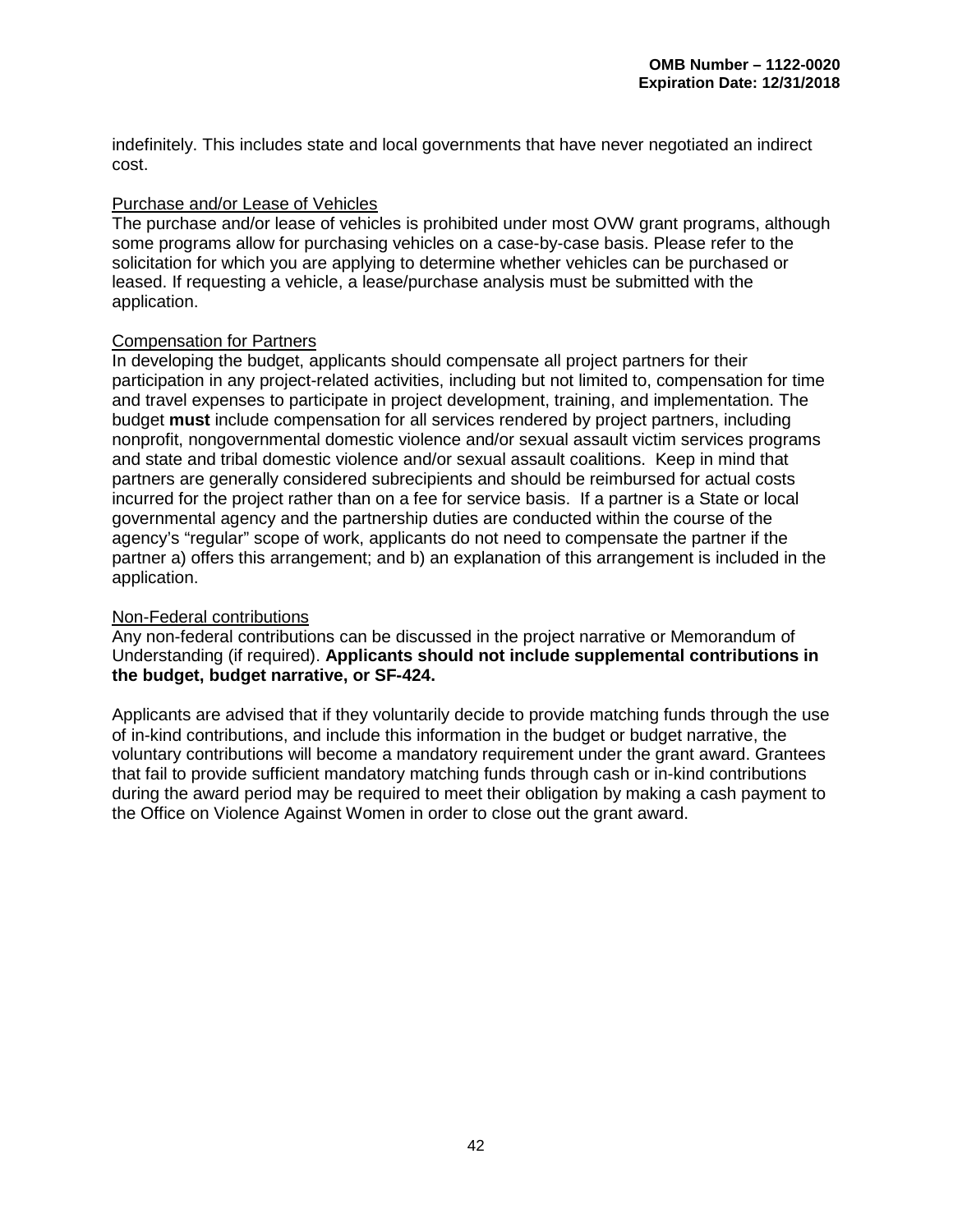#### **Budget Detail Worksheet**

<span id="page-47-0"></span>**Purpose:** The Budget Detail Worksheet may be used as a guide to assist you in the preparation of the budget and budget narrative. You may submit the budget and budget narrative using this form or in the format of your choice (plain sheets, your own form, or a variation of this form). However, all required information (including the budget narrative) must be provided. Any category of expense not applicable to your budget may be deleted.

#### **Please Note: The following budget is an example intended to assist you in preparing your application budget.**

**A. Personnel** – List each position by title and name of employee, if available. Show the annual salary rate and the percentage of time to be devoted to the project. Compensation paid for employees engaged in grant activities must be consistent with that paid for similar work within the applicant organization.

| <b>Name/Position</b>            | <b>Computation</b>                  | Cost         |  |
|---------------------------------|-------------------------------------|--------------|--|
| <b>Program Coordinator</b>      | \$23,500 x 100% x 3 years           | \$70,500     |  |
| Investigator                    | \$45,000 x 100% x 3 years           | \$135,000    |  |
| <b>Administrative Assistant</b> | \$10/hr. x 20 hrs/month x 36 months | -SS<br>7,200 |  |

The Program Coordinator will coordinate the tribe's Tribal Governments Program project by organizing regular coordinating council meetings between all partner organizations, ensuring compliance with program requirements, and serving as the central point of contact for all project activities.

The Investigator is an investigator with the tribal law enforcement agency. She/he will dedicate 100% of their time to investigating cases of domestic violence, sexual assault, dating violence and stalking that occur on tribal lands.

The Administrative Assistant for the project will be a part-time employee. She/he will be compensated at a rate of \$10/hour. The designated time spent on the project will be 20 hours each month providing administrative and clerical support to the staff of the Victim Services Program.

#### **TOTAL PERSONNEL: \$ 212,700**

**B. Fringe Benefits** – Fringe benefits should be based on actual known costs or an established formula. Fringe benefits are for the personnel listed in budget category (A) and only for the percentage of time devoted to the project. Fringe benefits on overtime hours are limited to FICA, Worker's Compensation, and Unemployment Compensation.

| <b>Name/Position</b>       | <b>Computation</b>      | Cost    |
|----------------------------|-------------------------|---------|
| <b>Program Coordinator</b> |                         |         |
| Employer's FICA            | \$70,500 x 7.65%        | \$5,393 |
| Health Insurance           | $$70,500 \times 6.12\%$ | \$4,315 |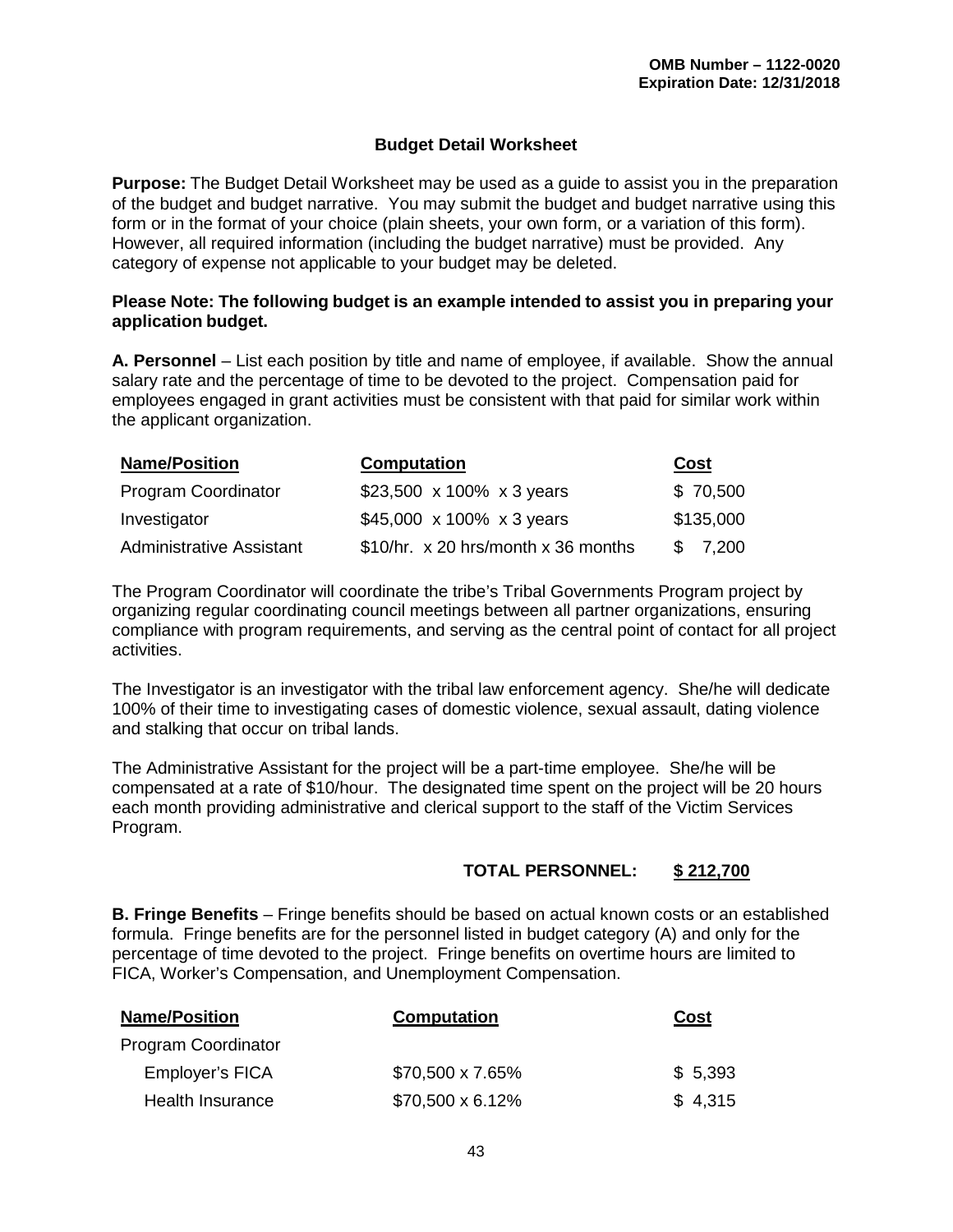| <b>Worker's Compensation</b>     | \$70,500 x 1.00%         | \$<br>705   |
|----------------------------------|--------------------------|-------------|
| <b>Unemployment Compensation</b> | \$70,500 x 0.50%         | \$<br>353   |
| Investigator                     |                          |             |
| Employer's FICA                  | \$135,000 x 7.65%        | \$10,328    |
| Health Insurance                 | $$135,000 \times 6.12\%$ | \$<br>8,262 |
| <b>Worker's Compensation</b>     | \$135,000 x 1.00%        | \$<br>1,350 |
| Unemployment Compensation        | \$135,000 x 0.50%        | \$<br>675   |
| Administrative Assistant         |                          |             |
| Employer's FICA                  | \$7,200 x 7.65%          | \$<br>551   |
| <b>Health Insurance</b>          | \$7,200 x 6.12%          | \$<br>441   |
| <b>Worker's Compensation</b>     | \$7,200 x 1.00%          | \$<br>72    |
| Unemployment Compensation        | $$7,200 \times 0.50\%$   | \$<br>36    |
|                                  |                          |             |

**TOTAL FRINGE BENEFITS: \$ 32,481**

#### **TOTAL PERSONNEL AND FRINGE BENEFITS: \$ 245,181**

The tribe is requesting fringe benefits for the Program Coordinator, the Investigator, and the Administrative Assistant.

**C. Travel** – Itemize travel expenses of project personnel by purpose (e.g., staff to training, field interviews, advisory group meeting, etc.). Show the basis of computation (e.g., six people to 3 day training at \$X airfare, \$X lodging, \$X per diem). In training projects, travel and meals for trainees should be listed separately. Show the number of trainees and unit costs involved. Identify the location of travel, if known. Indicate source of Travel Policies applied, Applicant or Federal Travel Regulations.

| <b>Purpose of Travel</b>                | <b>Location</b> | <u>Item</u> | <b>Computation</b>                              | <u>Cost</u> |
|-----------------------------------------|-----------------|-------------|-------------------------------------------------|-------------|
| OVW-Mandated                            | TBD             | Airfare     | \$500 (avg.) $\times$ 3 people $\times$ 4 trips | \$6,000     |
| Training and<br>Technical<br>Assistance |                 | Lodging     | \$100 (avg.) x 3 nights x 3 people x<br>4 trips | \$3,600     |
|                                         |                 | Per diem    | $$50$ (avg.) x 4 days x 3 people x 4<br>trips   | \$2,400     |

\$12,000 of the required \$20,000 in OVW mandated technical assistance and training funds has been allocated to cover the cost of travel for staff of the tribe in accordance with program guidelines. The remaining amount of \$8,000 has been allocated for partner travel and can be found in Section G of this form. The sites of the training sessions are unknown at this time. Travel estimates are based upon the tribe's formal written travel policy.

#### **TOTAL TRAVEL: \$ 12,000**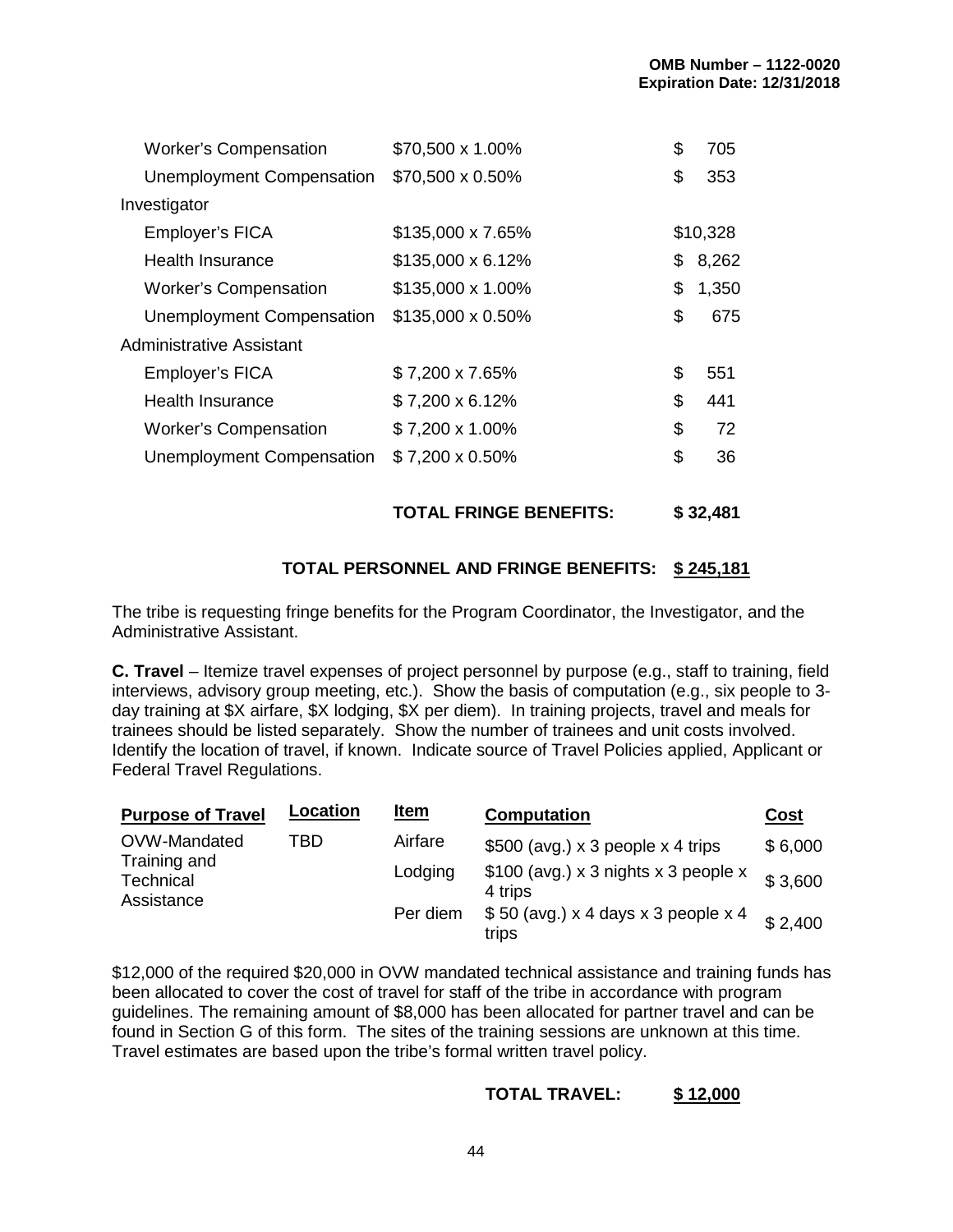**D. Equipment** – List non-expendable items that are to be purchased. (Note: Organization's own capitalization policy for classification of equipment should be used.) Expendable items should be included in the "Supplies" category. Applicants should analyze the cost benefits of purchasing versus leasing equipment, especially high cost items and those subject to rapid technical advances. Rented or leased equipment costs should be listed in the "Contractual" category. Explain how the equipment is necessary for the success of the project. Attach a narrative describing the procurement method to be used.

| <b>Item</b><br>$\sim$ $\sim$ | <b>Computation</b>       | Cost    |
|------------------------------|--------------------------|---------|
| (2) Video Cameras            | \$750/camera x 2 cameras | \$1,500 |

The video cameras will be used during the interviews of alleged offenders, as well as to record witness testimony in preparation for trial in cases of domestic violence, dating violence, sexual assault, and stalking.

#### **TOTAL EQUIPMENT: \$ 1,500**

**E. Supplies** – List items by type (office supplies, postage, training materials, copying paper, and other expendable items such as books, hand held tape recorders) and show the basis for computation. Generally, supplies include any materials that are expendable or consumed during the course of the project.

| <b>Supply Items</b>                                           | <b>Computation</b>      | Cost    |
|---------------------------------------------------------------|-------------------------|---------|
| <b>Office Supplies</b><br>(paper, printer, toner, pens, etc.) | \$150/month x 36 months | \$5,400 |
| Postage                                                       | \$50/month x 36 months  | \$1,800 |
| 75 Victim Assistance Kits                                     | \$25/kit x 75 kits      | \$1,875 |

Office supplies and postage are needed for the general operation of the program. The Victim Assistance Kits will be provided to victims of domestic violence, dating violence, sexual assault, and stalking who seek assistance from the program. The kits contain toiletries and other necessities. The estimated cost is based on previous kit prices from other programs. We estimate that at least 75 kits will be needed.

#### **TOTAL SUPPLIES: \$ 9,075**

**F. Construction** – As a rule, construction costs are not allowable. In some cases, minor repairs or renovations may be allowable. Consult with the program office before budgeting funds in this category.

| <b>Purpose</b> | <b>Description of Work</b> | Cost        |
|----------------|----------------------------|-------------|
|                | <b>TOTAL CONSTRUCTION:</b> | <u>\$ ዐ</u> |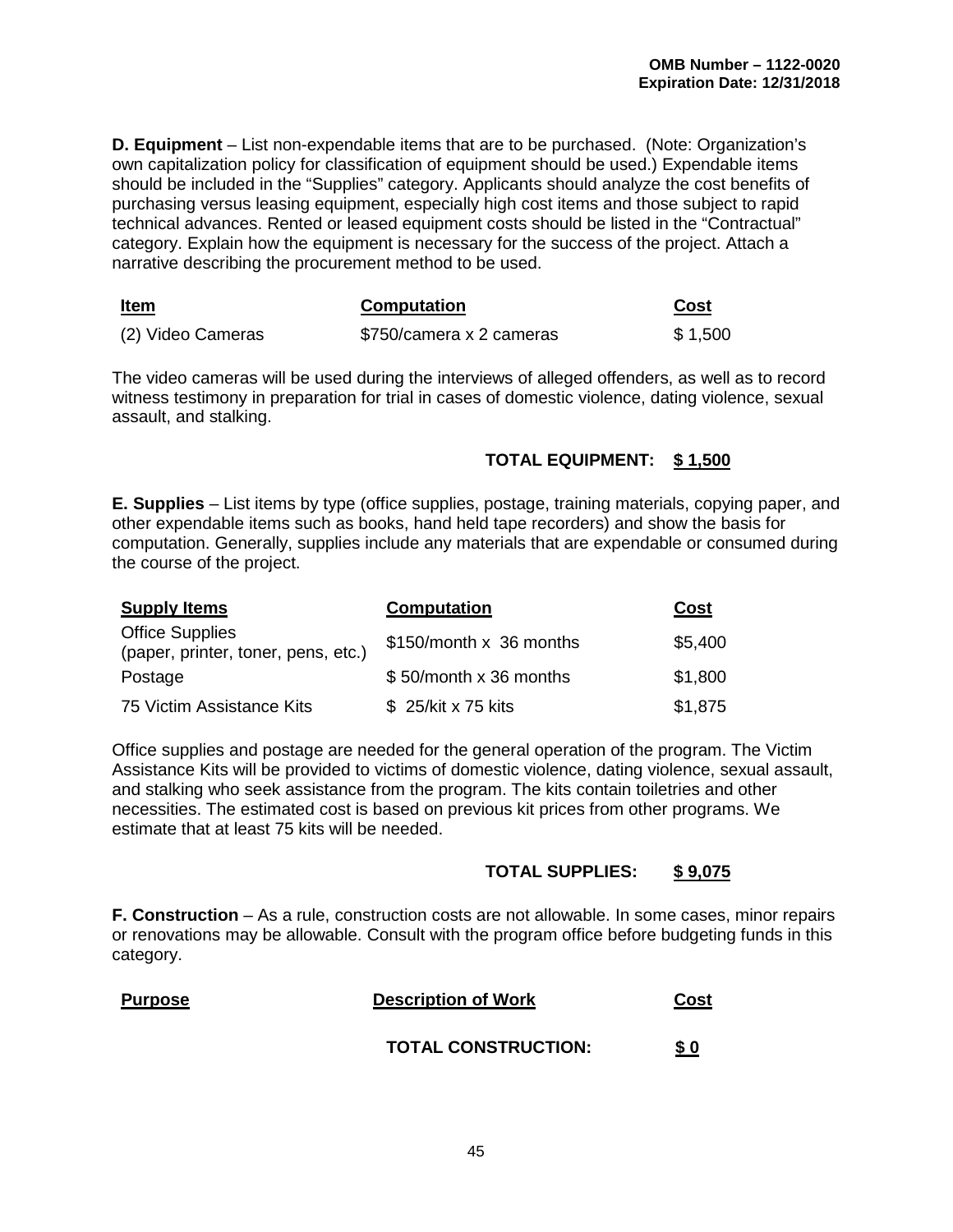**G. Consultants/Contracts** – Indicate whether applicant's formal, written Procurement Policy or the Federal Acquisition Regulations are followed.

Consultant Fees: For each consultant enter the name, if known, service to be provided, hourly or daily fee (8-hour day), and estimated time on the project. Consultant fees in excess of \$650 per day or \$81.25 per hour require additional justification and prior approval from the Office on Violence Against Women.

| <b>Name of Consultant</b> | <b>Service Provided</b>    | <b>Computation</b>                            | Cost    |
|---------------------------|----------------------------|-----------------------------------------------|---------|
| Consultant /Trainer       | Sexual Assault<br>Training | $$650/day \times 3 days$                      | \$1,950 |
| Part-Time Prosecutor      | Prosecution                | \$50/hr. x 20 hrs./month x 36 months \$36,000 |         |

A Consultant/Trainer will provide a three day on-site training on sexual assault and related issues to tribal leaders, law enforcement, prosecution, court personnel, and medical and social services personnel. The training will focus on the challenges of providing support and advocacy services to Indian victims of sexual assault, dating violence, and elder abuse.

The tribe will hire a Part-Time Prosecutor. The Part-Time Prosecutor will be compensated at an hourly rate of \$50/hour. The Part-Time Prosecutor will spend 20 hours each month prosecuting crimes related to domestic violence, dating violence, sexual assault, and stalking.

#### **Subtotal Consultant Fees: \$ 37,950**

Consultant Travel: List all expenses to be paid from the grant to the individual consultant in addition to their fees (i.e., travel, meals, lodging etc.).

| <b>Purpose of Travel</b>                                | Location               | Item     | <b>Computation</b>                              |    | Cost    |
|---------------------------------------------------------|------------------------|----------|-------------------------------------------------|----|---------|
| OVW-Mandated<br>Training and<br>Technical<br>Assistance | TBD                    | Airfare  | \$550 (avg.) $\times$ 2 people $\times$ 4 trips |    | \$4,400 |
|                                                         |                        | Lodging  | $$100$ (avg.) x 3 nights x2 people x 4<br>trips |    | \$2,400 |
|                                                         |                        | Per diem | $$50$ (avg.) x 3 days x 2 people x 4<br>trips   |    | \$1,200 |
|                                                         |                        |          | <b>Subtotal OVW-Mandated Training:</b>          |    | \$8,000 |
| Delivery of Sexual<br><b>Assault Training</b>           | Tribe's<br>Reservation | Airfare  | \$500 (avg.) $\times$ 1 person $\times$ 1 trip  | \$ | 500     |
|                                                         |                        | Lodging  | $$50$ (avg.)/night x 2 nights                   | \$ | 100     |
|                                                         |                        | Per diem | $$35$ (avg.)/day x 3 days                       | S  | 105     |
|                                                         |                        |          | <b>Subtotal Sexual Assault Training:</b>        |    | 705     |

#### **Subtotal Consultant Travel: \$ 8,705**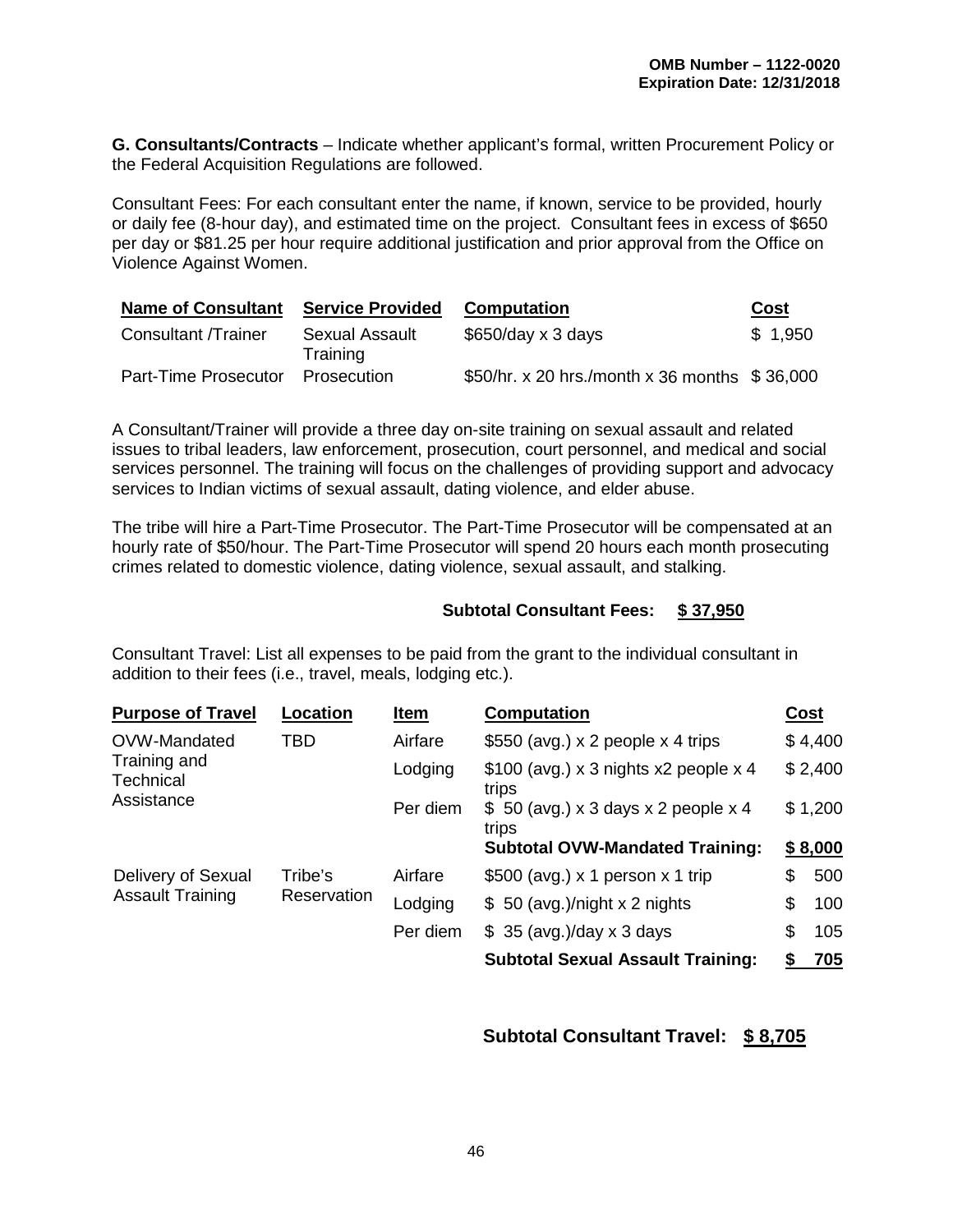\$8,000 of the required \$20,000 in OVW mandated technical assistance and training funds has been allocated to cover the cost of travel for staff of the tribe in accordance with program guidelines. The sites of the training sessions are unknown at this time.

Funds have also been allocated to pay for the Consultant/Trainer to travel to the reservation to provide sexual assault training.

**Contracts:** Provide a description of the product or services to be procured by contract and an estimate of the cost. Applicants are encouraged to promote free and open competition in awarding contracts. A separate justification must be provided for sole source contracts in excess of \$150,000.

| <u>Item</u>                          | <b>Computation</b>           | <b>Cost</b> |
|--------------------------------------|------------------------------|-------------|
| <b>Cell Phone Service</b>            | \$75/month x 36 months       | \$2,700     |
| <b>Equipment and Rental</b><br>Lease | \$300/month x 36 months      | \$10,800    |
|                                      | Subtotal Contracts: \$13,500 |             |

The Shelter Advocates will share a cellular phone so that they may be contacted 24 hours/day, 7 days a week to provide emergency services and transportation to victims in need.

Equipment to be rented and/or leased includes the copier and printer. The copier and printer costs are allocated based on historical usage

#### **TOTAL CONTRACTS AND CONSULTANTS: \$ 60,155**

**H. Other Costs** – List items (e.g., rent, reproduction, telephone, janitorial or security services, and investigative or confidential funds) by major type and the basis of the computation. For example, provide the square footage and the cost per square foot for rent, and provide a monthly rental cost and how many months to rent.

| Item                              | <b>Computation</b>                            | Cost      |
|-----------------------------------|-----------------------------------------------|-----------|
| Sexual Assault Training<br>Manual | \$25/manual x 25 manuals                      | \$<br>625 |
| <b>Resource Manual</b>            | \$25/manual x 75 manuals                      | \$1,875   |
| <b>Crisis Hotline</b>             | \$75/month x 36 months                        | \$2,700   |
| <b>Brochures</b>                  | \$.25/brochure x 1,000 copies x 2 Titles      | \$<br>500 |
| Rent                              | $$1.50/sq.$ foot x 1,000 sq. feet x 36 months | \$54,000  |
| <b>Utilities</b>                  | \$200/month x 36 months                       | \$7,200   |
| <b>Housing Assistance</b>         | \$500/family x 12 families/year x 3 years     | \$18,000  |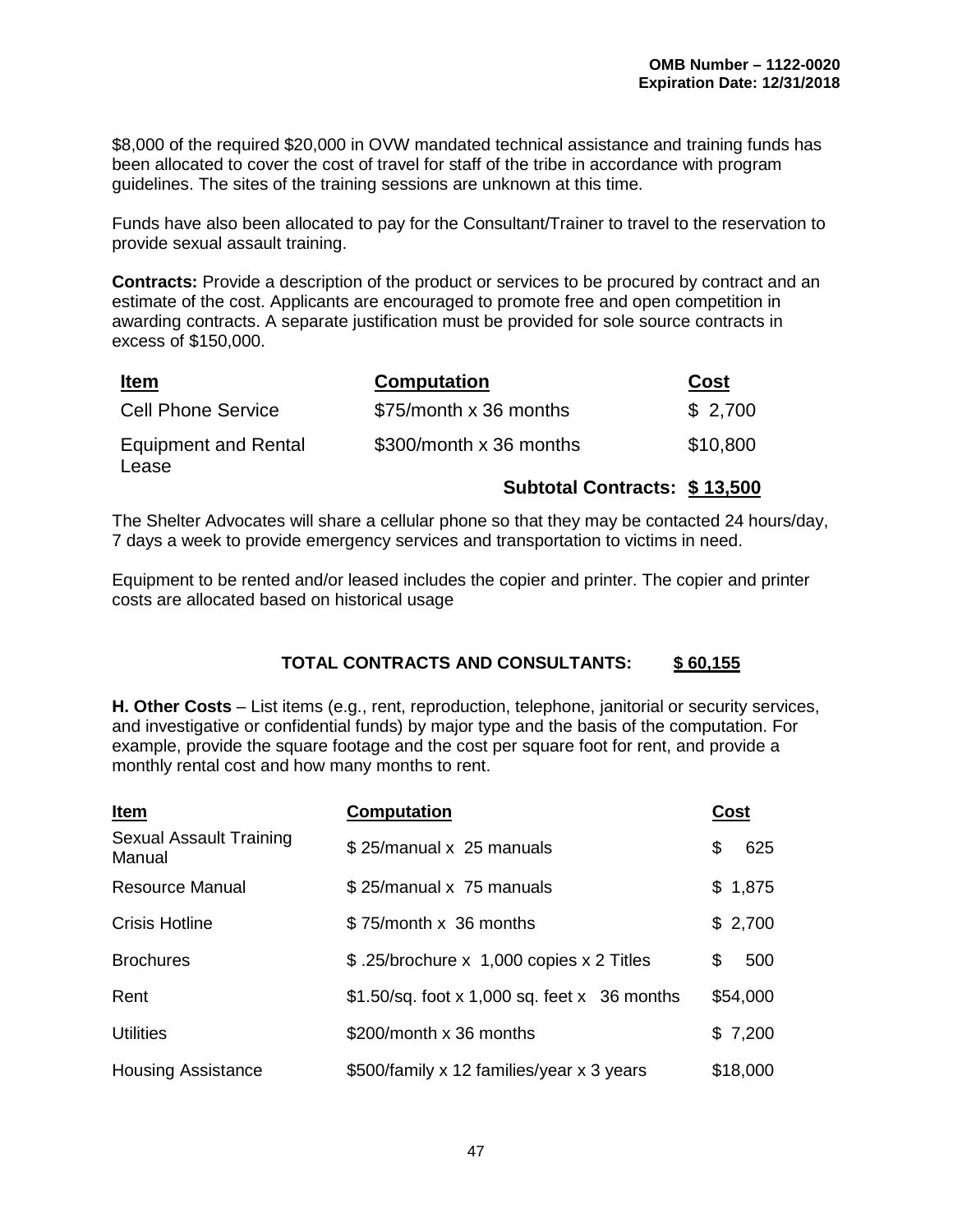The Sexual Assault Training manuals will be purchased from the Sexual Assault Resource Center and will be used in conjunction with the on-site training that will be provided by the Consultant/Trainer.

The Project Coordinator will develop and produce a Resource Manual for services both on and off the Reservation for victims of domestic violence, sexual assault, dating violence, and stalking. Copies of the manual will be provided to all units of Tribal government and to victim services and social services agencies in the local community.

Many victims in the more geographically remote areas of the Reservation do not have long distance service, and it is a long distance call for most of them to reach the program office. The project will continue to operate an 800 hotline for victims. It will be staffed by volunteers on a daily basis.

The program has previously developed brochures explaining the dynamics of domestic violence and sexual assault and detailing the services offered by the program. Additional copies of the brochures need to be reproduced. Based on previous distribution patterns, it is anticipated that the program will distribute 1,000 copies of each brochure during the 36 month grant period.

The Victim Services Program rents a safe house that is located off-reservation in the local community. The house is used to provide temporary housing to victims of domestic violence and their minor children who are in need of a safe place to stay after fleeing an abusive situation. The rent is consistent with the fair market rate for similar properties in the local community.

The cost of utilities (i.e., gas, electric, and water service) averages \$200/month. The services are necessary to ensure that the house is suitable for occupancy.

Funds have been budgeted to provide transitional housing assistance to at least one victim of domestic violence, dating violence, sexual assault or stalking each month. Each victim and her dependents will receive up to \$500 to assist with rent and utility payments or security deposits.

#### **TOTAL OTHER COSTS: \$ 84,900**

**I. Indirect Costs** – Indirect costs are allowed if the applicant has a federally approved indirect cost rate. A copy of the rate approval (a fully executed, negotiated agreement) must be attached. If the applicant does not have an approved rate, one can be requested by contacting the applicant's cognizant federal agency, which will review all documentation and approve a rate for the applicant organization, or if the applicant's accounting system permits, costs may be allocated in the direct costs categories. Non-federal entities that have never received a federallyapproved indirect cost rate may elect to charge a de minimis rate of 10% of modified total direct costs (MTDC) which may be used indefinitely. This includes state and local governments that have never negotiated an indirect cost rate with the Federal government and receive less than \$35 million in direct Federal funding per year. Tribes that have never negotiated an indirect cost rate with the Federal government may also use the 10% de minimis rate.

| <b>Description</b>                                       | <b>Computation</b> | Cost     |
|----------------------------------------------------------|--------------------|----------|
| 13.25% of Direct Salaries<br>(Excluding Fringe Benefits) | \$212,700 x 13.25% | \$28,183 |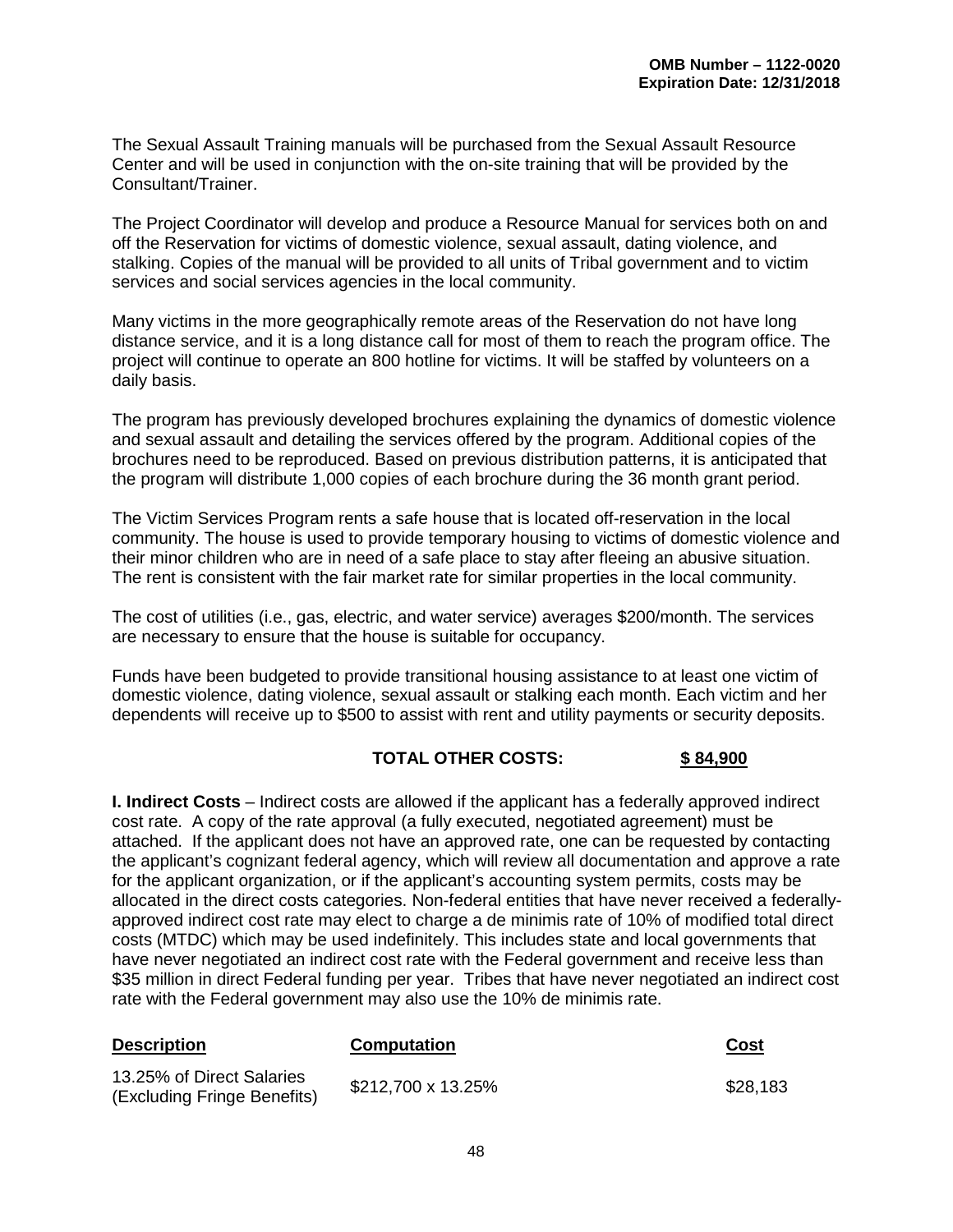#### **TOTAL INDIRECT COSTS: \$ 28,183**

The Indirect Cost Rate Agreement was approved by the Department of the Interior, the applicant's cognizant federal agency on January 1, 2015. (A copy of the fully executed, negotiated agreement is attached).

**Budget Summary** – When you have completed the budget worksheet, transfer the totals for each category to the spaces below. Compute the total direct costs and the total project costs. Indicate the amount of federal funds requested and the amount of non-federal funds that will support the project.

| <b>Budget Category</b>         |                            | Amount        |
|--------------------------------|----------------------------|---------------|
| A. Personnel                   |                            | \$212,700     |
| <b>B. Fringe Benefits</b>      |                            | \$32,481      |
| C. Travel                      |                            | 12,000<br>\$  |
| D. Equipment                   |                            | \$<br>1,500   |
| E. Supplies                    |                            | \$<br>9,075   |
| F. Construction                |                            | \$<br>0       |
| G. Consultants and Contracts   |                            | 60,155<br>\$  |
| H. Other Costs                 |                            | \$84,900      |
|                                | <b>Total Direct Costs</b>  | \$412,811     |
| I. Indirect Costs              |                            | 28,183<br>\$. |
|                                | <b>TOTAL PROJECT COSTS</b> | \$440,994     |
| <b>Federal Share Requested</b> |                            | \$440,994     |
| Non-Federal (Match) Amount     |                            | \$<br>0       |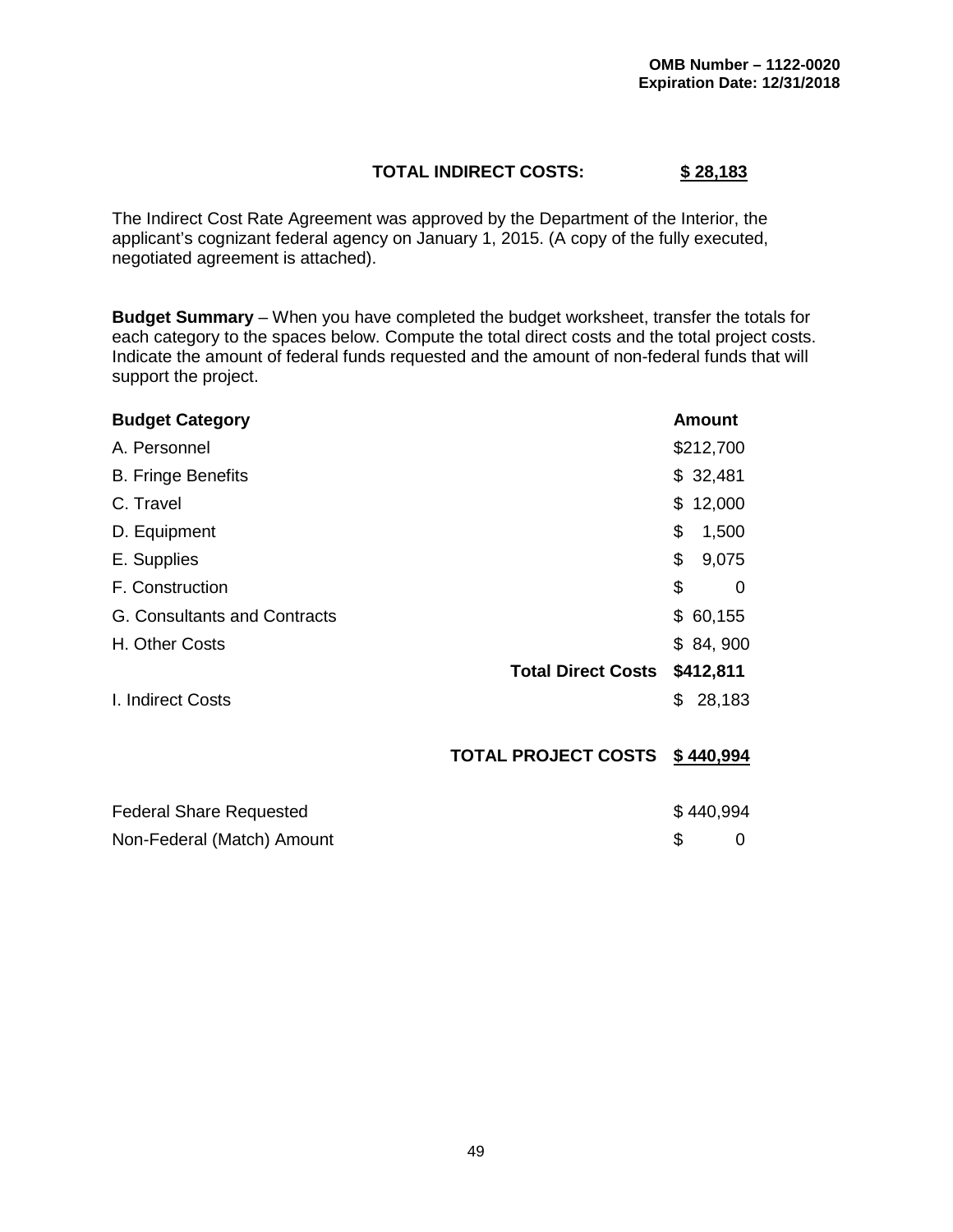# *APPENDIX B*

<span id="page-54-1"></span><span id="page-54-0"></span>**Sample Letter of Registration**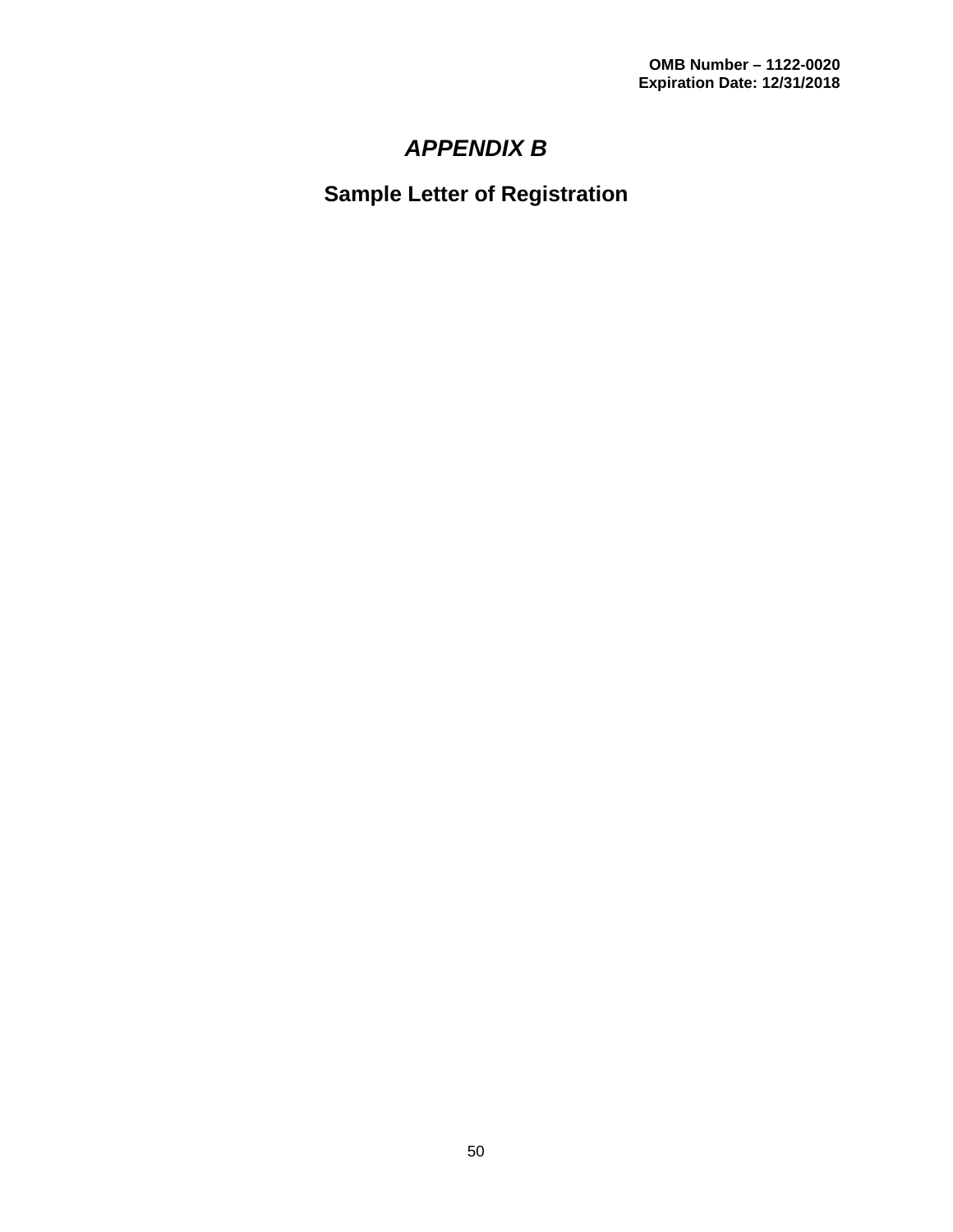#### **[Applicant Letterhead]**

[Date]

**Director** Office on Violence Against Women 145 N Street NE Suite 10W.121 Washington, DC 20530

Dear Director:

This letter serves to certify that [Insert Applicant Name] is registered and current with the System for Award Management (SAM) under DUNS number [insert DUNS number]. [Insert Applicant Name] registered/verified registration on [Insert Verification Date]. The SAM registration for [Insert Applicant Name] will expire on [Insert Expiration Date].

**First Time [Grants.gov](http://www.grants.gov/) Users ONLY** - I understand that in order to submit an application for the FY 2016 [Insert Grant Program Name], [Insert Applicant Name] must be registered with [Grants.gov.](http://www.grants.gov/) I certify that [Insert Organization Name] began the registration process with [Grants.gov](http://www.grants.gov/) on [Insert Registration Date].

#### **OR**

**Repeat [Grants.gov](http://www.grants.gov/) Users ONLY** – I understand that upon application submission in [Grants.gov](http://www.grants.gov/) the Authorized Organization Representative (AOR) will receive a minimum of two email messages. One will confirm receipt of the application package. The other will either notify the AOR that the application was successfully submitted, or it will notify the AOR that there was an error with the application submission. In order to successfully receive notifications from [Grants.gov,](http://www.grants.gov/) all information listed in [Grants.gov](http://www.grants.gov/) must be current and active. [Insert Applicant Name] verified that all information listed in [Grants.gov](http://www.grants.gov/) (Name and contact information for the AOR, organization address, etc.) is current and active on [Insert Date].

Sincerely,

[Authorized Organization Representative]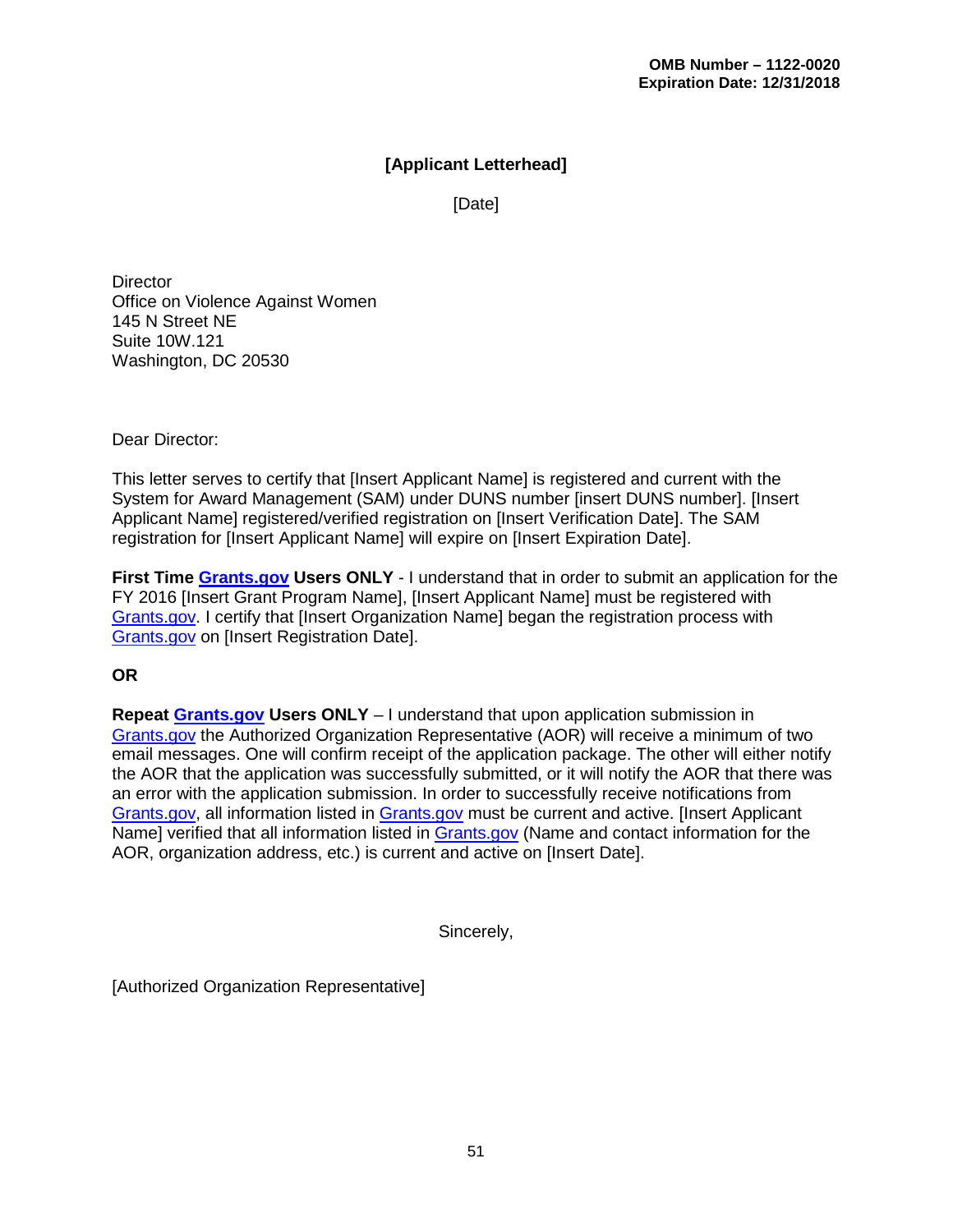### <span id="page-56-1"></span><span id="page-56-0"></span>*APPENDIX C* **Disclosures Related to Executive Compensation**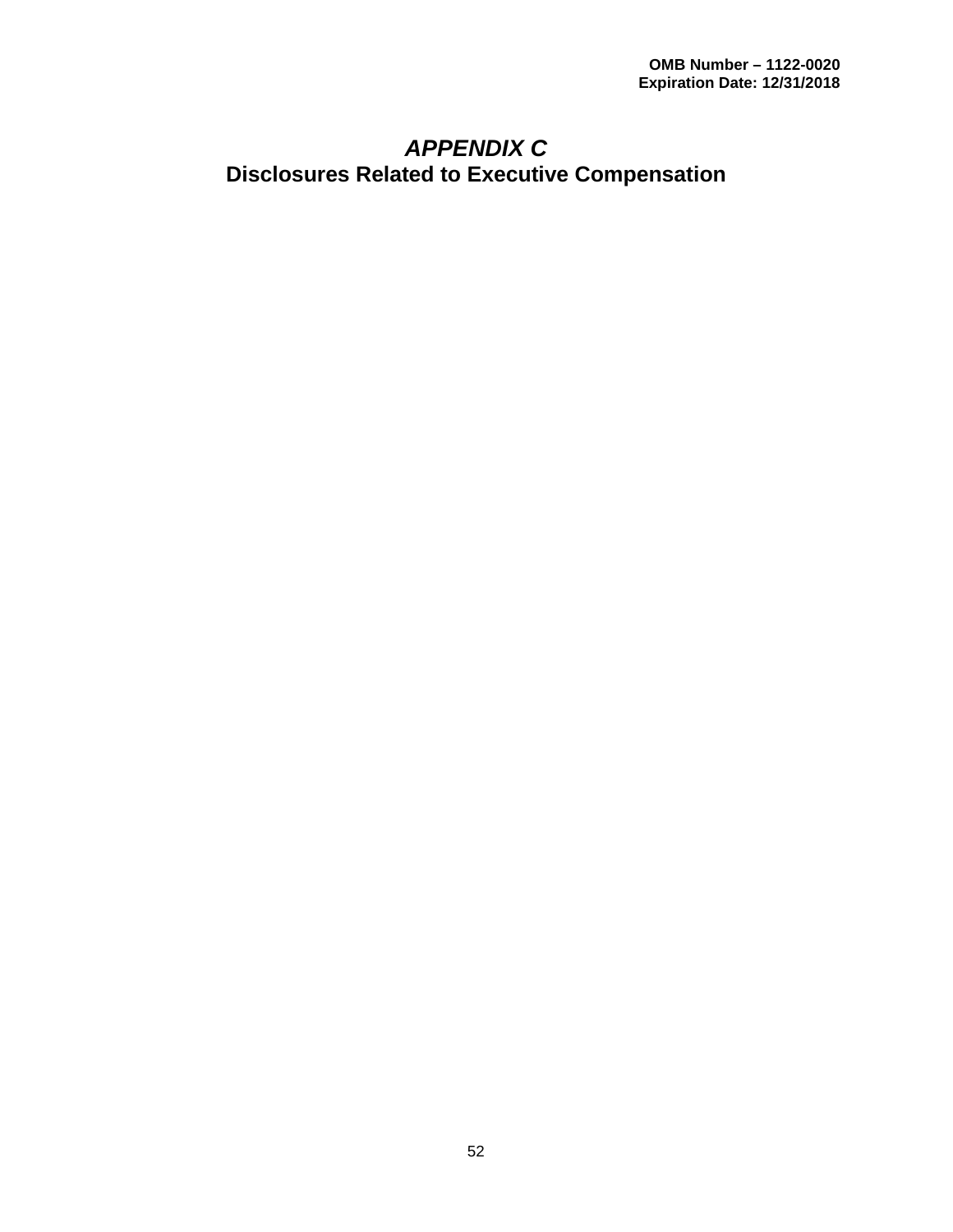#### **Disclosures Related to Executive Compensation Sample Cover Letter [Applicant Letterhead] [Date]**

**Director** Office on Violence Against Women 145 N Street, NE Suite 10 W. Washington, DC 20530

Dear Director:

The **[Applicant]** is a nonprofit organization that uses the Internal Revenue Service's three-step safe-harbor procedure for establishing a rebuttable presumption that our executives' compensation is reasonable. Therefore, I am submitting the following information to you, as required by the Violence Against Women Reauthorization Act of 2013:

(1) a brief description of the process used for determining the compensation of our officers, directors, trustees, and key employees, including the independent persons involved in reviewing and approving such compensation;

**[or, if relevant]:** (1) a copy of our written policy for determining the compensation of our officers, directors, trustees, and key employees, which includes the independent persons involved in reviewing and approving such compensation;]

(2) the comparability data used in establishing executive compensation; and

(3) contemporaneous substantiation of the deliberation and decision regarding executive compensation.

Sincerely,

**[Applicant's Authorizing Official]**

**Attachments**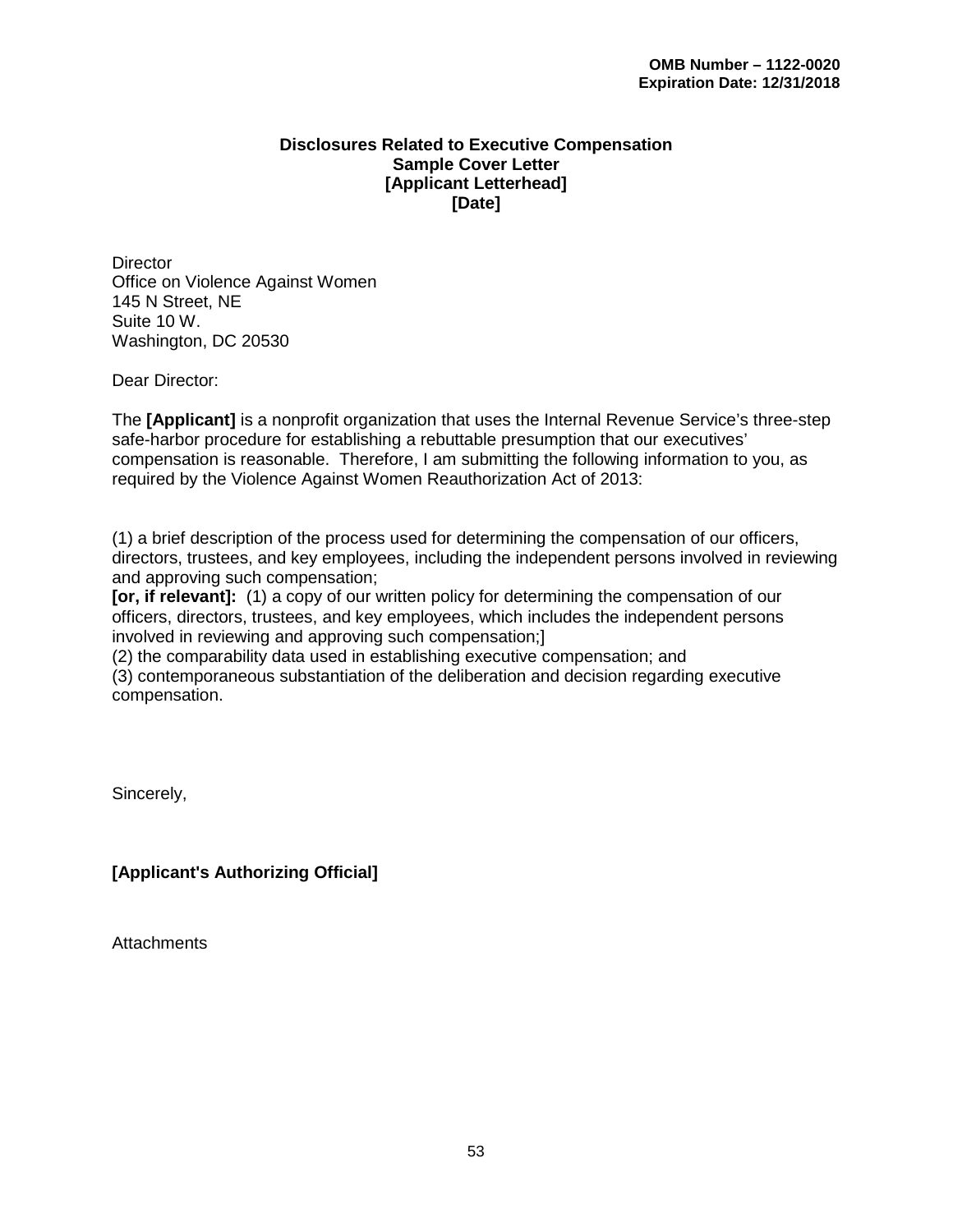## <span id="page-58-1"></span><span id="page-58-0"></span>*APPENDIX D* **Summary of Current and Recent OVW Projects**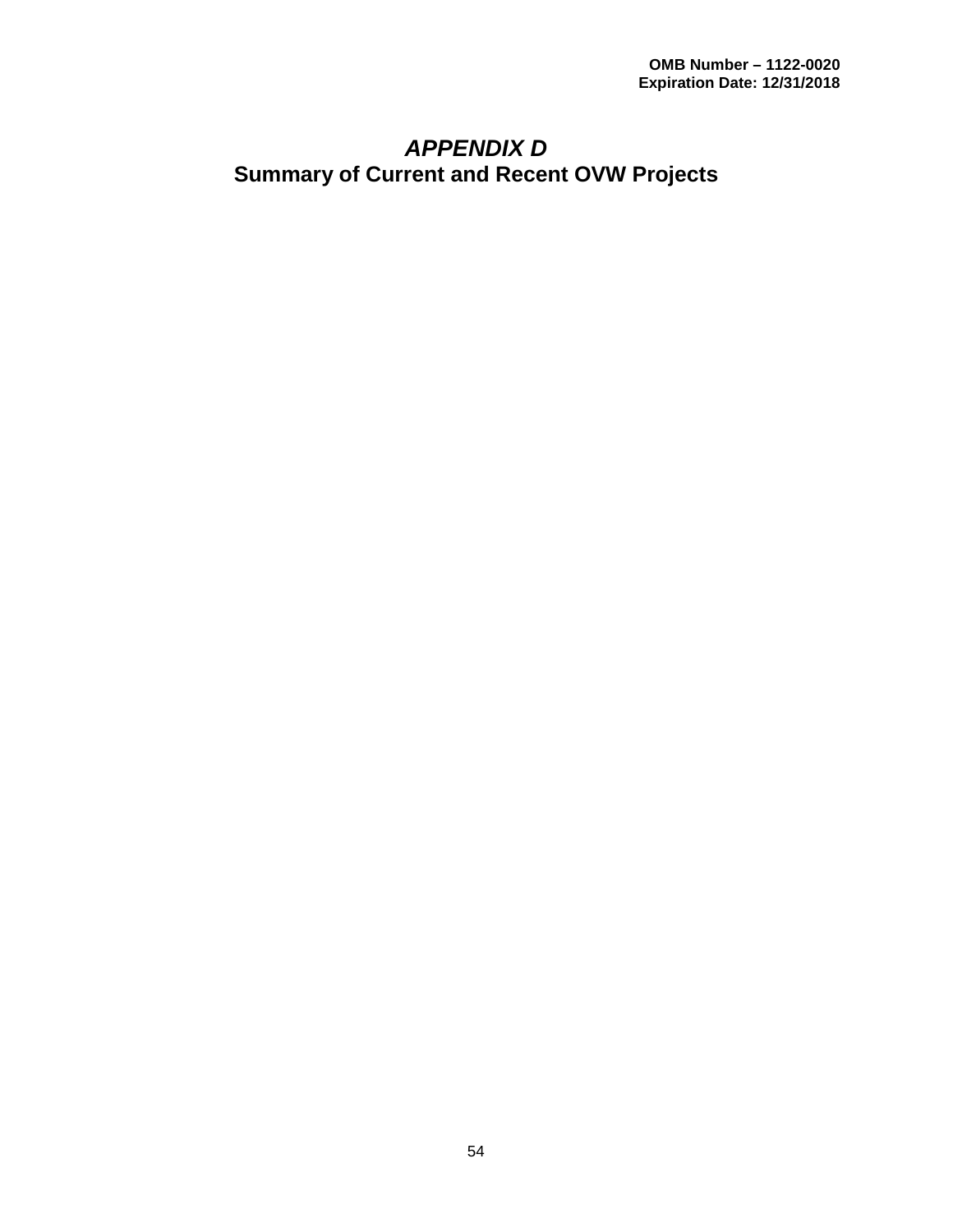#### **Summary of Current and Recent OVW Projects**

| <b>Applicant Name</b>                                                |                                 |            |                 |                                                                                                                                                                                                                                                                   |                                      |                                                 |                                                                                                                                     |                                             |
|----------------------------------------------------------------------|---------------------------------|------------|-----------------|-------------------------------------------------------------------------------------------------------------------------------------------------------------------------------------------------------------------------------------------------------------------|--------------------------------------|-------------------------------------------------|-------------------------------------------------------------------------------------------------------------------------------------|---------------------------------------------|
| Service Area:<br>Size of Service Area:<br>Size of Target Population: |                                 |            |                 |                                                                                                                                                                                                                                                                   |                                      |                                                 |                                                                                                                                     |                                             |
| <b>Award Number</b>                                                  | <b>Award End</b><br><b>Date</b> | Program    | Award<br>Amount | <b>Amount Remaining</b>                                                                                                                                                                                                                                           | <b>Extension</b><br>Needed?          | <b>Extension</b><br>Needed:<br><b>Timeframe</b> | Grant-<br>Individual(s) and<br>Job Title(s)                                                                                         | Justification for<br><b>Remaining Funds</b> |
| 2012-XX-XX-XXXX                                                      | 7/31/2015                       | 2014 CLSSP | \$300,000       | <b>TOTAL: \$250,000</b><br>A. Personnel: \$200,000<br>B. Fringe: \$50,000<br>C. Travel: \$0<br>D. Equipment: \$0<br>E. Supplies: \$0<br>F. Construction: \$0<br>G. Consultants and<br>Contracts: \$0<br>H. Other Costs: \$0<br>l. Indirect Costs: \$0             | $\overline{\Box$ Yes<br>$\square$ No |                                                 | 2FT DV/SA<br>Advocates: John<br>Doe and Jane Doe                                                                                    |                                             |
| 2013-XX-XX-XXXX                                                      | $\overline{12}/31/2014$         | 2011 CTAS  | \$932,000       | <b>TOTAL: \$467,850</b><br>A. Personnel: \$250,000<br>B. Fringe: \$100,000<br>C. Travel: \$0<br>D. Equipment: \$0<br>E. Supplies: \$0<br>F. Construction: \$0<br>G. Consultants and<br>Contracts: \$100,000<br>H. Other Costs: \$0<br>I. Indirect Costs: \$17,850 | $\square$ Yes<br>$\square$ No        |                                                 | 1FT DV Advocate<br>(Anne Tyler); 2FT<br><b>Shelter Advocates</b><br>(Jane Doe and<br>Jane Doe); 1FT<br>Victim Liaison<br>(John Doe) |                                             |
|                                                                      |                                 |            | \$1,232,000     | \$717,850                                                                                                                                                                                                                                                         |                                      |                                                 |                                                                                                                                     |                                             |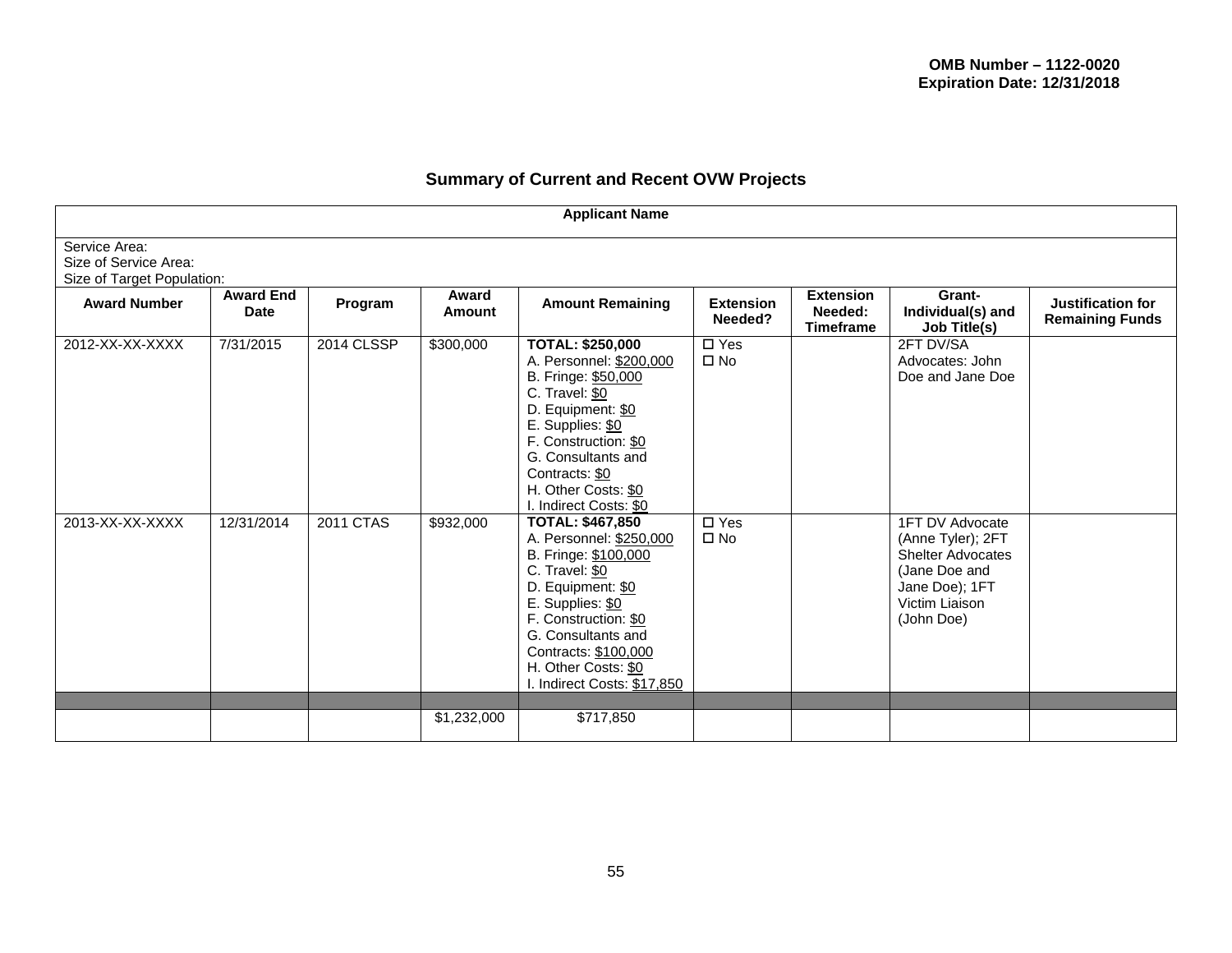## *APPENDIX E*

### <span id="page-60-1"></span><span id="page-60-0"></span>**Summary of Current and Pending Non-OVW Grants to do the Same or Similar Work**